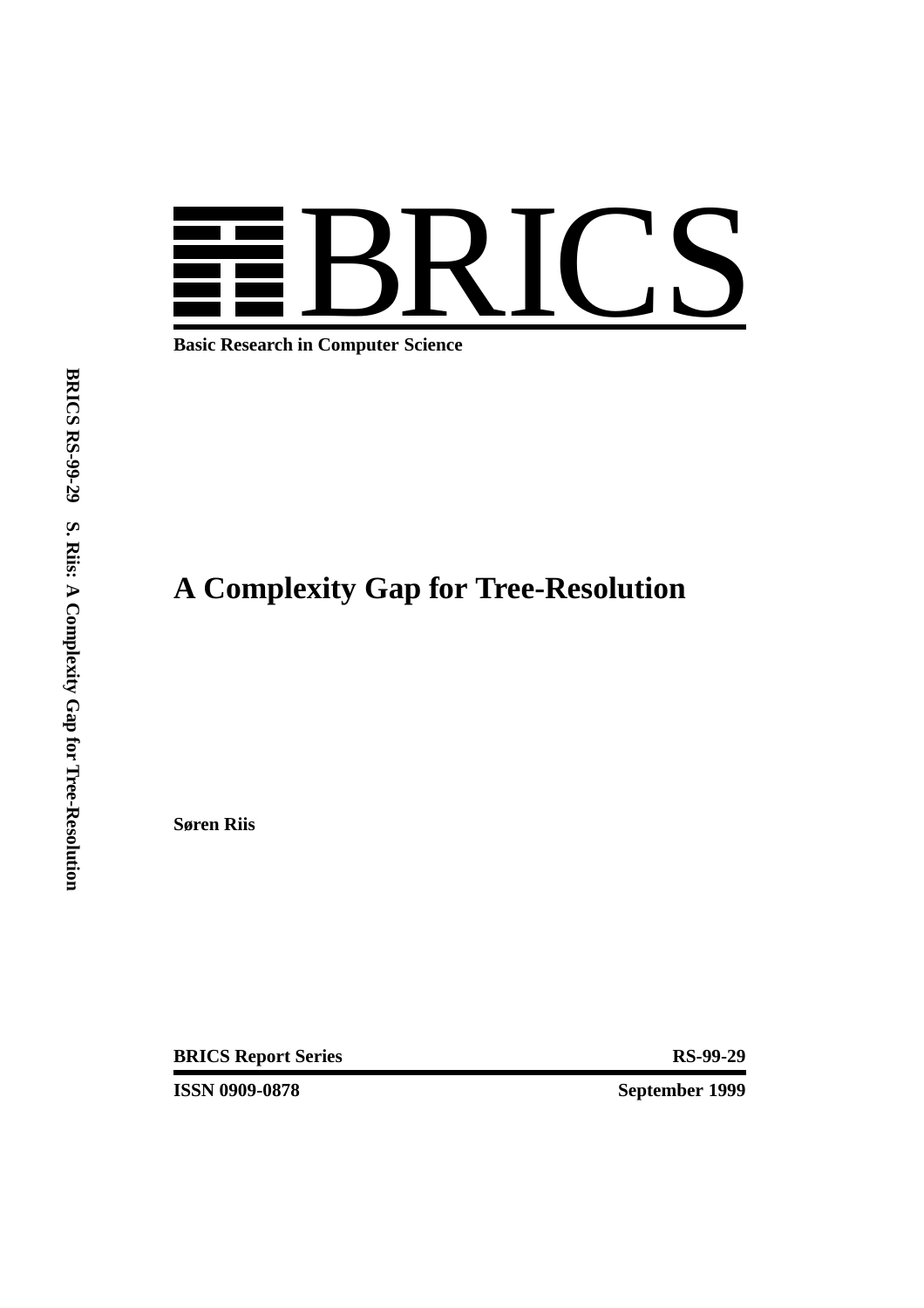Copyright  $\odot$  1999, Søren Riis. **BRICS, Department of Computer Science University of Aarhus. All rights reserved. Reproduction of all or part of this work**

**is permitted for educational or research use on condition that this copyright notice is included in any copy.**

**See back inner page for a list of recent BRICS Report Series publications. Copies may be obtained by contacting:**

> **BRICS Department of Computer Science University of Aarhus Ny Munkegade, building 540 DK–8000 Aarhus C Denmark Telephone: +45 8942 3360 Telefax: +45 8942 3255 Internet: BRICS@brics.dk**

**BRICS publications are in general accessible through the World Wide Web and anonymous FTP through these URLs:**

> http://www.brics.dk ftp://ftp.brics.dk **This document in subdirectory** RS/99/29/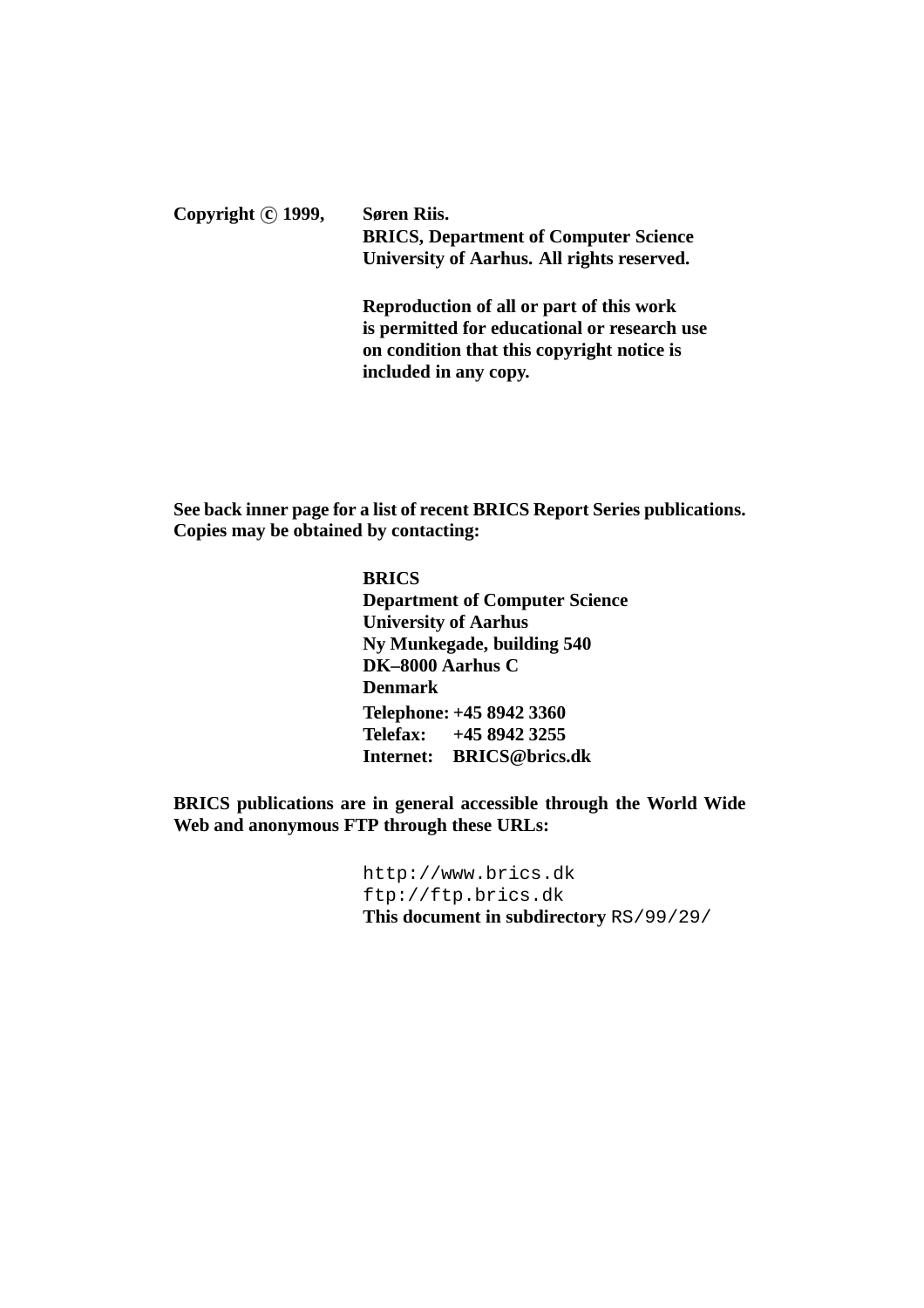## A Complexity gap for tree-resolution

Søren Riis <sup>∗</sup>

## September 1999

#### **Abstract**

It is shown that any sequence  $\psi_n$  of tautologies which expresses the validity of a fixed combinatorial principle either is "easy" i.e. has polynomial size tree-resolution proofs or is "difficult" i.e requires exponential size tree-resolution proofs. It is shown that the class of tautologies which are hard (for tree-resolution) is identical to the class of tautologies which are based on combinatorial principles which are violated for infinite sets. Actually it is shown that the gap-phenomena is valid for tautologies based on infinite mathematical theories (i.e. not just based on a single proposition).

We clarify the link between translating combinatorial principles (or more general statements from predicate logic) and the recent idea of using the symmetrical group to generate problems of propositional logic.

Finally, we show that is undecidable whether a sequence  $\psi_n$  (of the kind we consider) has polynomial size tree-resolution proofs or requires exponential size tree-resolution proofs. Also we show that the degree of the polynomial in the polynomial size (in case it exists) is non-recursive, but semi-decidable.

**Keywords:** Logical aspects of Complexity, Propositional proof complexity, Resolution proofs.

### **1 Outline**

In this paper we introduce a new kind of result for propositional logic. It is shown for a large class of uniform families of unsatisfiability problems  $C_1, C_2, \ldots, C_i, \ldots$  that the family either has polynomial size tree-resolution refutations or requires full exponential size tree-resolution refutations. For non-uniform families (where, for example, each  $\mathcal{C}_i$  might express a different

<sup>1</sup>Basic Research in Computer Science, Department of Computer Science, University of Aarhus, Ny Munkegade, Building 540, 8000 Aarhus C, Denmark. Email: smriis@daimi.au.dk Phone: +45 89 42 32 85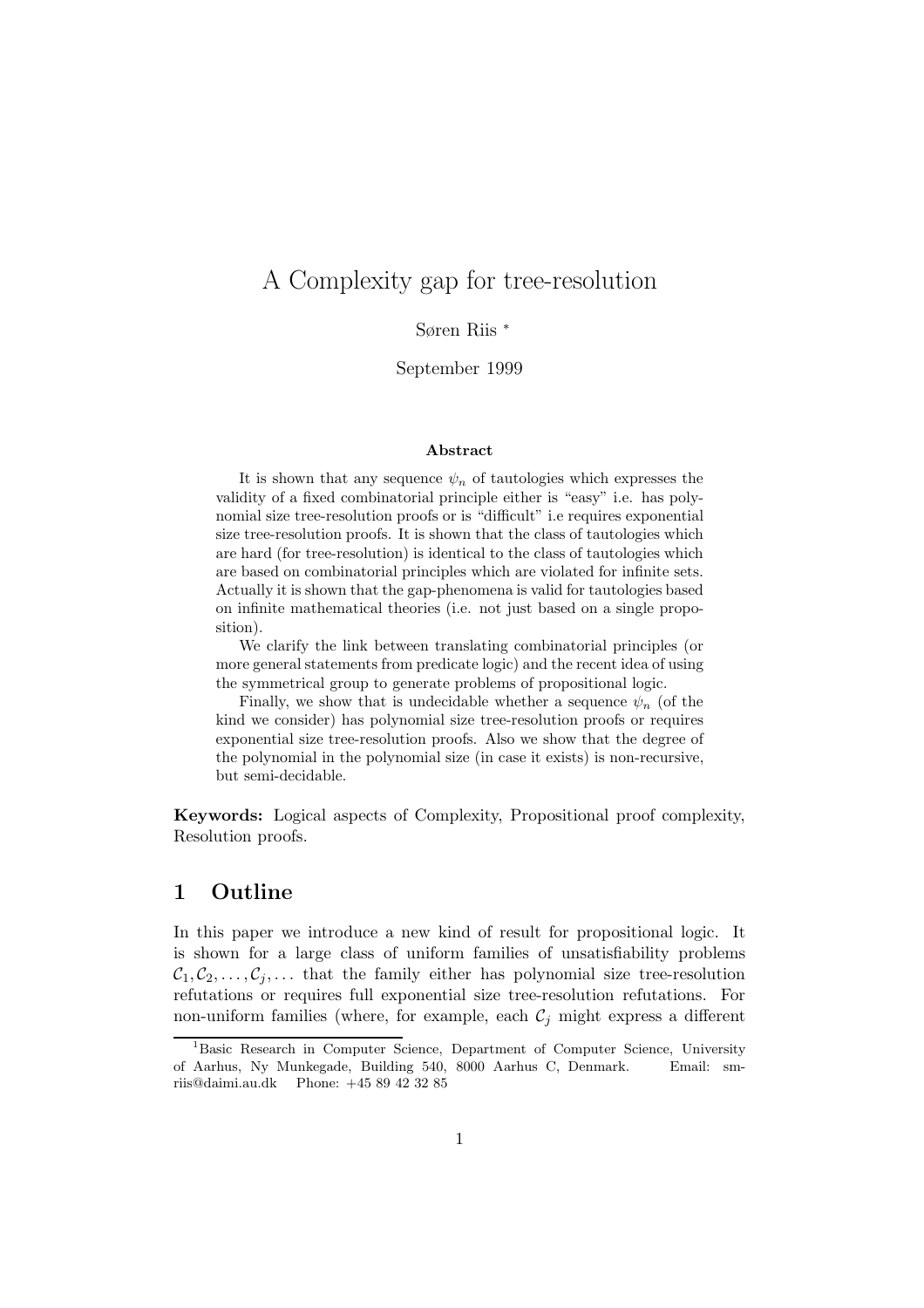combinatorial principle) there is no complexity gap and any super-polynomial but sub-exponential growth-rate can appear. Somewhat informally our main result states that if the sequence  $\mathcal{C}_i$  express the *same* combinatorial principle for each  $j$  then there is a complexity gap for tree-resolution.

In the section *further perspectives* we show how it is possible to assign a mathematical theory  $T_P(f)$  to any given propositional proof system P and any complexity  $f$ . This idea is new and places our main result in a larger perspective. For any propositional proof system  $P$  one can ask about the behaviour of  $T_P(f)$  when the resources f increase. This question is completely well defined and is closely linked to the complexity gap phenomena.

I hope the expert in propositional proof lower bound will seriously consider this approach. The paper raises a number of questions related to the theory  $T_P$ . The paper also raises a number of problems which seem to lie just outside the scope of current techniques.

The paper is however not only aimed at the expert. The major part of the paper is intended for a broad audience with a primary interest in complexity theory. We all know that a few complexities appear again and again, while other complexities virtually never appear. This is folklore knowledge which I think puzzles many of us from time to time. The present paper is partly motivated by this phenomena. The paper shows that there are contexts where it is possible to have a general complexity gap theorem. In the paper we focus almost entirely on tree-resolution and the most basic version of the complexity gap phenomena. This way we avoid any serious technical complications. More ambitious gap-theorems ([29], [30] joint work with Meera Sitharam) lead to highly interesting but also very serious technical problems. In the present paper we consider the base case which undoubtly also has the greatest general interest.

The reader who is interested in the resolution method (perhaps mostly for predicate logic) might find some of our proofs interesting and stimulating. To achieve our upper bound we show how it is possible to bring a given resolution refutation (for predicate logic) on a special but very natural normal form. The normal form allows one to read-off the unification directly from the abstract proof form.

Finally I think that the method of generating unsatisfiability problems by use of the symmetric group will be of general interest. This idea was introduced in [28], but in the present paper we develop the idea somewhat further.

An important motivation for studying propositional proof systems is tied up with the following basic question: Given a true statement (tautology) what is the length of the shortest proof of the statement. Here the answer of course depends on which axiomatic proof system is being used. From a Computer Science perspective the question is particularly fundamental for propositional logic. As formalised by Cook and Reckhow [13], there exists a propositional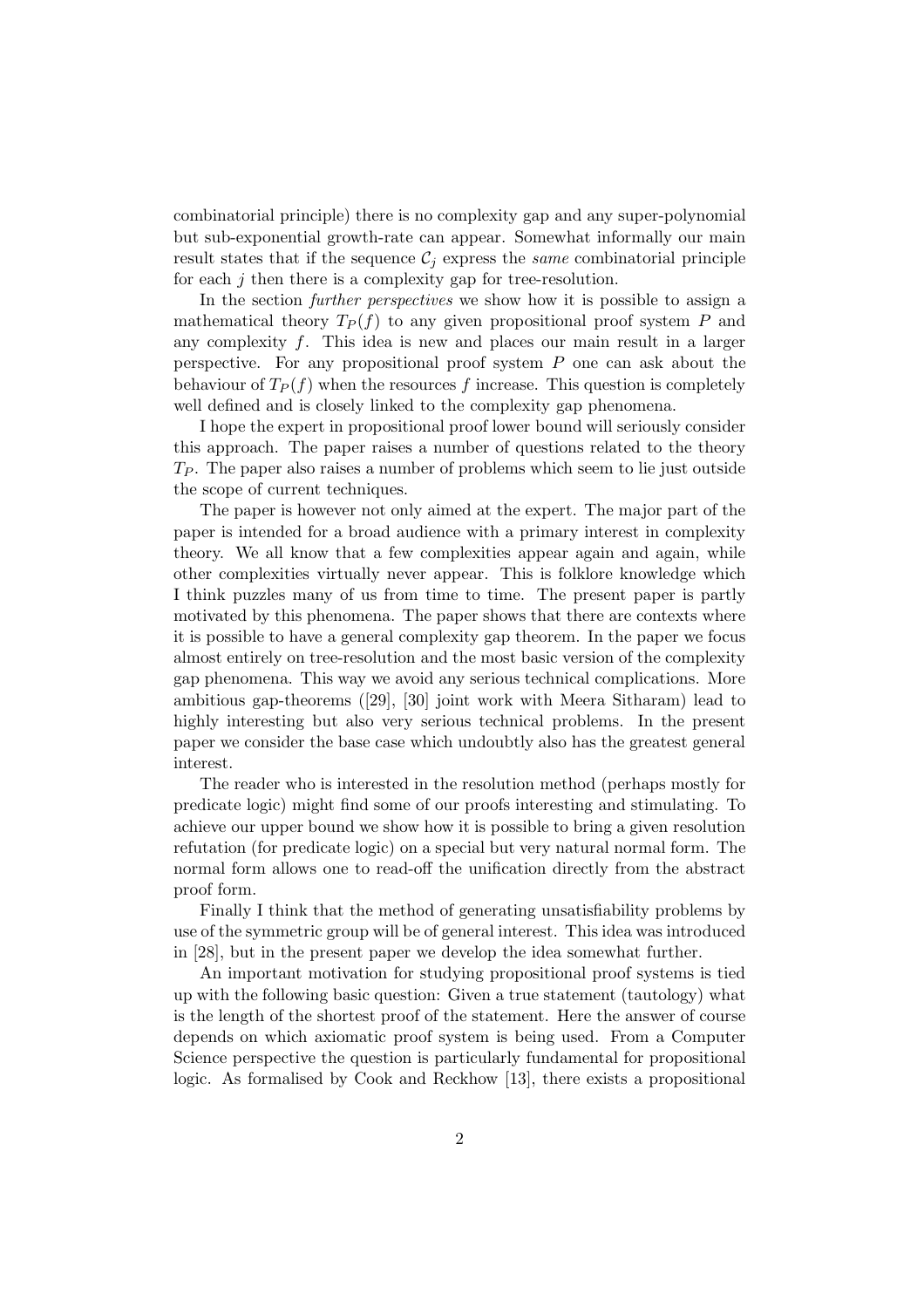proof system in which any tautology  $\psi$  has a proof of size bounded by  $p(|\psi|)$ for a fixed polynomial  $p$  if and only if  $NP=co-NP$ . This question is far beyond current techniques. However Cook and Reckhow proposed a program of research which systematically tries to obtain non-polynomial lower bounds for stronger and stronger propositional proof systems. The hope is that this eventually will lead to a separation of NP from co-NP. In the section *further perspectives* we discuss this approach in the context of our results.

Tautologies expressing simple graph theoretic properties have been important test cases for obtaining bounds for the length of propositional resolution refutations. The first super-polynomial lower bound for resolution (satisfying a restriction called regularity) was obtained by Tseitin [32]. Subsequent work simplified Tseitin's proof and improved the lower bounds for regular resolution [14], [33]. However great difficulty was experienced in extending Tseitin's arguments to unrestricted resolution  $(=\text{dag-resolution})$ . In [16] Haken managed to give a super-polynomial lower bound for the pigeon-hole principle for dag-resolution. Later this result was improved considerably by Ajtai [1], [2] to a super-polynomial lower bound on bounded depth Frege proofs. Ajtai also used his approach to show independence results from Bounded Arithmetic. These results were later improved in various ways and generalities [3], [5], [8], [25], [26].

Informally we can state our result as follows: Let  $\psi_n$  denote a sequence of tautologies which expresses the validity of a fixed combinatorial principle  $P_{com}$ . Let  $\mathcal{C}_n$  denote the negation of  $\psi_n$  on Conjunctive Normal Form. Our main result states that for any such sequence  $\mathcal{C}_n$  either the sequence has polynomial size tree-resolution refutations or the sequence requires truly exponentially sizeed tree-resolution refutations. Furthermore, exponential size is required exactly when  $P_{com}$  is false as a principle of infinitary combinatorics.

The reason we consider tree-resolution, rather than dag-resolution is mainly technical. Ideally we would have preferred to have proved our results for dagresolution. Actually even stronger propositional systems might have complexity gaps, but for most propositional systems any proof of such a complexity gap would solve open problems which are beyond current techniques. In the case of tree-resolution we avoid any serious technical complications.

As already pointed out, we consider uniform sequences  $\mathcal{C}_n$  of unsatisfiability problems. More specifically we consider uniformly  $S_n$ -generated sequences  $\mathcal{C}_n$  of unsatisfiable clauses (here  $S_n$  denotes the symmetric group consisting of the permutations of  $\{1, 2, ..., n\}$ . This approach was introduced in [28] (see also below for more details). The idea is to select a finite collection of generating clauses and then obtain  $\mathcal{C}_n$  as the  $S_n$ -closure of the generating clauses. This method is interesting in its own right because it provides a very easy and feasible method for generating test problems for proof systems for propositional logic. Also it is easy to organise and classify the test problems.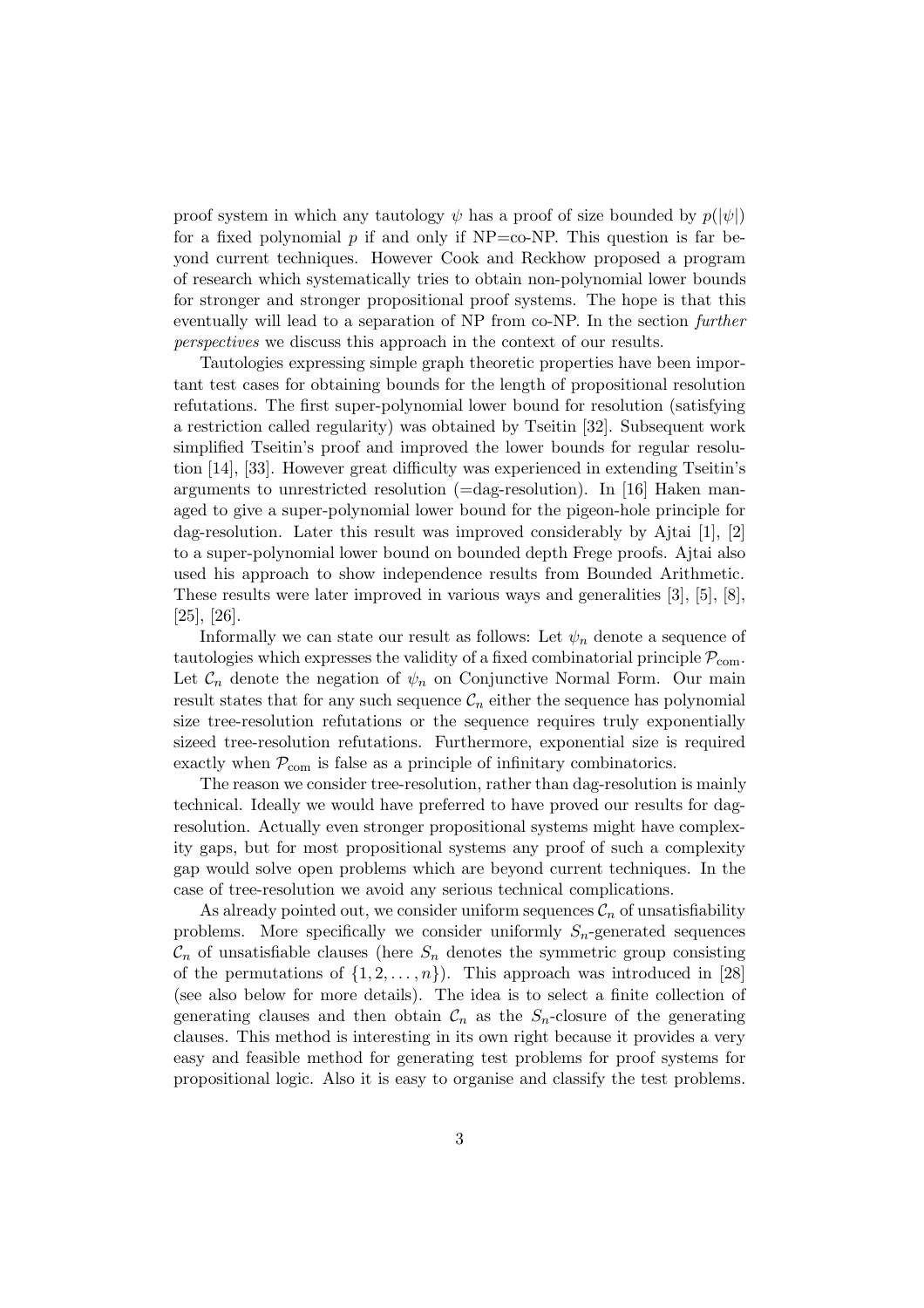The class of  $S_n$ -generated unsatisfiability problems consists of highly uniform sequences of unsatisfiability problems. How restrictive is this  $S_n$ -generated uniformity?

The class of  $S_n$ -generated sequences of  $\mathcal{C}_n$  is quite rich and wide. The class is so rich that the decision problem of deciding whether a given  $S_n$ generated sequence  $C_n$  has polynomial size tree-resolutions, is undecidable. Also the degree of the polynomial bounding the size might be tremendously large. Actually for any fast-growing total recursive function  $F$ , e.g. the Ackerman function,  $F_{\epsilon_0}$ ,  $F_{\Gamma_0}$  etc. (see for example [31] for a survey on fast growing functions), there exists a (small) finite list  $C_{gen}$  of generating clauses such that the sequence  $\mathcal{C}_n$  has polynomial size tree-refutations, but the degree of the polynomial needed to bound the size of the smallest tree-refutations, is larger than  $F(|\mathcal{C}_{gen}|)$  (where  $|\mathcal{C}_{gen}|$  denotes the number of symbols in  $\mathcal{C}_{gen}$ ).

Another question we have to address is to what extent the class of  $S_n$ generated unsatisfiability problems is relevant. It is certainly powerful enough to generate the hardest unsatisfiability problems which are known. Actually (assuming NEXP  $\neq$  co-NEXP) the method is rich enough to generate a universally difficult sequence  $C_{n_1}, C_{n_2}, \ldots$  of unsatisfiable collections of clauses which requires non-polynomial size refutations for any given propositional proof system [28].

The proof complexity of  $S_n$ -generated sequences  $\mathcal{C}_n$ , which are unsatisfiable for all values of  $n$ , is open. We do not know whether there are propositional proof systems which have polynomial size refutations of any such  $S_n$ -generated sequence. We will return to this question in the section *further perspectives* towards the end of the paper.

Let us briefly compare the  $S_n$ -generation method with the most commonly used method of generating satisfiability problems. This method (which is outside the scope of this paper) is to consider randomly chosen 3-satisfiability problems and to consider the case where the ratio c of clauses and variables is kept constant, while the number of variables tends to infinity. Experiments suggest that there is a phase transition near  $c = c_{phase} \approx 4.23...$  Experimentally it is found that virtually all problems with  $c>c_{phase}$  are unsatisfiable, while virtually all problems with  $c < c_{phase}$  are satisfiable. Given a propositional refutation system  $P$  it seems to be possibile that there is a phase transition (for some constant  $c_P$ ) in the following sense: For  $c_{phase} < c < c_P$ almost certainly long (e.g. exponential size) refutations are required, while for  $c_P < c$  there are almost certainly short (e.g. polynomial size) refutation size proofs. In such a case, where the threshold is sharp, it seems fair to say that a complexity gap occurs. Of course the situation could be much more complicated with various phase transitions and thresholds corresponding to different complexity classes, etc.

The only propositional refutation system for which the situation is well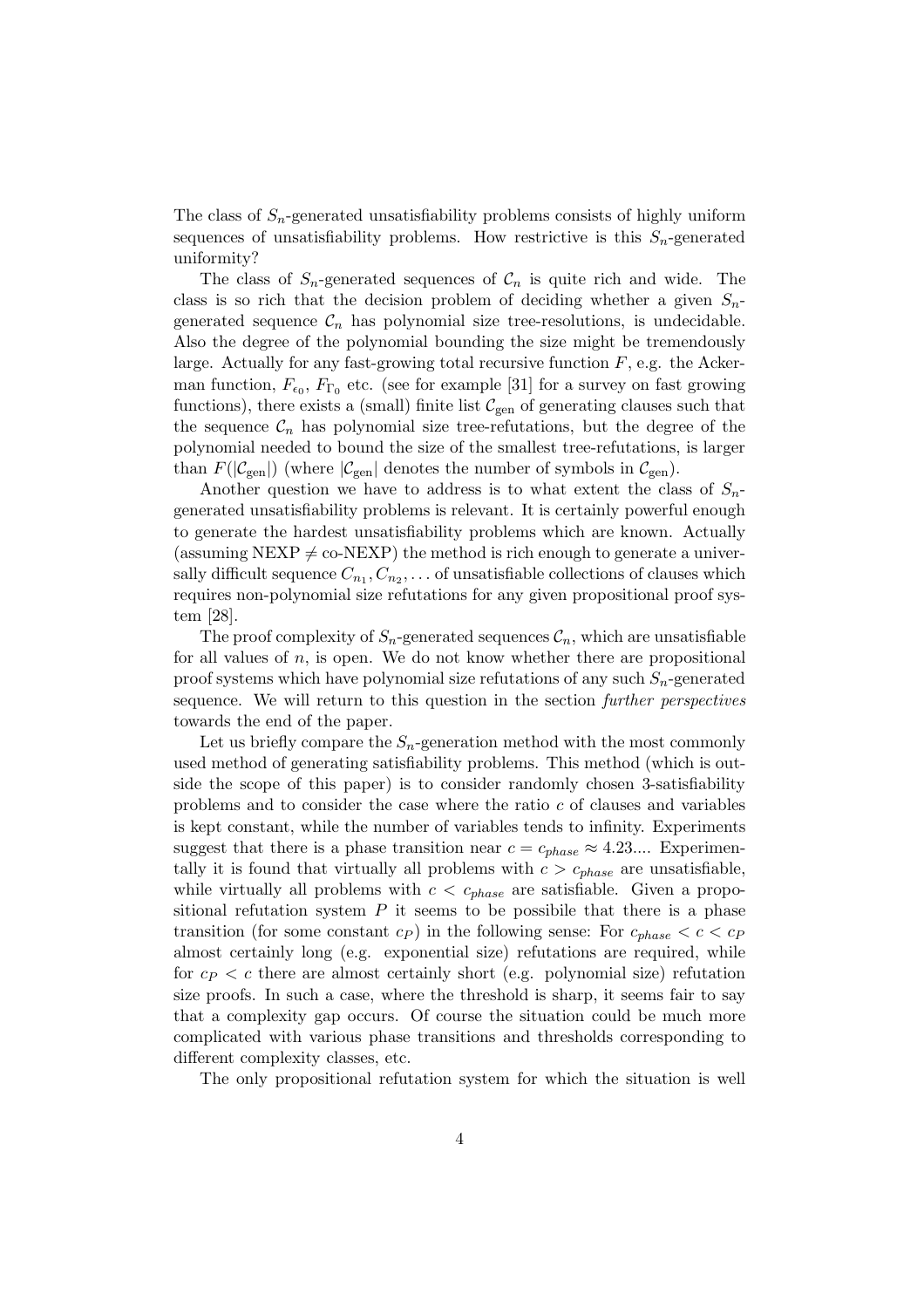understood is the tree-resolution refutation system. It turns out that for this system there is no sharp phase transition (see [6]) and that the expected refutation complexity tails off very slowly as a function of c. This result does not contradict the complexity gap we show in this paper. This is because the  $S_n$ -generated test problems are very far from being random. I believe  $S_n$ generated test problems are much superior to random test problems when it comes to discussing and analysing specific weaknesses of a given propositional proof system. It is in my opinion not a coincidence that the strongest known lower bounds - including Haken's [16] (for resolution) and Beame et.al. [7] (for bounded depth frege proofs) - can be achieved by  $S_n$ -generated problems, rather than by random generated unsatisfiability problems.

Instead of considering randomly chosen unsatisfiability problems we consider uniformly  $S_n$ -generated sequences  $\mathcal{C}_n$  of unsatisfiable clauses. Later in this paper we will notice how it is possible to assign a mathematical firstorder theory T to each uniformly  $S_n$ -generated sequence  $\mathcal{C}_n$  of satisfiability problems. We also have the converse (which also follows from [28]) that for any first order theory (which might not be finitely axiomatisable and which might be highly non-recursive) there is a natural translation procedure which translates the question of whether  $T$  has a model of size  $n$  into a satisfiability problem  $SAT_{T,n}$ . This satisfiability problem is uniformly  $S_n$ -generated.

This shows that uniformly  $S_n$ -generated satisfiability problems can be viewed as being satisfiability problems (in propositional logic) which arise from translating satisfiability problems in predicate logic. The idea is (in its most general form) to take as input any first-order theory  $T$ , which then is used to generate a sequence of propositional formulas  $\psi_1, \psi_2, \ldots$  in which  $\psi_n$ expresses that  $T$  does not have a model of size  $n$ . As already pointed out, this method of generating tautologies (even when  $T$  only consists of a single sentence) is very general. It covers a large and important class of sequences of tautologies. Many natural sequences of tautologies which express a general combinatorial principle belong to this class. The class also includes the tautologies defined in [28]. Let  $k_T^{\text{rel}}$  denote the maximal arity of a relation symbol in the language for T while  $k_T^{\text{tun}}$  denote the maximal arity of a function symbol in the language for T. For a given propositional proof system (refutation system)  $P$  it is natural to try to understand which mathematical theories  $T$ lead to difficult unsatisfiability problems. In the paper we show:

**Theorem: (informal version)** *Let* T *be a first order theory (which might not be finitely axiomatisable and which might be highly non-recursive). There is a natural translation procedure which translates the question of whether* T *has a model of size n into a satisfiability problem*  $SAT<sub>T,n</sub>$ *. There are two possibilities:*

 $(1)$  For each value of *n* for which  $SAT_{T,n}$  is unsatisfiable, the smallest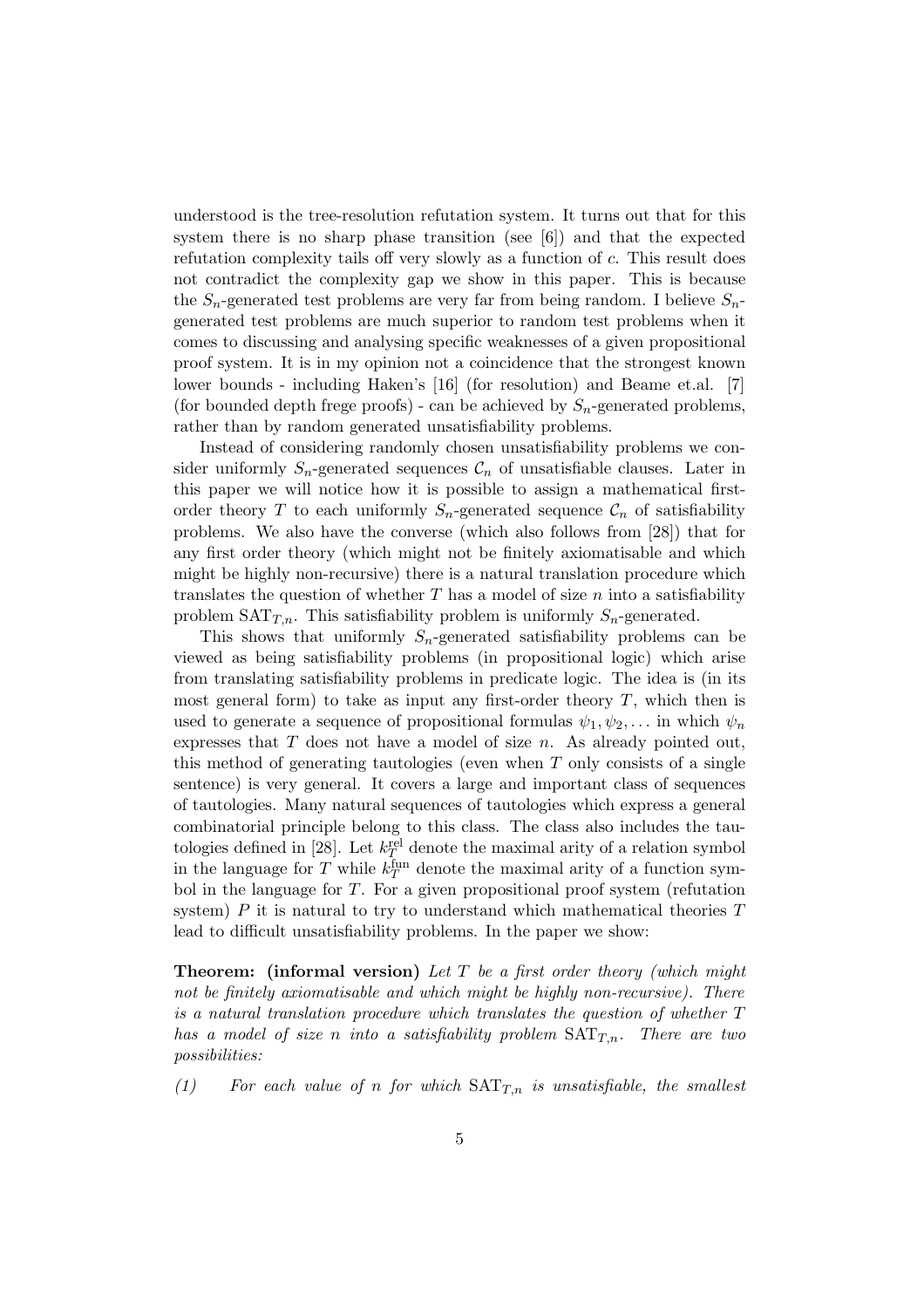$tree-resolution$  refutations has size at least  $2^{n/\max(k_T^{\text{rel}},1+k_T^{\text{fun}})}$ 

*(2) Asymptotically (i.e when* n *tends to infinity)*  $SAT_{T,n}$  *has polynomial size (in* n*) tree-resolution refutations.*

*Possibility (1) happens if and only if* T *has an infinite model. The lower bound in (1) also holds if*  $SAT_{T,n'}$  *is satisfiable for some*  $n' > n$ *.* 

*In general - even when*  $T$  *only consists of a single sentence*  $\psi$  - *it is undecidable whether*  $SAT_{\psi,n}$  *has polynomial size tree-refutations or require exponential size tree-refutations. The collection of* ψ *which have polynomial size tree-refutations is recursively enumerable (but not recursive). There is no total recursive function which given input*  $\psi$  *outputs*  $u \in N$  *such that if*  $SAT_{\psi,n}$  *has polynomial size tree-refutations then it has*  $\leq n^u$ -size tree-refutations.

The theorem gives a complete classification of the theories  $T$  for which  $SAT_{T,n}$ requires large tree-resolution refutations (if there are any at all -  $SAT_{T,n}$  could be satisfiable). More specifically, a theory  $T$  leads to hard (for tree-resolution) tautologies if and only if  $T$  has an infinite model.

Let me point out that the philosophy behind this result first was articulated in [23] where it was shown (in the context of Bounded Arithmetic) that combinatorial principles which fail as infinitary combinatorics in a sense (which can be made precise) are harder (to prove) than combinatorial principles which also are valid as part of infinitary combinatorics. More specifically in [23] we showed that combinatorial principles which fails for infinite sets never can be proved on the first tree levels  $S_2^1(\alpha) \subseteq T_2^1(\alpha) \subseteq S_2^2(\alpha)$  of Sam Buss hierarchy<br>of Bounded Arithmetic, while such combinatorial principle in certain cases of Bounded Arithmetic, while such combinatorial principle in certain cases can be proved on the fourth level  $T_2^2(\alpha)$ . It is well known that provability<br>in fragments of Bounded Arithmetic is closely related to propositional proof in fragments of Bounded Arithmetic is closely related to propositional proof complexity (for more details see [17]). The results in the present paper are, however, technically unrelated to the results in [23]. The proof technique in the current paper is different from the rudimentary forcing technique which was employed in [23]. Jan Krajicek has pointed out (personal communication) that our exponential lower bound follows by a modification of his proof of Theorem 11.3.2 in [17] (which essentially is the main result in [23]). See also Lemma 9.5.2 in [17] where this is stated explicitly.

I am aware of only one other result which gives a complexity gap between polynomial complexity and exponential complexity. A beautiful result [15] which relates the Vapnik-Chervonenkis (VC) dimension to the growth rate of the complexity of learning the concept class  $C$ . It states that this growth rate is either polynomial or exponential. Furthermore, it is polynomial if and only if the VC-dimension of  $C$  is finite. The underlying mathematics in this result are completely different from ours. It is however remarkable that the dichotomy of finite versus infinite plays a crucial role in both the VC-complexity gap theorem as well as in our complexity gap theorem.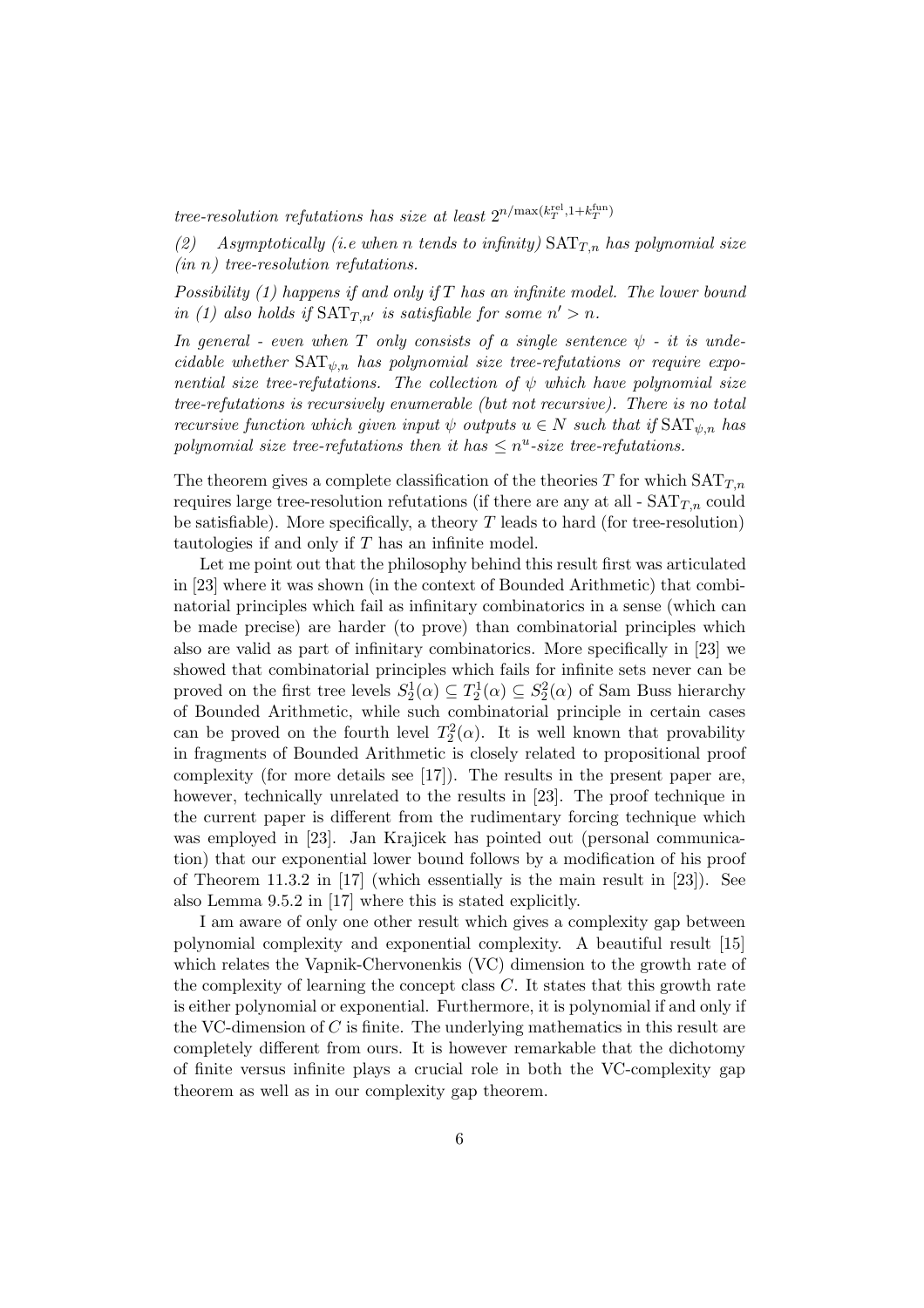#### **2 Background and Notation**

A *literal* is a propositional variable or the negation of a propositional variable. A clause  $C := \{l_1, l_2, \ldots, l_u\}$  is a collection of literals, and it is satisfied if  $l_1 \vee l_2 \vee \ldots \vee l_u$  holds. In the famous NP-complete problem 3-SAT, the decision problem is to decide if a given collection of clauses (which each contain at most 3 literals) is satisfiable.

Resolution is a refutation system designed to provide certificates (i.e. proofs) that a system of clauses is unsatisfiable. A given formula is shown to be a tautology by showing that its negation, put into conjunctive normal form (i.e. clausal form) is unsatisfiable. This is done by means of the resolution rule

Resolution rule : 
$$
\frac{C_1 \cup \{p\} \quad C_2 \cup \{\neg p\}}{C_1 \cup C_2}
$$

The given clauses are often referred to as *axioms*, and the task it to derive the empty clause (the contradiction) from the axioms. In tree-resolution the proof is organised as a binary tree with the axioms in the leaves and the empty clause in the root.

As comparison in unrestricted resolution (dag-resolution) the derived clauses are listed in a linear fashion  $C_1, C_2, \ldots, C_u$ , and any clause  $C_l$  is either an axiom or appears by resolving two clauses  $C_i, C_j, i, j < l$ . Such a derivation can also be represented as a dag which explains the terminology dag-resolution. In dag-resolution a derived clause can be reused, while this is not the case in tree-resolution.

As already noted, Haken considered a sequence of tautologies expressing the so-called pigeonhole principle. It can be shown that Haken's tautologies require tree-resolution proofs of size  $\geq n2^n$  [11]. In this paper we will show that an exponential lower bound actually follows from the simple fact that the pigeon-hole principle fails as a principle of *infinite* combinatorics.

Haken's tautologies  $(\Gamma_n)$  can be written as follows:

$$
\bigcup_{j=1}^{n} \{a_{ij}\}, \text{ where } i = 1, 2, \dots, n
$$
  
\n
$$
\{\bar{a}_{ij}, \bar{a}_{ik}\}, \text{ where } i, j, k = 1, 2, \dots, n \text{ and } j \neq k
$$
  
\n
$$
\bigcup_{j=1}^{n} \{a_{0j}\}, \{\bar{a}_{0i}, \bar{a}_{0j}\}, \text{ where } i, j = 1, 2, \dots, n \text{ and } i \neq j
$$
  
\n
$$
\{\bar{a}_{ik}, \bar{a}_{jk}\}, \text{ where } i, j, k = 1, 2, \dots, n
$$
  
\n
$$
\{\bar{a}_{ij}, \bar{a}_{0j}\}, \text{ where } i, j = 1, 2, \dots, n
$$
  
\nThis collection is in a rather obvious way finitely generated by

This collection is, in a rather obvious way, finitely generated by the symmetric group  $S_n$ . More specifically each  $\Gamma_n$  is generated by taking the  $S_n$ -closure of the clauses:

$$
\cup_j \{a_{1j}\}, \{\bar{a}_{12}, \bar{a}_{13}\}, \{\bar{a}_{11}, \bar{a}_{12}\}, \cup_j \{a_{0j}\}, \{\bar{a}_{01}, \bar{a}_{02}\}, \{\bar{a}_{13}, \bar{a}_{23}\},\{\bar{a}_{12}, \bar{a}_{02}\}, \{\bar{a}_{12}, \bar{a}_{22}\}, \{\bar{a}_{11}, \bar{a}_{01}\}
$$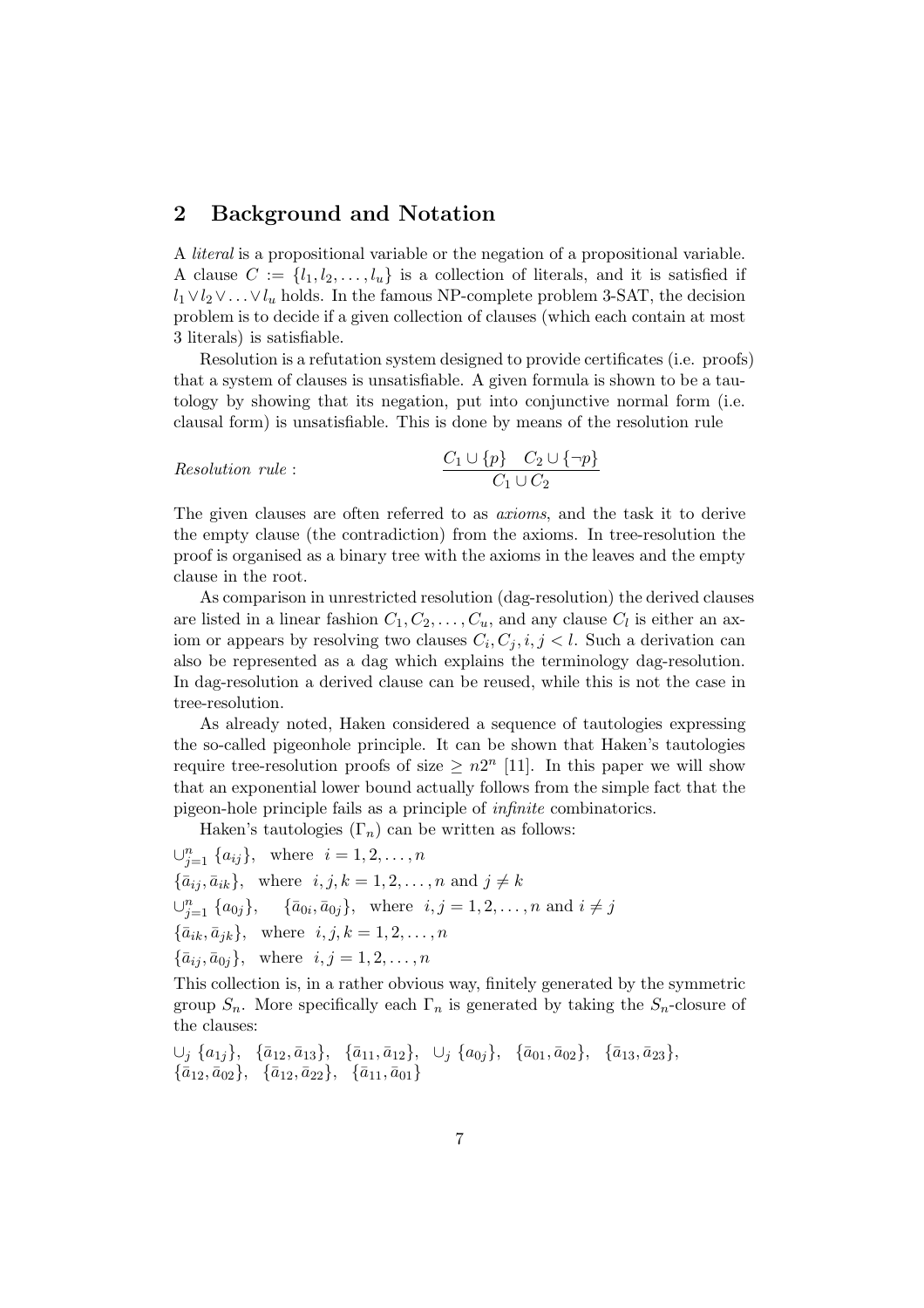For future reference let us denote this collection of generators by  $\Gamma_{\text{Haken}}$ . For any n let  $\mathcal{C}_n$  denote the collection of clauses which appear by closing  $\Gamma_{\text{Haken}}$  under the natural action of the symmetrical group  $S_n$  (permuting  $\{1, 2, 3, \ldots, n\}$ ) while keeping 0 fixed). This system of clauses is equivalent to the system for which Haken obtained his famous super-polynomial lower bound.

#### **2.1** Sn**-generated unsatisfiability problems**

The translation of many combinatorial principles into a system of unsatisfiable clauses naturally leads to clauses which are generated by applying the symmetric group  $S_n$  to a collection of generators. The  $S_n$ -symmetry arises naturally when the combinatorial problem is independent from the underlying representation. Consider, for example, a combinatorial principle  $K$  which is valid for some graph G. The principle  $K$  is also valid when the enumeration of the vertices is permuted by an element  $\pi \in S_n$ . It turns out that this  $S_n$ -symmetry survives (as will become clear) when we reformulate the combinatorial principle in terms of an (un)satisfiability problem.

Before we move on we will be slightly more general and consider hypergraphs; For fixed  $r = 0, 1, 2, \ldots$  we can consider the collection  $a_{n_1, n_2, \ldots, n_r}$ of boolean variables for which  $n_1, n_2, \ldots, n_r \in \{1, 2, \ldots\} = N$ . Actually we might also have other boolean variables  $b_{n_1,n_2,...,n_r}$  for which  $n_1, n_2,...,n_r \in$  $\{1, 2, \ldots, \}$ , or more generally we might fix a collection  $a_{n_1, n_2, \ldots, n_{r_i}}^i$   $i = 1, 2, \ldots$ of boolean variables of different variable types (one for each i). The *support* of a boolean variable  $a_{n_1,n_2,...,n_{r_i}}^i$  is  $\{n_1,n_2,...,n_{r_i}\}$ . We consider two kind of clauses. An ordinary clause is a collection  $\{p_1, p_2, \ldots, p_l\}$  of literals (i.e. boolean variables or negations of boolean variables). An abstract clause is a formal expression of the form  $\cup_j \{a_{n_1,n_2,...,n_{r_i-1},j}^i\}$ . In the case of  $\Gamma_{\text{Haken}}$  the generators  $\cup_j$  {a<sub>1j</sub>} and  $\cup_j$  {a<sub>0j</sub>} were the only abstract clauses - all other clauses were ordinary clauses. In the example of  $\Gamma_{\text{Haken}}$  we can view boolean variables which contain a zero (e.g.  $a_{02}$ ) as variables of a different variable type than variables which do not contain a zero (e.g.  $a_{12}$ ).

Now let  $\Gamma_{\text{gen}}$  be a collection of clauses (normal clauses as well as abstract clauses). Assume that all boolean variables which appear in  $\Gamma_{\text{gen}}$  have support contained in  $\{1, 2, \ldots, l\}$ . For each  $n \geq l$  we get a collection  $\Gamma_n$  of clauses by taking the  $S_n$ -closure of the clauses in  $\Gamma_{gen}$  in the obvious fashion. The sequence  $\Gamma_n$  is  $S_n$ -generated if there exists a collection  $\Gamma_{\text{gen}}$  (not necessarily finite) such that  $\Gamma_n$  is the  $S_n$ -closure of  $\Gamma_{\text{gen}}$ . The sequence  $\Gamma_n$  is finitely  $S_n$ generated if there exists a finite collection  $\Gamma_{gen}$  which generates the sequence  $\Gamma_n$ . Notice that  $\Gamma$  must involve infinitely many variable types in the case where Γ is infinite.

In [28] we showed how one could obtain a finite collection of generators (like the list above) whenever given an existential second order sentence  $\Psi$ . If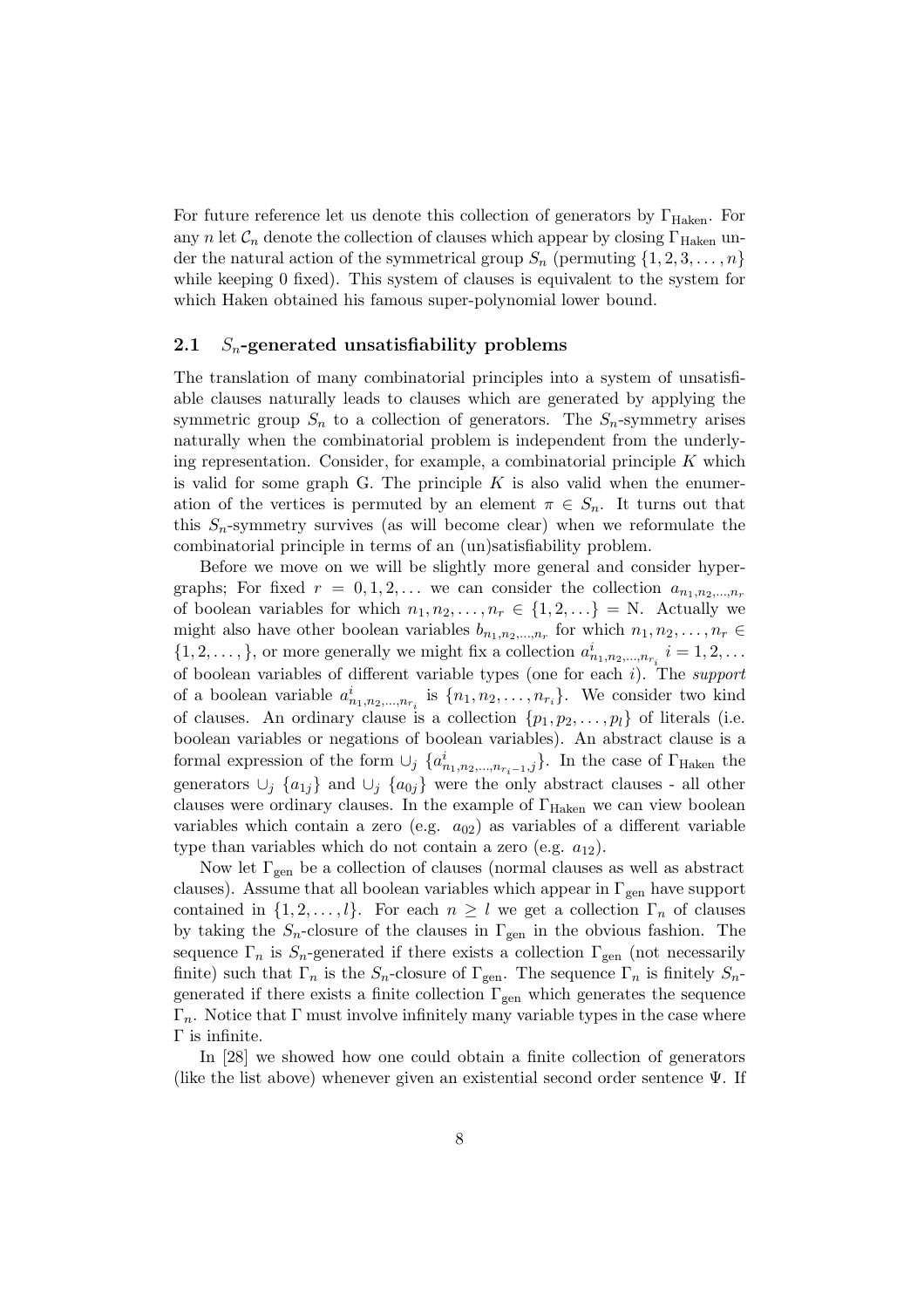$\Psi$  is second order existential which is on prenex normal form with its first order part purely universal, then the translation into propositional logic does not involve the introduction of skolem functions. In this case we simply translate the question of whether a purely universal first order sentence  $\Psi'$  has a model (of size n) into a satisfiability problem  $\Gamma_{\Psi,n}$ . As we showed in [28] there is a one-to-one correspondence between the satisfying assignments of  $\Gamma_{\Psi,n}$  and the models of size  $n$  of  $\Psi'$ .

The converse is essentially (see later for the exact result) also true: *For any collection* Γ *of generators there exists a universal first order theory* T *such that there is a one-to-one correspondence between satisfying assignments of*  $\Gamma_n$ *(the*  $S_n$ -closure of  $\Gamma$ ) and the models  $M_n$  of  $T$  which have size n. Furthermore, *if* Γ *is finite, then* T *can be replaced by a single universal first order sentence* Ψ*.*

Again there is a one-to-one correspondence between the satisfying assignments of  $\Gamma_n$  and the models of size n of T ( $\Psi$ ).

#### **2.2 Link to predicate logic**

Consider the system  $\Gamma_{\text{gen}} := \Gamma_{\text{Haken}}$ . We claim (and it is essentially just a matter of changing notation) that the satisfiability problem  $\Gamma_n$  is equivalent to the question of whether a sentence (theory) in predicate logic has a model of size  $n$ . The sentence is the following predicate formula expressing the negation of the pigeon-hole principle:

$$
\forall x \ f(x) \neq c \ \land \ \forall x, y, z \ (f(x) = y \land x \neq z) \rightarrow (f(z) \neq y)
$$

We can write this sentence in clausal form as a satisfiability problem in predicate logic. This problem consists of the clauses

$$
\{\neg f(x) = c\}
$$
, and  $\{\neg f(x) = z, \neg f(y) = z, x = y\}$ 

as well as the usual clauses for axioms of equality (see [19] or below for more details). To these clauses we add the clauses  $\{\neg c_i = c_j\}$  for  $i \neq j, i, j \leq n$  as well as the clause  $\{x = c_1, x = c_2, \ldots, x = c_n\}$  (see below for a discussion of this choice). The collection these clauses gives us a system  $\mathcal{C}_n$  of clauses in predicate logic. The satisfiability problems  $\Gamma_n$  and  $\mathcal{C}_n$  are (not surprisingly) closely related.

We will now focus on the case of translating satisfiability problems in predicate logic into a satisfiability problem in propositional logic (*Our translation should NOT be confused with the usual Herbrand-style (or Henkin-style) translation in which sentences are viewed as propositional variables)*.

Let  $C$  be a collection of clauses for predicate logic over some fixed language  $L$  in which function symbols and relation symbols have arities bound by fixed constants  $k_C^{\text{rel}}$  and  $k_C^{\text{fun}}$ . The collection C might be infinite. Any universal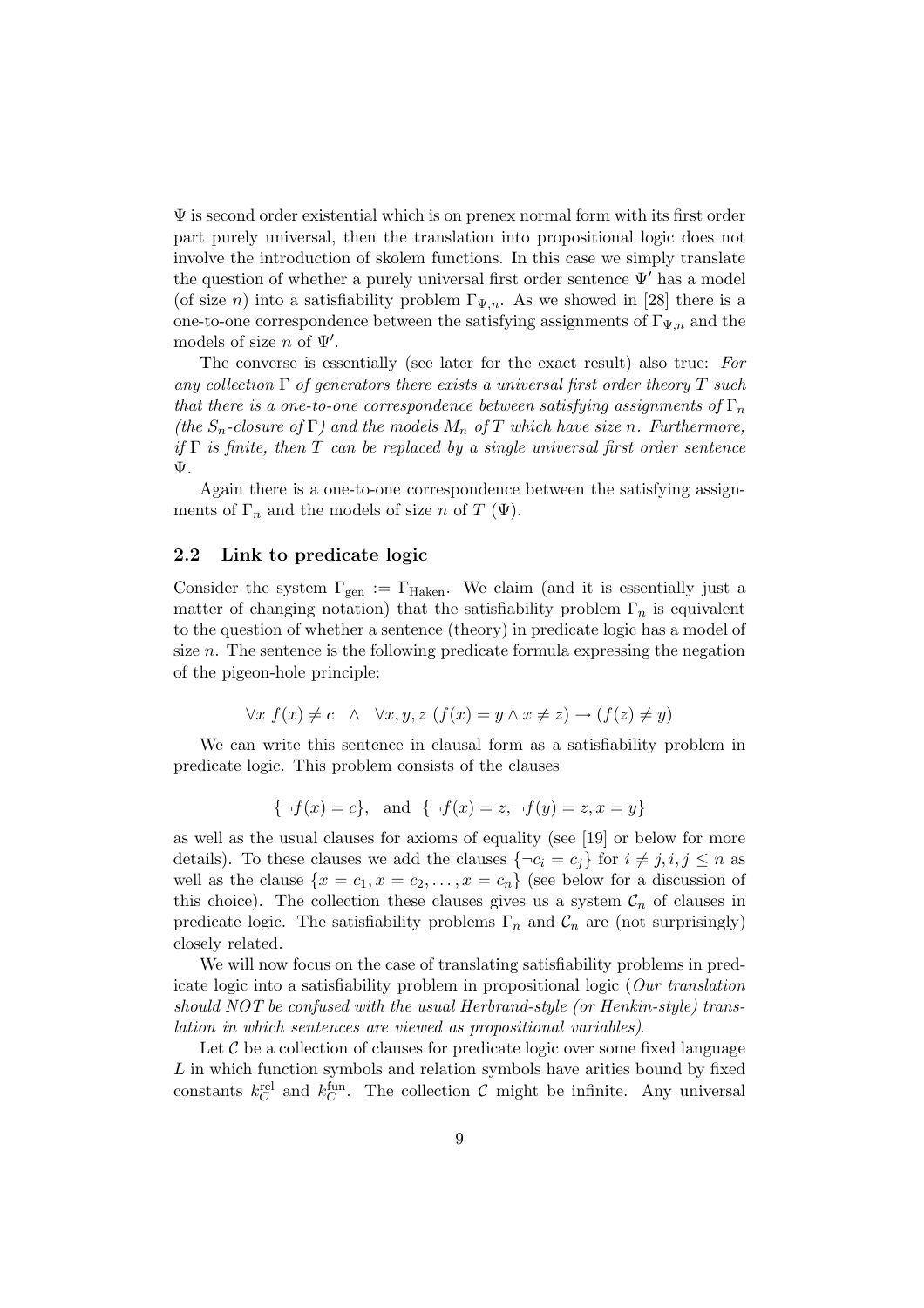theory can be written as a collection of clauses. In general any theory  $T'$ can be replaced by a logical equivalent universal theory T (this process of introducing skolem-functions is not unique).

Let  $\mathcal{C}_{\text{eq}}$  denote the collection  $\mathcal{C}$  extended with clauses expressing the axioms of equality. More specifically let  $\mathcal{C}_{eq}$  consists of the clauses in  $\mathcal C$  together with the clauses  $\{x = x\},\$ 

 ${\neg x = y, y = x}, {\neg x = y, \neg y = z, x = z}$  and a clause  ${\neg x_1 = y_1, \neg x_2 = z}$  $y_2,..., \neg x_k = y_k, \neg R(x_1, x_2,..., x_k), R(y_1, y_2,..., y_k)$  for each k-ary relation symbol  $R$   $(k = 1, 2, \ldots, k_C^{\text{rel}})$  and a clause  $\{\neg x_1 = y_1, \neg x_2 = y_2, \ldots, \neg x_k = k\}$  $y_k, f(x_1, x_2, \ldots, x_k) = f(y_1, y_2, \ldots, y_k)$  for each k-ary function symbol  $f(k =$ 1, 2,...,  $k_C^{\text{fun}}$ ). Now let  $n \in \mathbb{N}$  be given. Let  $c_1, c_2, \ldots, c_n$  be new constants which does not appear in  $\mathcal C$ . Consider the following collection (of clauses):

$$
C_{\geq n} := \{ \{ \neg c_1 = c_2 \}, \{ \neg c_1 = c_3 \}, \dots, \{ \neg c_{n-1} = c_n \} \}
$$

If we add these clauses to  $\mathcal{C}_{eq}$ , any model which satisfies the clauses must have size  $\geq n$ . A little care is needed when we add clauses expressing that there are at most  $n$  elements in the domain. One could, for example, add the clause,  ${x_1 = x_2, x_1 = x_3, \ldots, x_n = x_{n+1}}$ . The presence of this clause, however, smuggles in a version of the pigeon-hole principle which is not available as a rule in propositional resolution proofs. Instead we chose the collection:

 $\mathcal{C}_{\leq n} := \{\{x = c_1, x = c_2, \ldots, x = c_n\}\}\$ 

The collection of the clauses in  $\mathcal{C}_{eq}$  together with the clauses axiomatising *n*ness is denoted  $\mathcal{C}_n$  (i.e.  $\mathcal{C}_n := \mathcal{C}_{eq} \cup \mathcal{C}_{\geq n} \cup \mathcal{C}_{\leq n}$ ). We also introduce a slightly weaker axiomatisation of  $n$ -ness. In this axiomatisation we replace the clause  ${x = c_1, x = c_2, ..., x = c_n}$  by the schema  $\mathcal{C}_{\leq n}^{\text{weak}}$  which consists of the clauses  ${f(c_{i_1}, c_{i_2}, \ldots, c_{i_k}) = c_1, f(c_{i_1}, c_{i_2}, \ldots, c_{i_k}) = c_2, \ldots, f(c_{i_1}, c_{i_2}, \ldots, c_{i_k}) = c_n}.$ There is one such clause for each function symbol and for each  $i_1, i_2, \ldots, i_k \in$  $\{1, 2, \ldots, n\}$ . For each constant symbol c the schema contain the clause  $\{c =$  $c_1, c = c_2, \ldots, c = c_n$ . This system of clauses is denoted  $\mathcal{C}_n^{\text{weak}}$  (i.e.  $\mathcal{C}_n^{\text{weak}} :=$  $\mathcal{C}_{\text{eq}} \cup \mathcal{C}_{\geq n} \cup \mathcal{C}_{\leq n}^{\text{weak}}.$ 

To get propositional tautologies like the ones which have already been extensively examined in the literature  $([2], [11], [13], [16], [28])$  we proceed as follows: We are given a system  $\mathcal{C}_n$  (or  $\mathcal{C}_n^{\text{weak}}$ ). We want to ensure that each literal (=atomic formula or negation of atomic formula) is of the form:  $R(x_1, x_2,...,x_k)$  or  $f(x_1, x_2,...,x_k) = x_{k+1}$  or  $c = x_1$ . To achieve this we rewrite the clauses in the obvious way. Assume, for example, that we want to rewrite the clause:  $\{R(x, S(S(x))), f(S(x), y) = x\}$ . We do this in steps, getting  ${R(x, z), \neg z = S(S(x)), \neg w = S(x), f(w, y) = x}$ ,  ${R(x, z), \neg z =$  $S(u)$ ,  $\neg u = S(x)$ ,  $\neg w = S(x)$ ,  $f(w, y) = x$ , and then finally  $\{R(x, z), \neg S(u) = x\}$  $z, \neg S(x) = u, \neg S(x) = w, f(w, y) = x$ . The resulting system is denoted  $\mathcal{C}_n^*$  ( $\mathcal{C}_{\text{eq},n}^*$  ( $\mathcal{C}_{\text{eq},n}^*$  in the case of  $\mathcal{C}_{\text{eq}}$ )). Finally consider all clauses which can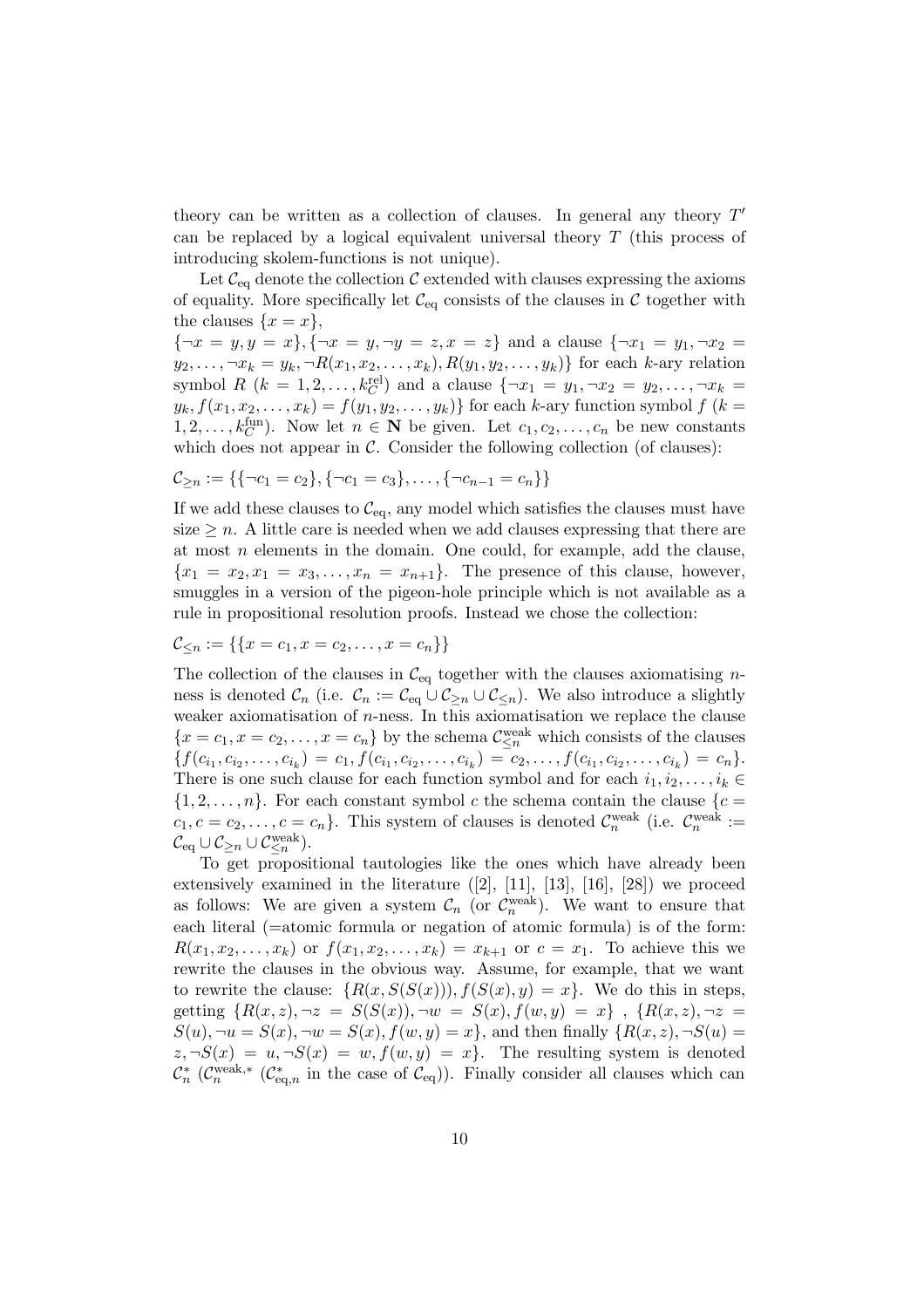appear by replacing each of its variables by a constant from  $c_1, c_2, \ldots, c_n$ . We denote the resulting system of clauses  $C_n^{\text{prop}}$  ( $C_n^{\text{prop,weak}}$ ).

Notice that each clause in  $\mathcal{C}_{\leq n}^{\text{weak}}$  is a substitution instance of the clause  ${x = c_1, x = c_2, \ldots, x = c_n}$  in  $C_{\leq n}$ . On the other hand  ${fff(c_1) = c_1, fff(c_1) = c_2, \ldots, fff(c_1) = c_n}$  (which is a substitution instance of  $\{x = c_1, x = c_2, ..., x = c_n\}$  becomes  $\{\neg f(c_1) = x, \neg f(x) = x\}$  $y, f(y) = c_1, f(y) = c_2, \ldots, f(y) = c_n$  and thus when constants  $c_i, c_j$  are substituted for  $x$  and  $y$ 

 ${\lbrace \neg f(c_1)=c_i, \neg f(c_i)=c_j, f(c_j)=c_1, f(c_j)=c_2, \ldots, f(c_j)=c_n \rbrace}$ . But clauses of this form are just weakenings of the clauses in  $\mathcal{C}^{\text{weak}}_{\leq n}$ . Actually it is not difficult to see that this always is the case. Thus from now on we do not distinguish between  $C_n^{\text{prop,weak}}$  and  $C_n^{\text{prop}}$ . From now on  $C_n^{\text{prop}}$  denotes the same system as  $C_n^{\text{prop,weak}}$  (except we might be allowed to include weakenings of the clauses to be refuted to the unsatisfiability problem).

Notice that the size of  $C_n^{\text{prop}}$  is bounded by a polynomial in n. It should, however, be emphasised that our translation procedure - naively speaking typically translates combinatorial principles (like the pigeon-hole principle) into an infinite system of clauses. This is because, besides the "usual" clauses, we also get clauses which, for example, express properties and behaviour of the terms (including skolem-functions). In the case of the pigeonhole principle we have, for example, clauses expressing properties which involve the iteration of the function symbol. We have already seen that this is irrelevant when it occurs in  $\{x = c_1, x = c_2, \ldots, x = c_n\}$  and that we essentially get the same clauses whether we allow iterations of terms or only allow atomic terms to be substituted. This is also (trivially) the case for a general clause in  $\mathcal{C}$ . This is because substitution in a clause (e.g.  $x \leftarrow f(x), y \leftarrow g(y)$  in  $\{R(x, y)\}\)$  always leads to a weakening of the original clause  $({R(f(x), g(y))}$  which turns into the form  $\{R(z, u), \neg f(x) = z, \neg g(y) = u\}.$ 

These considerations show that the translation  $C_n^{\text{prop}}$  (after having discarded irrelevant weakenings) always contains only polynomially (in  $n$ ) many clauses. The translation corresponds (except from the treatment of constants in the original language for  $C$ ) to the informal procedure which seems to have been used when considering a principle like the pigeonhole principle [13] or the parity principle [3]. This translation also agrees with (and extends) the procedure defined in [28].

Let  $S_C(n)$  denote the size of the smallest tree-resolution refutation of  $\mathcal{C}_n^{\rm prop}$ . If there is no such refutation, we let  $S<sub>C</sub>(n) = \infty$ . Usually proof complexity is measured in the size of the satisfiability problem, however we get cleaner results if we use n as input parameter. Also there exist polynomials  $p_1, p_2$ such that  $p_1(n) \leq |\mathcal{C}_n| \leq p_2(n)$  so our complexity gap agrees with the usual conventions. For our purposes it is most sensible to use the model size  $n$  as the relevant parameter.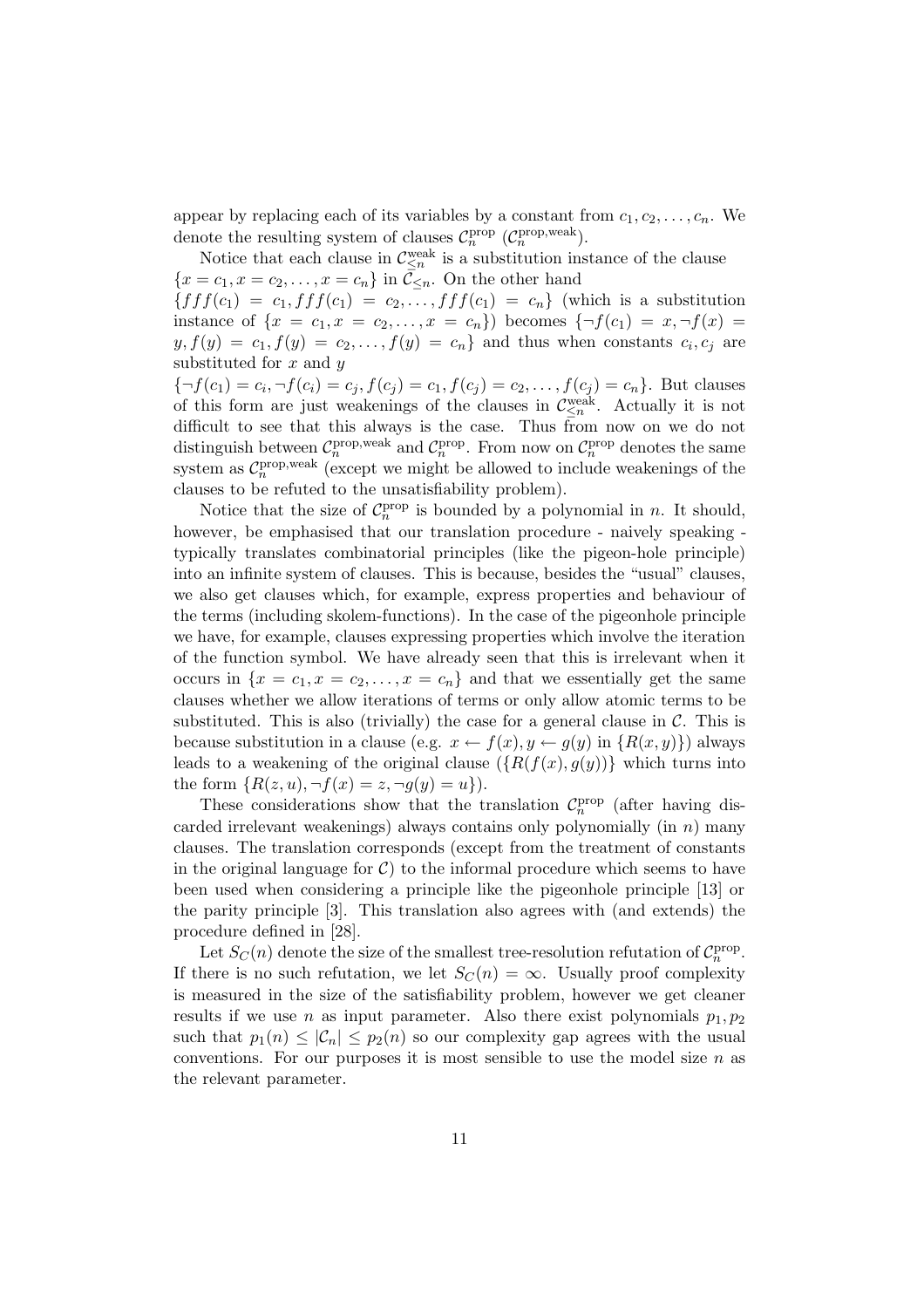Finally let me briefly mention the treatment of constants. In the case where L has finitely many constants  $c^{(1)}, c^{(2)}, \ldots, c^{(u)}$  and where we assume that these are distinct, it is natural (mostly for cosmetic reasons) to replace the clauses  $\{c^{(i)} = c_1, c^{(i)} = c_2, \ldots, c^{(i)} = c_n\}$  by the clauses  $\{c^{(1)} = c_1\}$ ,  $\{c^{(2)} = c_2, \ldots, c^{(i)} = c_n\}$  $c_2$ ,...,  $\{c^{(u)}=c_u\}$  and to let the symmetric group  $S_{n-u}$  act on  $\{u+1, u+1\}$  $2, \ldots, n$ . Notice that this modification of  $C_n^{\text{prop}}$  only affects our lower bounds mildly (at most by a polynomial factor  $n^u$ ).

#### **3 Main Results**

**Theorem 1: (Gap theorem)** *The following are equivalent:*

*(1) For any polynomial*  $P(n)$ *, there exists* n *such that*  $S_C(n) > P(n)$ *.* 

(2) For each  $n, S_C(n) \ge 2^{n/\max(k_C^{\text{rel}}, 1 + k_C^{\text{fun}})}$ .

*(3)* C *is satisfied in an infinite model.*

*The decision problem of deciding whether* C *satisfies (1),(2) and (3) is undecidable. The collection of finite collections* C *of clauses for which there exists a polynomial* P *such that*  $P(n) > S_C(n)$  *for all*  $n \in N$  *is recursively enumerable (but not recursive). There is no total recursive function, which given input*  $C$ *, outputs*  $u \in N$  *such that*  $n^u > S_C(n)$  *whenever* (1), (2) *or* (3) fails.

Now let  $\Psi$  be a universal sentence in first order logic. In the previous section we showed that we can express the claim that  $\Psi$  does not have a model of size n as a boolean tautology  $\Psi_n$  (see also [28]). We may even consider the case where  $\Psi$  is a  $\Pi_2$ -sentence (i.e. not just a  $\Pi_1$ -sentence). In this case we can translate the sentence into propositional logic by means of abstract clauses very similar to the abstract clauses described earlier (the existential quantifier get translated into clauses like  $\cup_{j_1,j_2,...,j_r} \ \{a_{i_1,i_2,...,i_{s_1-1},j_1,i_{s_1+1},...,i_{s_k-1},j_k,i_{s_k+1},...,i_m} \}.$ In general (for arbitrary first order formulas) we can introduce skolem functions (see [28] for details) to rewrite the sentence as a  $\Pi_1$ -sentence (or just a  $\Pi_2$ -sentence) which then can be translated into a satisfiability problem in propositional logic. One way which leads to the same result is to translate  $\Psi$ into a satisfiability problem  $\mathcal{C}_{\Psi}$  (the usual way by introducing skolem functions etc. see for example [19]) and then proceed as described the the previous section. The collection of clauses  $\mathcal{C}_{\Psi,eq}$  (which contains the clauses for equality) is satisfiable if and only if  $\Psi$  has a model. If  $\Psi$  does not have a model, there exists (by Herbrands Theorem) a finite collection of clauses (from  $\mathcal{C}_{\Psi,eq}$ ) together with a suitable unification, such that the resulting system is unsatisfiable in the sense of propositional logic. Let  $\Psi_n$  denote the tautology which express the unsatisfiability of  $C_{\Psi,n}^{\text{prop}}$ . With this notation we get:

**Corollary 1:** *Assume* Ψ *is a sentence of first order logic. Assume* Ψ *does not have models of size* n *for infinitely many values*  $n_1, n_2, n_3, \ldots$  *of* n. Then the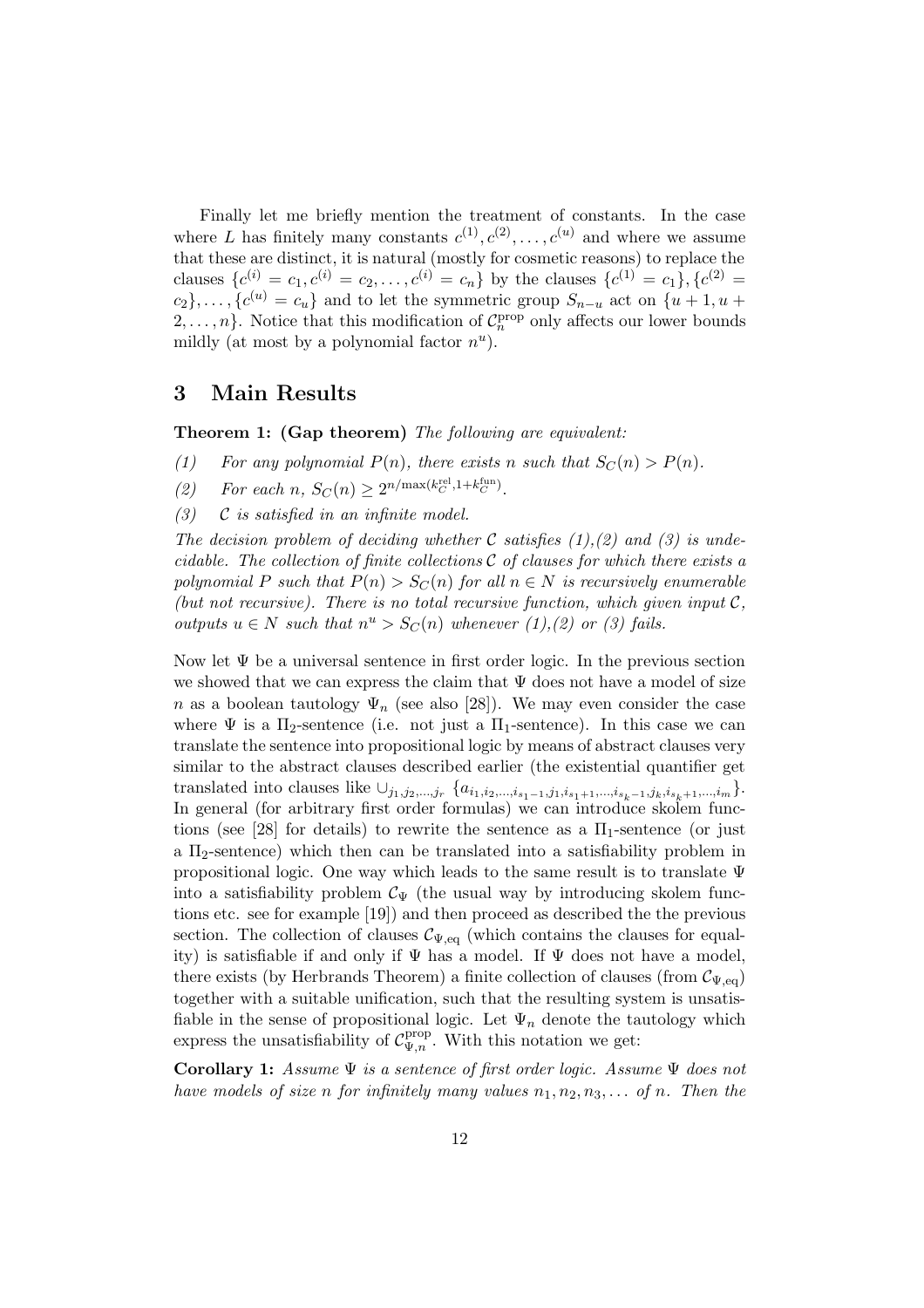*following are equivalent:*

- $(1)$   $\Psi_n$  *has a tree-resolution refutation of sub-exponential size.*
- $(2)$   $\Psi_n$  *has a tree-resolution refutation of polynomial size.*
- *(3)* Ψ *has no infinite model.*

*Furthermore if (1), (2) or (3) holds, there exists*  $n_0$  *such that*  $\Psi_n$  *is a tautology for all*  $n \geq n_0$ *.* 

**Corollary 2:** If  $\Psi_n$  has a tree-resolution refutation of size  $\lt 2^{n_0/\max(k_T^{\text{rel}},1+k_T^{\text{fun}})}$ *just for one value*  $n = n_0$ *, then there exists a polynomial*  $P(n)$  *such that each*  $\Psi_n$ , for  $n \geq n_0$  have tree-refutations of size  $\leq P(n)$ .

Given our main result there is nothing mystical in this Corollary. A treeresolution of size  $\langle 2^{n/\max(k_T^{\text{rel}},1+k_T^{\text{fun}})}$  witness the fact that

 $\mathcal{C}_{eq} \cap \{\{c_1 \neq c_2\},\ldots\{c_{n-1} \neq c_n\}\}\$ is unsatisfiable, and that  $\mathcal C$  is not satisfied in any infinite model. It is well known that predicate logic is decidable in an oracle which provide an upper bound on the Herbrand Complexity for a logical valid formula. This shows that there is no general computable method for computing the degree of the polynomial P in Corollary 1.

As a by-product and somewhat related we get a complexity gap for the Herbrand complexity:

**Theorem 3: (Complexity gap for Herbrand Complexity)** *Let* C *be a satisfiability problem (for predicate logic). Assume that the underlying language has all functions and relations of arity bounded by a constant. Consider*  $\mathcal{C}_n := \mathcal{C}_{eq} \cup \mathcal{C}_{\geq n} \cup \mathcal{C}_{\leq n}$  and let us only consider the values of n for which  $\mathcal{C}_n$  is *unsatisfiable.*

*Then either*  $C_n$  *has a Herbrand Complexity bounded by a constant, or*  $C_n$ *has Herbrand Complexity which is linear in* n*.*

*Furthermore, the first case appears exactly when* C *is unsatisfiable.*

We noticed (after Corollary 2) that there is no general computable method for computing the degree of the polynomial  $P$  in Corollary 1. The same observation shows that there is no general computable method for bounding the constant in Theorem 3. Also there is, given input  $C$ , no computational method which can decide whether the sequence  $\mathcal{C}_n^{\text{prop}}(\mathcal{C}_n)$  requires superpolynomial tree-resolution refutations (has non-constant Herband Complexity) or has polynomial size tree-resolution refutations (have constant Herband Complexity)

The argument for the polynomial upper bound can be broadened somewhat further. We present these results in the section *further perspectives* .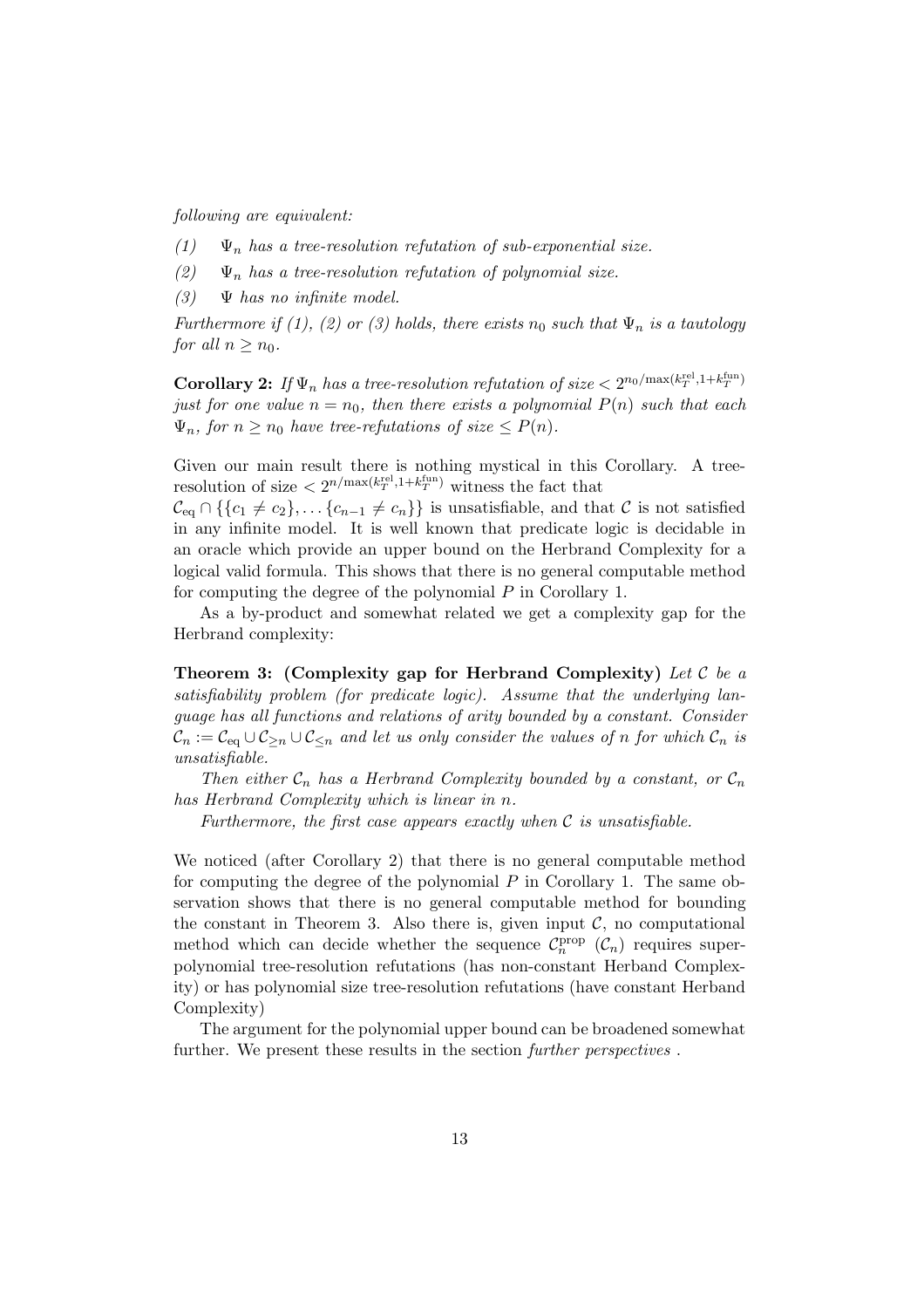#### **4 Examples**

Now let us illustrate the main ideas in this paper by a few examples:

**Example 1:** Let  $\Theta = \forall x \exists y R(x, y) \lor \exists x \forall y \neg R(x, y)$ . This sentence is logically valid. To show this (by the resolution method for predicate logic) we first consider  $\Psi \equiv \neg \Theta \equiv \exists x \forall y \neg R(x, y) \wedge \forall x \exists y \neg R(x, y)$  and rephrase this (by introducing skolem-functions) as  $\forall y \neg R(c, y) \land \forall x R(x, f(x))$ . This translation method is standard and is, for example, described in [19]. To show  $\Theta$  is equivalent to showing that the system of clauses  $\{\{\neg R(c, y)\}_y, \{R(x, f(x))\}_x\}$  is unsatisfiable. The unsatisfiability follows from the fact that we have a unification of  $(R(c, y), R(x, f(x))$  by  $x \to c, y \to f(c)$  which leads to the refutation  $\frac{\{\neg R(c,f(c))\} \ \{R(c,f(c))\}}{\emptyset}.$ 

For a given n, the clauses in  $\mathcal{C}_n$  consist of the clauses  ${\lbrace \neg R(c,y)\rbrace_y, \lbrace R(x,f(x))\rbrace_x}$  together with the clauses for equality and the clauses  ${\lbrace \neg c_1 = c_2 \rbrace}, \ldots, {\lbrace \neg c_{n-1} = c_n \rbrace}$ , as well as the schema:  ${\lbrace c = c_1, c = c_2, \ldots, c = \rbrace}$  $c_n$ , and  $\{f(c_i) = c_1, f(c_i) = c_2, \ldots, f(c_i) = c_n\}$ . Now to get the system  $\mathcal{C}_n^{\text{prop}}$  we rewrite  $\{\neg R(c, y)\}_y$  and  $\{R(x, f(x))\}_x$  as  $\{\neg c = x, \neg R(x, y)\}_{x, y}$  and  ${R(x,y), \neg f(x) = y}_{x,y}.$ 

Finally, after taking the union of all clauses which appear by replacing free variables by constants  $c_1, c_2, \ldots, c_n$ , we arrive at  $\mathcal{C}_n^{\text{prop}}$  the following clauses, where  $f_{ij}$  is shorthand for  $f(c_i) = c_j$  and where  $d_i$  is shorthand for  $c = c_i$ :

 ${\lbrace \neg r_{ik}, \neg d_i \rbrace}$  for  $i, k \in \{1, 2, ..., n\},\qquad \{r_{ik}, \neg f_{ik}\}\$  for  $i, k \in \{1, 2, ..., n\},\$  $\{d_1, d_2, \ldots, d_n\}, \quad \{f_{i1}, f_{i2}, \ldots, f_{in}\} \text{ for } i \in \{1, 2, \ldots, n\}.$ 

The system  $C_n^{\text{prop}}$  has the following tree-resolution refutation proof:

$$
B_3 \frac{B_2 \frac{B_1 \{d_1, d_2, \dots, d_n\}}{\{d_2, d_3, \dots, d_n\}}}{B_4 \frac{\{d_3, \dots, d_n\}}{\dots}}{B_n \frac{\dots}{\{d_n\}}}
$$

where

B<sup>n</sup>

$$
A_{i1} \n \begin{array}{r}\n A_{i2} \n \frac{A_{i1} \{f_{i1}, f_{i2}, \ldots, f_{in}\}}{\{\neg d_i, f_{i2}, f_{i3}, \ldots, f_{in}\}} \\
\frac{A_{i2} \n \frac{\{-d_i, f_{i3}, \ldots, f_{in}\}}{\{\neg d_i, f_{i3}, \ldots, f_{in}\}} \\
\dots \\
B_i := \n \frac{\{\neg d_i, f_{in}\}}{\{\neg d_i\}}\n \end{array}
$$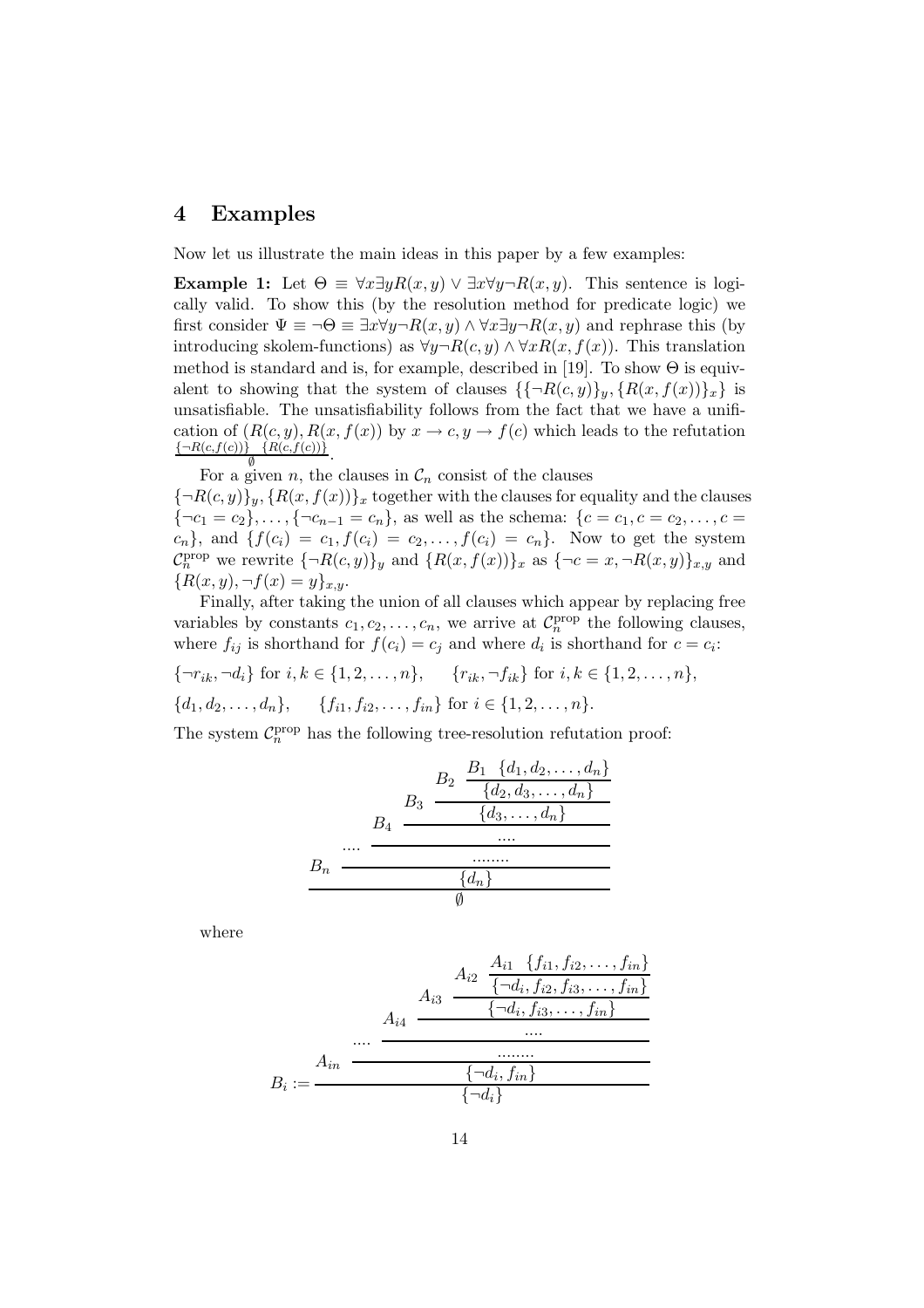and where

$$
A_{ik} := \frac{\{\neg r_{ik}, \neg d_i\} \quad \{r_{ik}, \neg f_{ik}\}}{\{\neg d_i, \neg f_{ik}\}}
$$

It is not hard to verify that this proof consists of  $4n^2 + 2n + 1$  clauses (which is optimal because any tree-resolution refutation must have each of the  $2n^2+n+1$ clauses appearing in the some leaf).  $\bullet$ 

This example illustrate how the fact that  $\Psi$  has no models (of size n) can be translated into a "test-case" unsatisfiability problem for propositional logic. In the example  $\neg \Psi$  is logically valid so  $\Psi$  has no infinite model. According to our main result this implies (what we just verified) that  $C_n^{\text{prop}}$  has polynomial size tree-resolution refutations.

**Example 2:** Let T denote the first order theory axiomatised by the single axiom  $\psi := \forall i, j \, (i \neq j \rightarrow s(i) \neq s(j)) \land \forall j \, s(j) \neq c$ . The theory T is an axiomatisation of the first order theory of a constant and a successor function. The clauses in C consist of  $\{x = y, \neg S(x) = S(y)\}_{x,y}$ , and  $\{\neg S(x) = c\}_x$ . To make the translation into propositional logic we rewrite these clauses as  ${x = y, \neg S(x) = z, \neg S(y) = z}_{x,y,z}$  and  ${\neg S(x) = y, \neg c = y}_{x,y}$ . To simplify the readability we abbreviate  $S(c_i) = c_j$  as  $s_{ij}$ , and  $c = c_j$  as  $d_j$ . This gives us a satisfiability problem  $C_n^{\text{prop}}$  in the boolean variables  $s_{11}, s_{12}, \ldots, s_{nn}$ ,  $d_1, d_2, \ldots, d_n$  and with the following clauses:

- (1) { $s_{i1}, s_{i2},..., s_{in}$ } for  $i = 1, 2,..., n$ .<br>(2) { $\bar{s}_{ik}, \bar{s}_{jk}$ } for  $i \neq j$ , where  $i, j, k \in \{$
- $\{\bar{s}_{ik}, \bar{s}_{jk}\}\$ for  $i \neq j$ , where  $i, j, k \in \{1, 2, ..., n\}$
- (3) { $d_1, d_2, ..., d_n$ }<br>(4) { $\bar{d}_i, \bar{d}_j$ } for  $i \neq$
- (4)  $\{\bar{d}_i, \bar{d}_j\}$  for  $i \neq j$ , where  $i, j \in \{1, 2, ..., n\}$
- (5)  $\{\bar{d}_i, \bar{s}_{ji}\}\$ for  $i, j \in \{1, 2, ..., n\}.$

The theory T has infinite models so, according to our main result,  $C_n^{\text{prop}}$  requires tree-resolution refutations of size  $\geq 2^{n/\max(k_T^{\text{rel}},1+k_T^{\text{fun}})} = 2^{n/2}$ .

♣

**Example 3:** Let T be the theory which is axiomatised by a single axiom stating that there exists a injective map from the universe onto the universe minus one point. More specifically let  $T$  be axiomatised by the sentence:

$$
\forall x, y \ x \neq y \rightarrow f(x) \neq f(y) \land \forall x \ f(x) \neq c.
$$

In clausal form we have  $C := \{ \{x = y, \neg f(x) = f(y)\}_{x,y}, \{\neg f(x) = c\}_x \}.$ Then  $\mathcal{C}^* := \{ \{x = y, \neg f(x) = z, \neg f(y) = z \}_{x,y,z}, \{\neg f(x) = z, c = z \}_{x,z} \}.$ Let  $e_{ij}$  be short hand for  $f(i) = j$  and let  $d_j$  be short hand  $c = j$ . Let  $\mathcal{C}_n^{\text{prop'}} := \{ \{ \bar{e}_{ik}, \bar{e}_{jk} \} \text{ for } i \neq j, \{ \bar{e}_{ik}, d_k \}, \{ e_{i1}, e_{i2}, \dots, e_{in} \}, i = 1, 2, \dots, n \}.$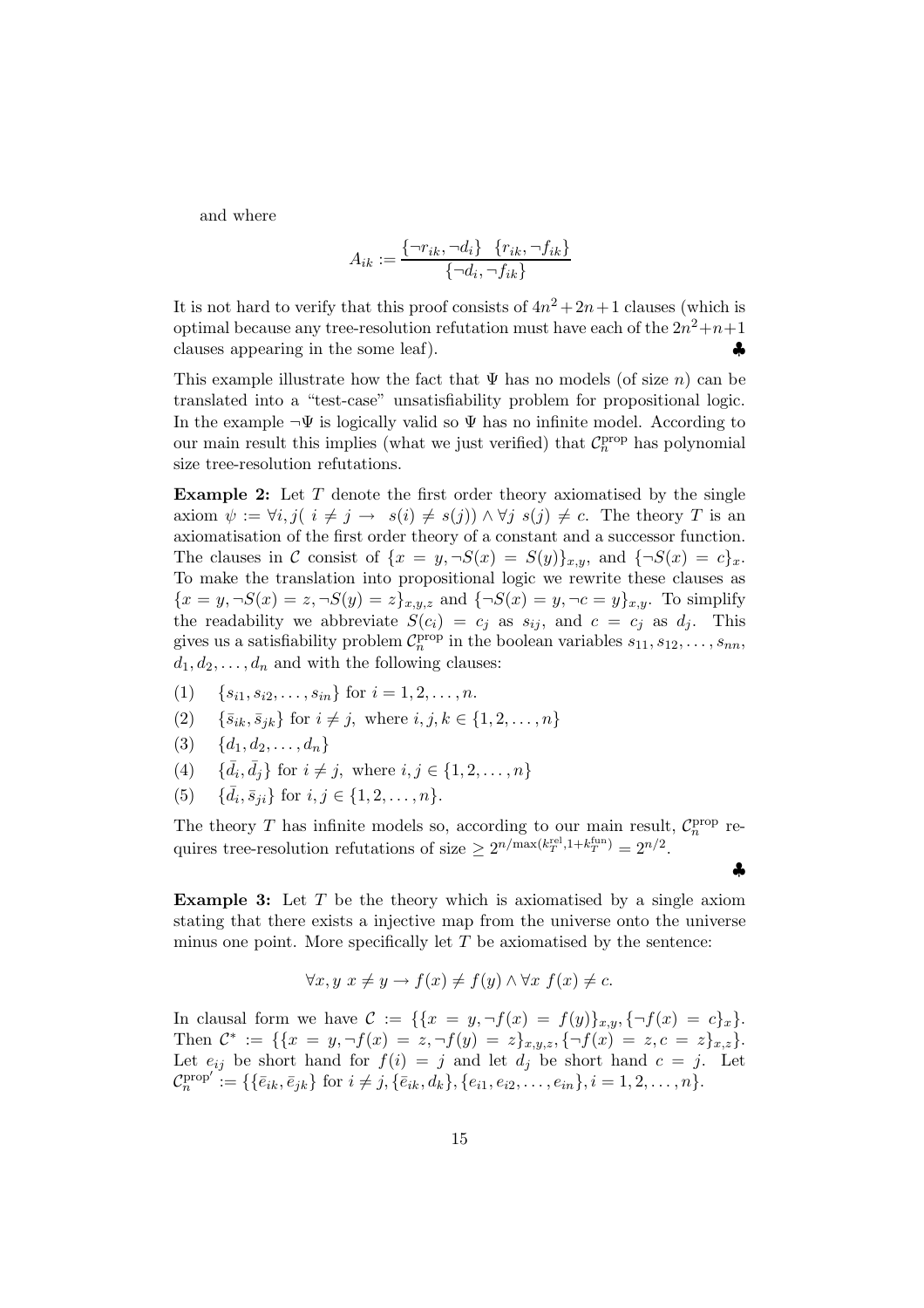The clauses in  $C_n^{\text{prop}}$  involve other substitution instances of C. As we already noticed these substitutions play no role. For example substituting  $f(x) \to x$  and  $f(y) \to y$  in  $\{x = y, \neg f(x) = f(y)\}_{x,y}$  gives us the clause  ${f(x) = f(y), \neg f(f(x)) = f(f(y))}_{x,y}$ . If we rewrite this on the (\*)-form we get the clause  $\{\neg f(y) = z, f(x) = z, \neg f(x) = u, \neg f(y) = v, \neg f(u) = v\}$  $w, \neg f(v) = w$ . Thus  $C_n^{\text{prop}}$  includes the clause  $\{\neg f(c_j) = c_k, f(c_i) = c_k, \neg f(c_i) = c_k\}$ .  $c_u, \neg f(c_j) = c_v, \neg f(c_u) = c_w, \neg f(c_v) = c_w$  for  $i \neq j$  and  $i, j, k, v, w, z \in$  $\{1, 2, \ldots, n\}$  with  $i \neq j$ . In our shorthand notation these clauses are of the form  $\{\bar{e}_{ik}, e_{ik}, \bar{e}_{iu}, \bar{e}_{iv}, \bar{e}_{uw}, \bar{e}_{vw}\}$  where  $i \neq j$ . These clause are weakenings of  $\{\bar{e}_{uw}, \bar{e}_{vw}\}\$  which is already (when  $u \neq v$ ) in  $\mathcal{C}_n^{prop}$ . When  $u = v$ , the clause is a weakening of  $\{\bar{e}_{iu}, \bar{e}_{jv}\}\$  which is already (when  $i \neq j$ ) in  $\mathcal{C}_n^{prop}$ . Thus these clause are redundant. Other substitution instances produce even more clauses, but these clauses are redundant. Thus  $C_n^{\text{prop}} = C_n^{\text{prop}}'$ .

There exists an infinite model in which T is valid. Thus  $\mathcal{C}_n^{prop}$  require tree-resolution refutations of size  $\geq 2^{\frac{n}{2}}$ . The usual version of the pigeon-hole principle is obtained by treating c as a fixed element (for example  $c_1$ ). In this case we get the clauses

 $\mathcal{C}_n^{\text{prop*}} := \{ \{ \bar{e}_{ik}, \bar{e}_{jk} \} \text{ for } i \neq j, \{ \bar{e}_{i1}, d \}, \{ e_{i1}, e_{i2}, \dots, e_{in} \}, i = 1, 2, \dots, n \}.$  Clearly this give a lower bound of  $2^{\frac{n}{2}}/n$  on refuting  $\mathcal{C}_n^{\text{prop*}}$ . Actually it is not hard to see that we can modify our main theorem to the case where the symmetrical group  $S_{n-1}$  acts on  $\{c_2, c_3, \ldots, c_n\}$  (and where we let  $c = c_1$ ). This gives a lower bound of  $2^{\frac{(n-1)}{2}}$ . The best known lower bound on this propositional version of the pigeon-hole principle is  $(n-1)2^{n-1}$  (see [11]).

**Example 4:** It is well known that each finite division ring is a field. There are various ways to rephrase the statement that *the universe is a division ring which is not a field* as a satisfiability problem (for predicate logic). Let  $\mathcal C$  be one of these satisfiability problems. Then for each  $n$ ,  $C_n^{\text{prop}}$  is an unsatisfiable set of clauses expressing the fact that there are no non-commutative division rings with  $n$  elements.

There are infinite divisions rings which not are fields (for example Hamilton's famous quaternions). Thus, according to our main result the sequence  $\mathcal{C}_n^{\text{prop}}$ ;  $n = 1, 2, \dots$  requires exponential size tree-resolution refutations. It is not clear if  $C_n^{\text{prop}}$  is hard for stronger propositional proof systems like for example the extended Frege proof system. <br>◆

The final example is somewhat curious. It shows a case where the so-called weak propositional pigeonhole principle appears somewhat unexpected:

**Example 5:** Let T be the first order theory in the language  $L(=, d_i; i \in$ **N**) of equality plus infinitely many constants. Assume that the theory T is axiomatised by a conjunction of the axioms  $\{\neg d_i = d_j\}$  where  $i \neq j, i, j \in \mathbb{N}$ . Notice that  $T$  not is finitely axiomatisable. Our main theorem include this

♣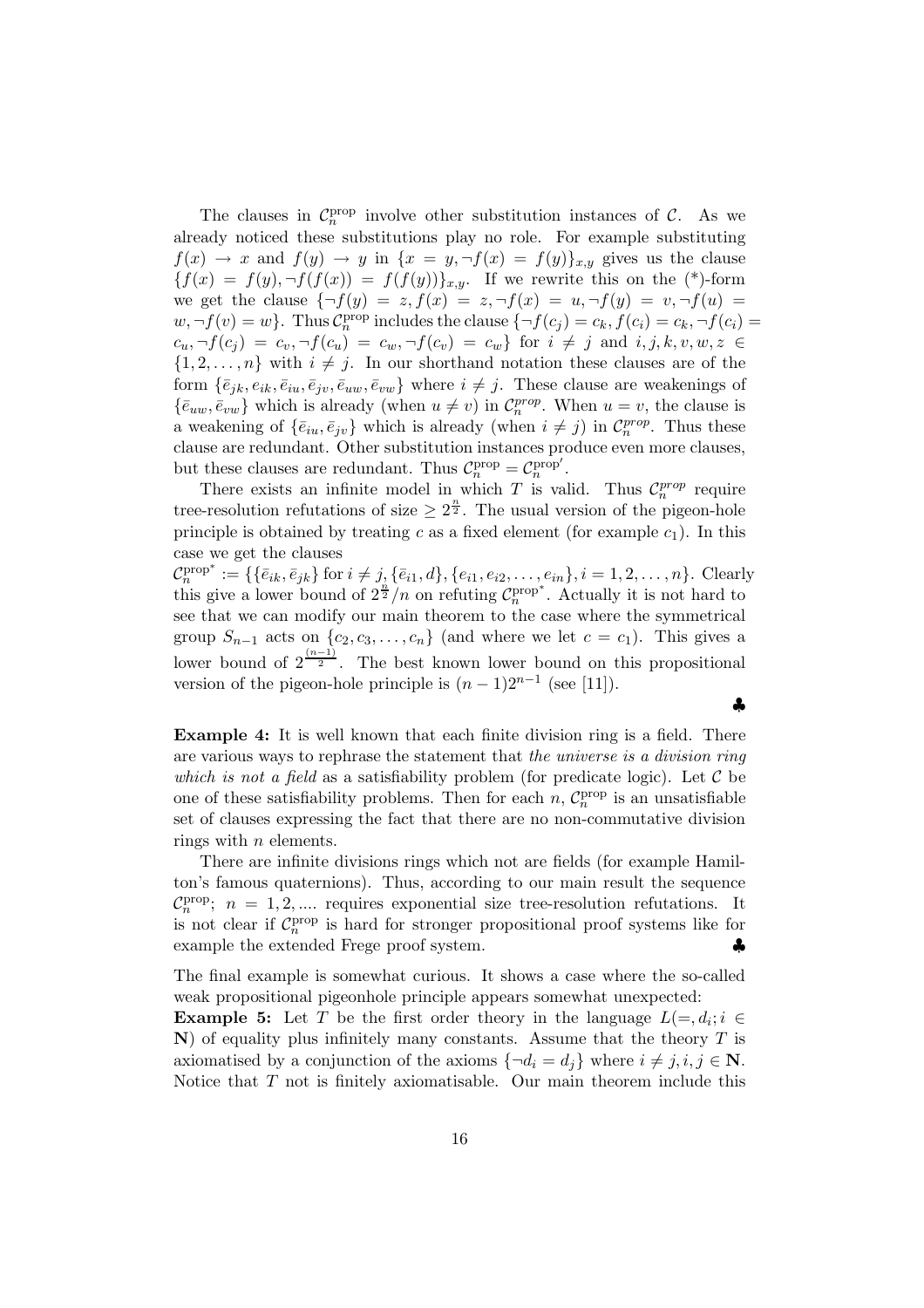situation. Let  $\mathcal{C}_T = \{\{\neg d_i = d_j\} : i \neq j, i, j \in \mathbb{N}\}\}\.$  The system  $\mathcal{C}_n^{\text{weak}} = \mathcal{C}_n$ consists of the clauses:  $\{\neg d_i = d_j\}$  for  $i \neq j, i, j \in \mathbb{N}$  and  $\{\neg c_i = c_j\}$  and  $\{d_i =$  $c_1,\ldots,d_i=c_n\}, i\in\mathbf{N}$  as well as the clauses for equality. Thus  $C_n^{\text{prop}}$  consists of the clauses  $\{\bar{e}_k^{(i)}, \bar{e}_k^{(j)}\}$  and  $\{e_1^{(i)}, e_2^{(i)}, \ldots, e_n^{(i)}\}$ , where  $e_k^{(i)}$  is shorthand for  $d_i = c_k$ . So  $C_n^{\text{prop}}$  is (essentially) a boolean version of the pigeonhole principle (stating that there is no injective map from an infinite set onto a set with  $n$ elements). A priori  $T$  has an infinite model, so according to our main result,  $\mathcal{C}_n^{\text{prop}}$  requires exponential size tree-refutations.

#### **5 The polynomial size upper bound**

As before let  $\mathcal C$  be a collection of clauses (in the sense of predicate logic). The clauses in C consists of atomic formulas and negations of atomic formulas.

The system  $\mathcal C$  can be rewritten on a normal form  $\mathcal C^*$  where all (negations of) atomic formulas are (negation of) basic atomic formulas i.e. each atomic formula is either of the form  $R(x_{i_1}, x_{i_2},...,x_{i_r})$  where R is a r-ary  $(r \in \{1, 2, \ldots\})$  relation symbol or is of the form  $f(x_{i_1}, x_{i_2}, \ldots, x_{i_r}) = x_{i_{r+1}}$ where f is a r-ary  $(r \in \{1, 2, ...\})$  function symbol. Constants are treated as 0-ary function symbols. Here are some examples of basic atomic formulas:  $R(x, z, x), f(x, y, z) = z$  and  $U(x, y)$ . On the other hand the atomic formulas  $R(q(y), x)$  and  $f(x, q(y), z) = h(z, x)$  are not basic.

Now it is clear we can rewrite any clause  $\mathcal{C}$ , containing atomic formulas, as an equivalent clause  $\mathcal{C}^*$  containing only basic atomic formulas. In the case where  $\mathcal{C} = \{\{\neg R(c, y)\}_y, \{R(x, f(x))\}_x\}$  we can rewrite this as  $\mathcal{C}^* :=$  ${\lbrace \neg R(x,y), \neg c=x \rbrace_{x,y}, \lbrace R(x,y), \neg f(x)=y \rbrace_{x,y}}.$ 

From the usual completeness theorem it follows that  $\mathcal C$  has a model if and only if  $C_{eq}$  is satisfiable. And this only holds if and only if  $C_{eq}^*$  is satisfiable (has a model) (has a model).

Assume C has no model. Then  $\mathcal{C}_{eq}$  (and  $\mathcal{C}_{eq}^*$ ) is unsatisfiable and according<br>Jorbrands Theorem there exists a unification  $\tau$  and a finite subset  $\mathcal{C}' \subset \mathcal{C}$ to Herbrands Theorem there exists a unification  $\tau$  and a finite subset  $\mathcal{C}' \subseteq \mathcal{C}_{eq}$  $(C' \subseteq C_{eq}^*)$  such that  $\tau(C')$  is unsatisfiable in the sense of propositional logic.

Actually in the case of  $\mathcal{C}_{eq}^*$  we can write the refutation on a special normal normal  $W_0$  will use this normal form in the proof of our upper bound form. We will use this normal form in the proof of our upper bound.

Let me illustrate this by an example. Consider the "proof-form"

$$
\frac{\{-R(c,y)\}_y \quad \{R(x,f(x))\}_x}{\emptyset}
$$

The substitution  $x \to c, y \to f(c)$  turns this into a valid resolution. Now we can rewrite the proof-form as

$$
\frac{\{\neg R(x,y), \neg c = x\}_{x,y} \ \{R(x,y), \neg f(x) = y\}_{x,y}}{\{\neg c = x, \neg f(x) = y\}_{x,y}}
$$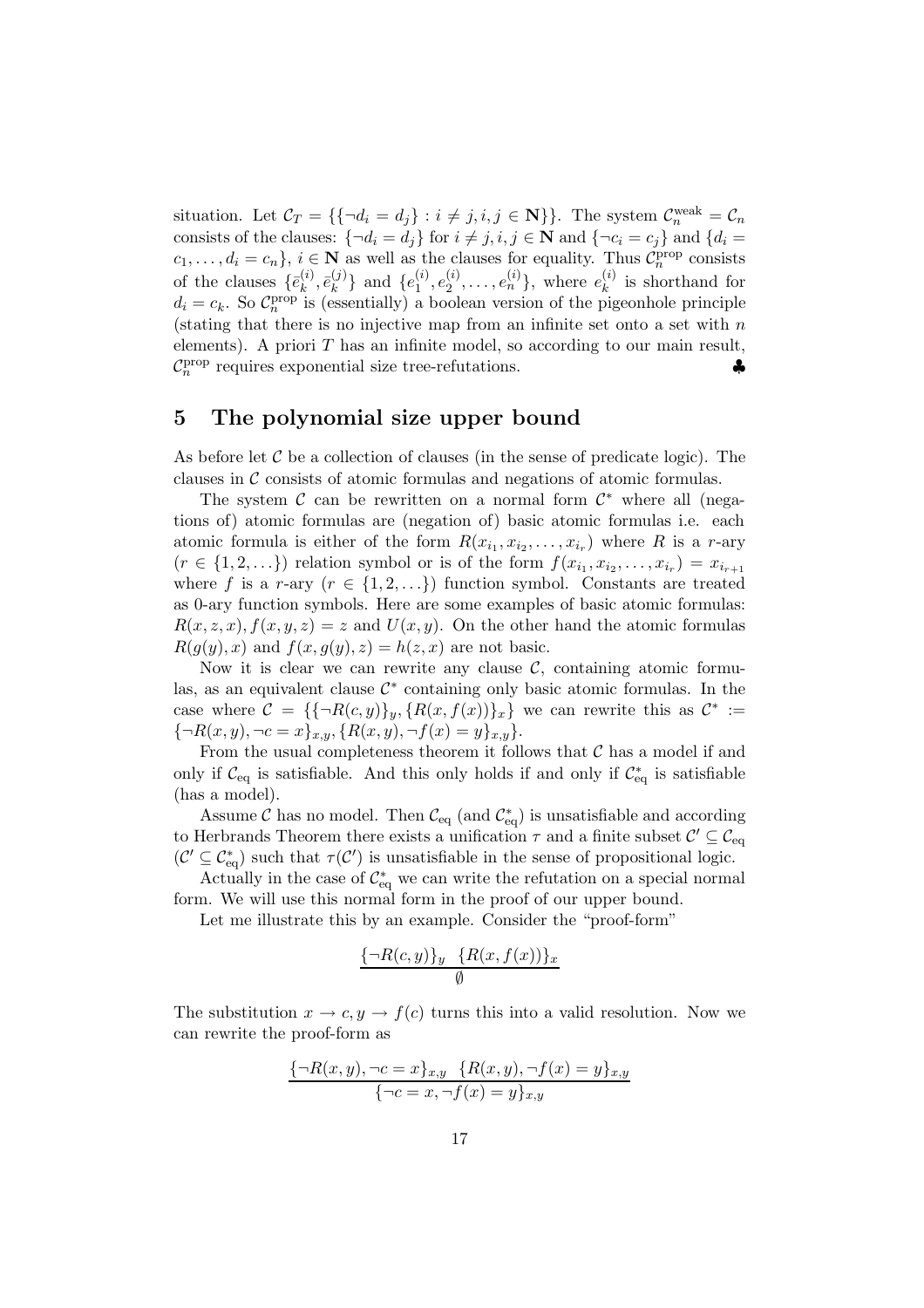This is a valid proof (though in many formalisms only closed terms, and not variables are allowed). The final clause  $\{\neg c = x, \neg f(x) = y\}_{x,y}$  can be refuted by the unification  $x \to c, y \to f(c)$ .

This leads to the proof:

$$
\{c = c\} \frac{\{\neg R(x, y), \neg c = x\}_{x, y} \quad \{R(x, y), \neg f(x) = y\}_{x, y}}{\{\neg c = x, \neg f(x) = y\}_{x, y} \quad (= D)}
$$
\n
$$
\{f(c) = f(c)\}
$$
\n
$$
\{f(c) = f(c)\}
$$
\n
$$
\emptyset
$$

The refutation consists of two parts. The first part ends with the clause  $= D$ . The unification is uniquely determined from this clause, and the next step (leading to the clause  $\{\neg c = c, \neg f(c) = f(c)\}\)$  is the only place in the refutation where a substitution takes place. The final part of the refutation only uses clauses expressing the axioms of equality.

This idea works in general. For any refutation of  $\mathcal{C}_{eq}$ , we can rewrite this as a tree-refutation of  $\mathcal{C}_{\mathrm{eq}}^{*}$  which is of a normal form such that:

(1) The first part of the refutation consists solely of basic atomic formulas and negation of basic atomic formulas.

(2) The last clause  $D$  in this part uniquely determines the unification which is required to refute the clause.

(3) The clause D consists solely of negations of atomic equations.

(4) The last part of the proof refutes the unification (of D) using only applications of substitutions of equality axioms.

To illustrate these ideas further let

 $C := \{ \{P(0)\}, \{\neg P(x), P(S(x))\}_x, \{\neg P(S(S(0)))\} \}.$  This statement is written in the language  $L = L(0, P, S)$  of predicate logic which contains a unary relation symbol  $P$ , a constant 0 and a unary function symbol  $S$ . Clearly  $\mathcal{C}_{\text{eq}}$  is unsatisfiable. Any refutation requires Herbrand complexity HC = 3 (if  $\{\neg P(S(S(0)))\}$  is replaced by  $\{\neg P(S^{(k)}(0)))\}$  it requires Herbrand Complexity HC = k). Clearly  $C^* = \{ \{ P(x), \neg 0 = x \}_x, \{ \neg P(x), P(y), \neg S(x) = x \}$  $y\}_{x,y}, \{\neg P(z), \neg S(z_1) = z_2, \neg S(z_2) = z, \neg 0 = z_1\}_{z,z_1,z_2}.$  The corresponding propositional unsatisfiability problem  $C_n^{\text{prop}}$  consists of the clauses:

- (1) A clause  $\{p_i\}$  for  $i = 1, 2, ..., n$ .
- (2) A clause  $\{\neg p_i, p_j, \neg s_{ij}\}\$ for each  $i, j \in \{1, 2, ..., n\}$ .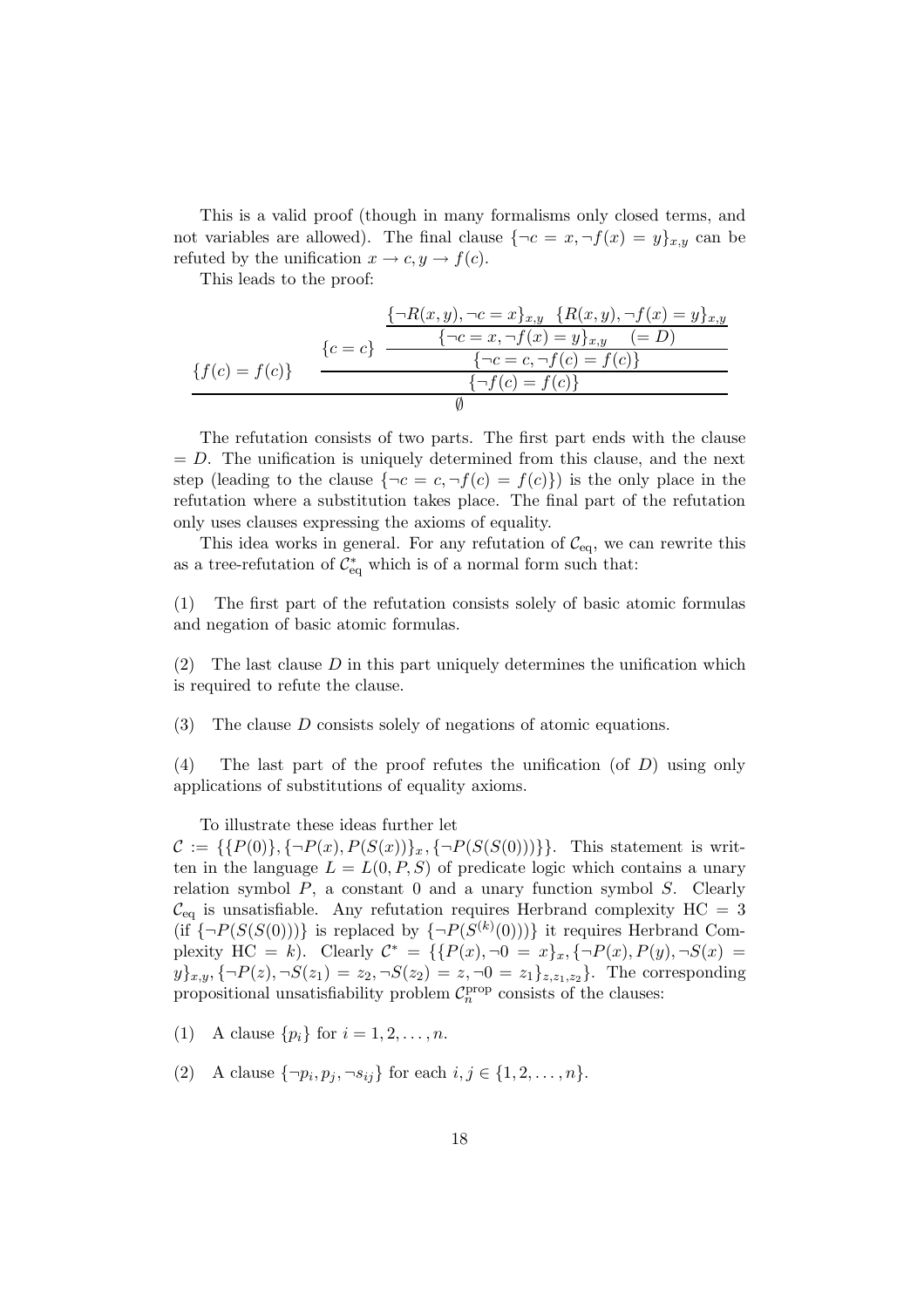- (3) A clause  $\{\neg p_i, \neg s_{jk}, \neg s_{ki}, \neg o_j\}$  for each  $i, j, k \in \{1, 2, ..., n\}$ .
- (4) The clause  $\{o_1, o_2, ..., o_n\}.$
- (5) A clause  $\{s_{i1}, s_{i2},...,s_{in}\}$  for each  $i \in \{1, 2, ..., n\}$ .

This system is (a priori as we know) finitely  $S_n$ -generated. The generators are  $\{p_1\}, \{\neg p_1, p_2, \neg s_{12}\}, \{\neg p_1, \neg s_{23}, \neg s_{31}, \neg o_2\}$  as well as the degenerate versions of these

(i.e.  $\{\neg p_1, \neg s_{21}, \neg s_{11}, \neg o_2\}$  etc.). The axioms for  $\mathcal{C}_{\leq n}$  are generated by the two abstract generators  $\vee_j \{o_j\}$  and  $\vee_j \{s_{1j}\}.$ 

The clauses  $C$  have no model so we want to show (this is the issue in this section) that the sequence  $n \to \mathcal{C}_n^{\text{prop}}$  has polynomial size tree-resolution refutations. The clauses in  $\mathcal{C}_{eq}$  have the following refutation:

$$
\{\neg P(S(S(0)))\} \quad \frac{\{\neg P(S(0)), P(S(S(0)))\} \quad \{P(0)\} \quad \{\neg P(0), P(S(0))\}}{\{P(S(S(0)))\}}
$$
\n
$$
\emptyset
$$

This can be translated into the normal form (which is a refutation of  $\mathcal{C}_{eq}^*$ ). The first part of this refutation is

$$
\{P(z), \neg 0 = x, \neg S(x) = y, \neg S(y) = z\} \quad U
$$
  

$$
\{\neg 0 = x, \neg S(x) = y, \neg S(y) = z\} \quad (= D)
$$

where

$$
U:=\frac{\{\neg P(y), P(z), \neg 0=x, \neg S(x)=y, \neg S(y)=z\} \quad V}{\{P(z), \neg 0=x, \neg S(x)=y, \neg S(y)=z\}}
$$

and where

$$
V := \frac{\{P(x), \neg 0 = x\} \quad \{\neg P(x), P(y), \neg 0 = x, \neg S(x) = y\}}{\{P(y), \neg 0 = x, \neg S(x) = y\}}
$$

The last clause D determines the unification  $x \leftarrow 0, y \leftarrow S(0)$  and  $z \leftarrow$  $S(S(0))$ . The last part of the refutation consists of the obvious refutation of the clause  $\{\neg 0=0, \neg S(0)=S(0), \neg S(S(0))=S(S(0))\}.$ 

Now let us show how we can turn the abstract derivation of  $D$  into propositional refutations of  $C_n^{\text{prop}}$ . For any  $i, j, k$  we have a derivation  $A_{i,j,k}$ :

$$
\{-p_k, \neg o_i, \neg s_{ij}, \neg s_{jk}\} \quad \frac{\{\neg p_j, p_k, \neg s_{ij}, \neg o_i, \neg s_{jk}\} \quad \frac{\{p_i, \neg o_i\} \quad \{\neg p_i, p_j, \neg o_i, \neg s_{ij}\}}{\{p_j, \neg o_i, \neg s_{ij}\}}}{\{\neg o_i, \neg s_{ij}, \neg s_{jk}\}} \quad \frac{\{p_k, \neg o_i, \neg s_{ij}, \neg s_{jk}\}}{(\equiv D_{ijk})}
$$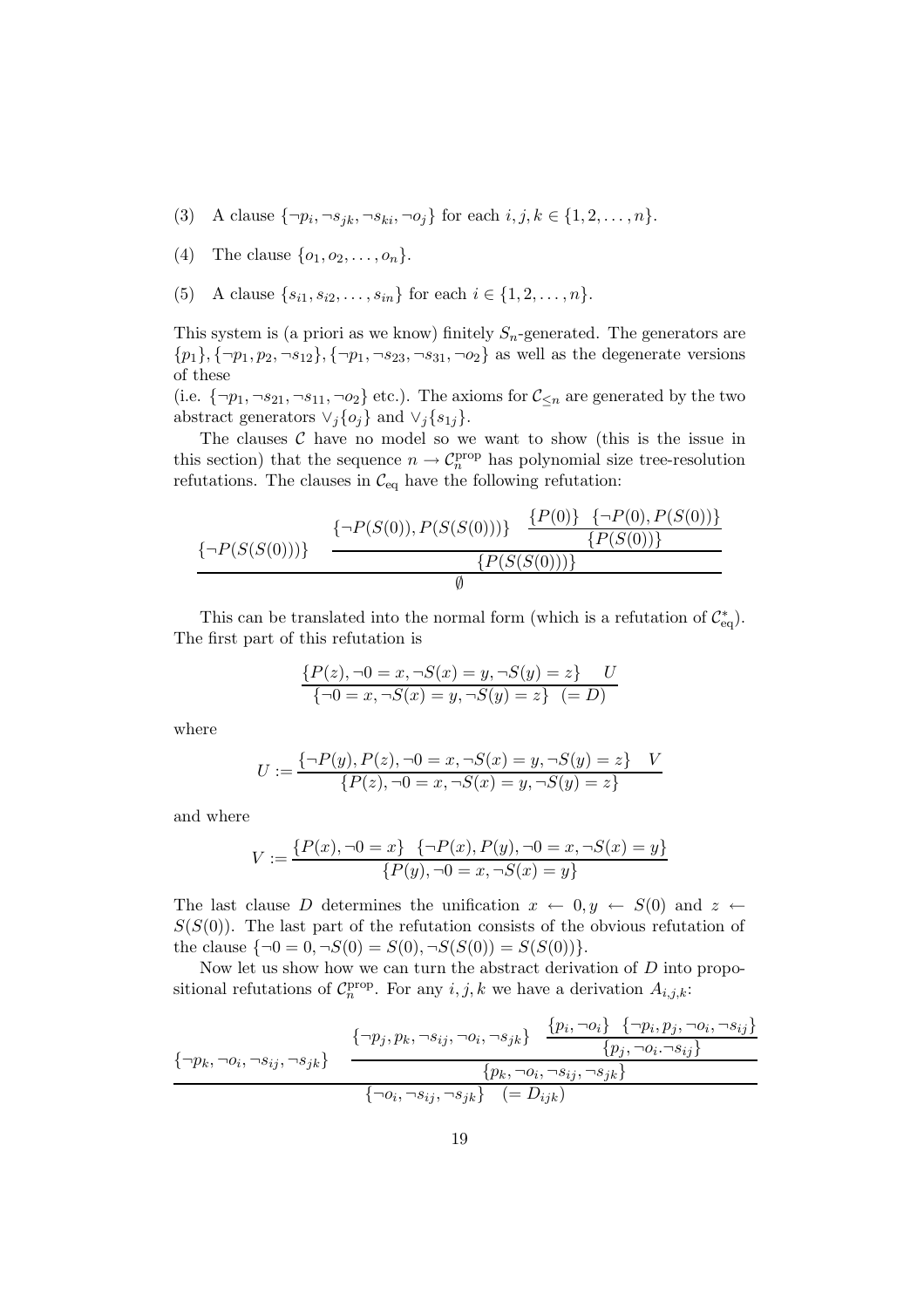These derivations can now be resolved using the axioms in (4) and (5). First we derive  $\{\neg o_i, \neg s_{ij}\}$  from the clauses  $\{\neg o_i, \neg s_{ij}, \neg s_{ik}\}\; k = 1, 2, \ldots, n$ and  $\{s_{i1}, s_{i2},...,s_{in}\}.$  Then we derive the clauses  $\{\neg o_i\}$  from  $\{\neg o_i, \neg s_{ij}\}\$  $j = 1, 2, \ldots, n$  and  $\{s_{i1}, s_{i2}, \ldots, s_{in}\}.$  Finally we derive the empty clause from  $\{\neg o_i\}$  and  $\{o_1, o_2, \ldots, o_n\}.$ 

In this derivation each clause in  $(1)-(5)$  was used exactly once so  $\mathcal{C}_n^{\text{prop}}$  has refutation which has  $n^3 + n^2 + 2n + 1$  leaves. The derivation tree is a binary tree so the derivation uses  $2n^3 + 2n^2 + 4n + 1$  clause.

These considerations leads to

**Lemma 1:** *Assume*  $\mathcal{C}_{eq}$  *is unsatisfiable. Then there exists*  $l \in \mathbb{N}$  *such that for each*  $n \geq 2$ *, there exists a tree-resolution refutation of*  $C_n^{\text{prop}}$  *of size*  $\leq n^l$ 

**Proof:** Assume  $\mathcal{C}_{eq}$  is unsatisfiable . Then  $\mathcal{C}_{eq}^*$  is unsatisfiable. According to Horbrand's Theorem (see for example [10]) there exists a finite refutation of Herbrand's Theorem (see for example [19]) there exists a finite refutation of a suitable substitution instance. Actually there exists a finite tree-refutation on the normal form (described above). The first part of this refutation leads to a clause  $D$  of the form;

$$
\{\neg h_1(z_{11},\ldots,z_{1r_1})=z_{1,r_1+1},\neg h_2(z_{21},\ldots,z_{2r_2})=z_{2,r_2+1},\ldots,\ldots,\neg h_u(z_{u1},\ldots,z_{ur_u})=z_{u,r_u+1}\}
$$

where each  $h_i$  denotes one of the function symbols  $f_1, f_2, \ldots, f_l$  and where each  $z_{ij}$  denotes a variable (i.e.  $x, y, z, x_{ij}, y_{i_1,i_2,i_3,\dots,i_r}$  etc). All the variables which are not among the variables on the right hand sides (i.e. the variables not among  $z_{1,r_1+1}, z_{2,r_2+1}, \ldots, z_{u,r_u+1}$  can be substituted with anything (for example  $c_1$ ).

Consider all substitutions where the variables on the right hand sides (i.e. the variables  $z_{1,r_1+1}, z_{2,r_2+1}, \ldots, z_{u,r_u+1}$ ) are replaced by for constants in  $\{c_1, c_2, \ldots, c_n\}$ . If there are u different atomic term equations in D, there are exactly  $n^u$  different derivations  $A_{i_1,i_2,\dots,i_u}$ . All together these derivations use at most  $HC(C_{eq}^*)$   $n^u$  different axioms.<br>The derivation  $\Lambda$ 

The derivation  $A_{i_1,i_2,...,i_u}$  derives some clause  $D_{i_1,i_2,...,i_u}$ . Each clause  $D_{i_1,i_2,...,i_u}$ expresses the propositional version of a list of negations of basic atomic formulas. And each of these basic equations has all free variables replaced by constants from  $\{c_1, c_2, \ldots, c_n\}.$ 

Now we use the fact that D has an unification. The unification problem is to unify a list of the form

$$
h_1(z_{11}, z_{12}, \dots, z_{1r_1}) = z_{1,r_1+1}, h_2(z_{21}, z_{22}, \dots, z_{2r_2}) = z_{2,r_2+1}, \dots,
$$
  

$$
\dots, h_u(z_{u1}, z_{u2}, \dots, z_{ur_u}) = z_{u,r_u+1}
$$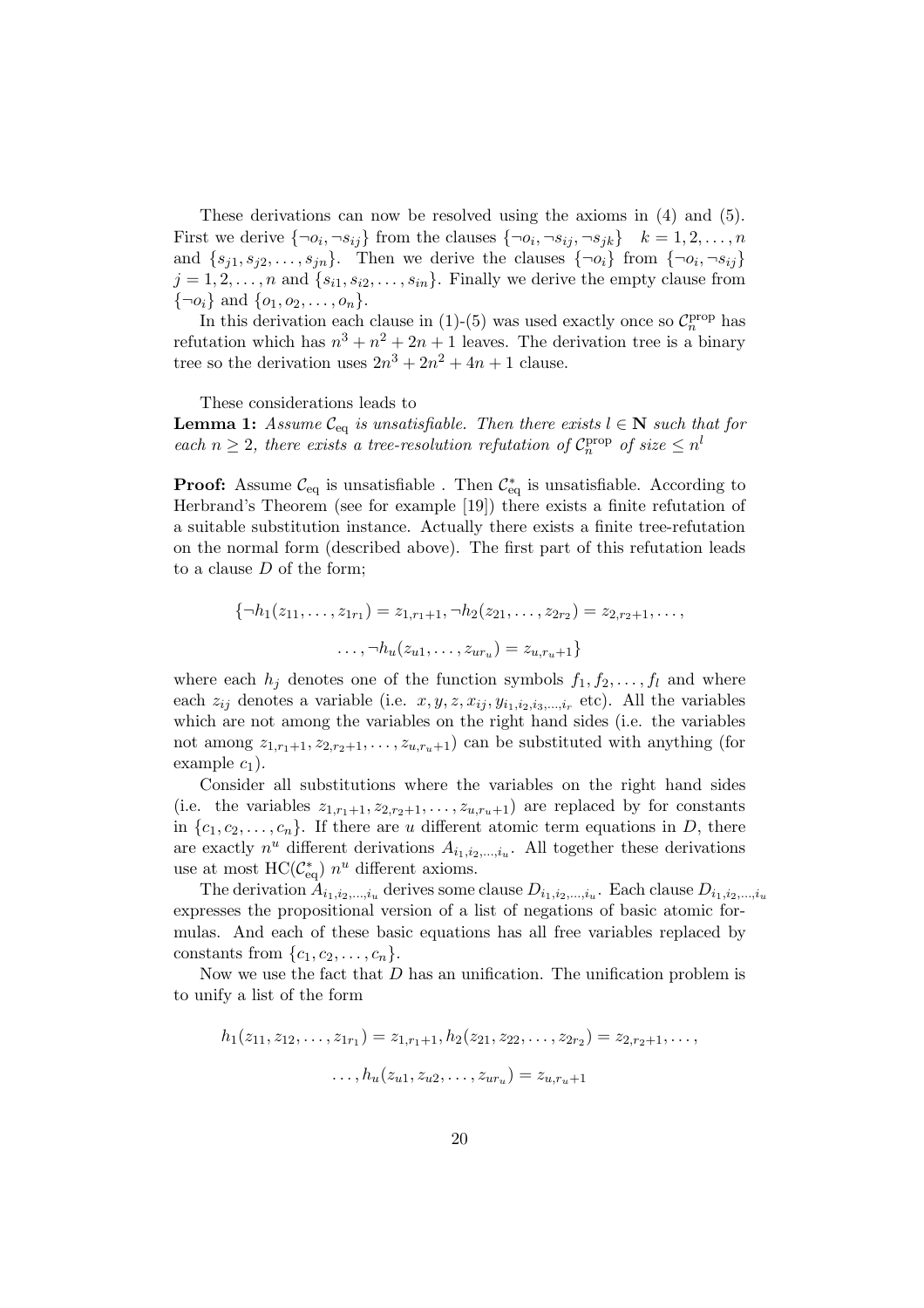All variables  $z_{ij}$  which do not appear among the variables  $z_{1,r_1+1}, z_{2,r_2+1}, \ldots, z_{u,r_u+1}$ are substituted with  $c_1$  (or any other constant). Next notice that there is a natural partial ordering on the remaining variables. We define the ordering by defining  $z_{i,r_1+1}$  to dominate the variable  $z_{ij}$  if  $z_{ij}$  appears in  $h_i(z_{i1}, z_{i2}, \ldots, z_{ir_i})$ (as well as on the right hand side somewhere).

The fact that D has an unification ensures this is a well defined ordering  $\prec$ . Without loss of generality we can assume that the u variables in the notation of  $A_{i_1,i_2,...,i_n}$  have been displayed according to some total ordering which extends ≺.

The clause  $D_{i_1,i_2,...,i_u}$  (in the propositional notation) is of the form

$$
\{\neg h_{i_{11},i_{12},\dots,i_{1r_1},i_1}^1, \neg h_{i_{21},i_{22},\dots,i_{2r_2},i_2}^2, \dots, \neg h_{i_{u1},i_{u2},\dots,i_{uru},i_u}^u\}
$$

Resolving with the clause  $\{h_{i_{11},i_{12},...,i_{1r_1},1}^1, h_{i_{11},i_{12},...,i_{1r_1},2}^1, \ldots, h_{i_{11},i_{12},...,i_{1r_1},n}^1\}$  we derive the clauses  $D'_{i_2,\dots,i_u}$ .

$$
\{\neg h_{i_{21},i_{22},...,i_{2r_2},i_2}^2,\ldots,\neg h_{i_{u1},i_{u2},...,i_{ur_u},i_u}^u\}
$$

Notice that the variable  $i_1$  does not appear elsewhere because the variable  $z_{1,r_1+1}$  was dominating all other terms. Now we precede and resolve the clauses  $D'_{i_2,...,i_u}$  for  $i_2 = 1, 2, 3, ..., n$  with the clause<br>  $\{h_{i_{21},i_{22},...,i_{2r_2},1}^2, h_{i_{21},i_{22},...,i_{2r_2},2}^2, \ldots, h_{i_{21},i_{22},...,i_{2r_2},n}^2\}$  and derive the clauses  $D''_{i_3,...,i_u}$ 

$$
\{\neg h_{i_{31},i_{32},...,i_{3r_3},i_3}^3,\ldots,\neg h_{i_{u1},i_{u2},...,i_{ur_u},i_u}^u\}
$$

We continue this procedure. Eventually we derive the empty clause. The number of clauses used in the leaves is at most  $HC(C)$   $n^u$  where u is the number of atomic term equations in the clause  $D$ . The number  $u$  is bound by the number of function symbols which appear in the unification needed to refute  $C_{eq}$ .  $\square$ <br>Please notice that it is the non circular relationship between the variables on

the right hand sides of  $D$  which allows this procedure to go through. If  $D$ , for example, happens to be  $\{\neg S(x) = y, \neg S(y) = x\}$  it would be impossible to translate  $\{\neg s_{ij}, \neg s_{ji}\}_{ij}$  (as well as  $\{s_{i1}, s_{i2}, \ldots, s_{in}\}_{i}$ ) into a (polynomial size) resolution refutation. Well, the point of course is, that D can never be of the form  $\{\neg S(x) = y, \neg S(y) = x\}$  because  $S(x) = y$  and  $S(y) = x$  (and thus  $S(S(x)) = x$  have no unification.

**Lemma 2:** *Assume* C *is not satisfied in any infinite model. Then there exists*  $l \in \mathbb{N}$  *such that for each*  $n \geq 2$ , *there exists a tree-refutation of*  $C_n^{\text{prop}}$  *of size*  $\leq n^l$ 

**Proof:** If  $\mathcal C$  has no infinite model according to the compactness theorem, it cannot have arbitrary large finite models. Assume  $C$  has no models of size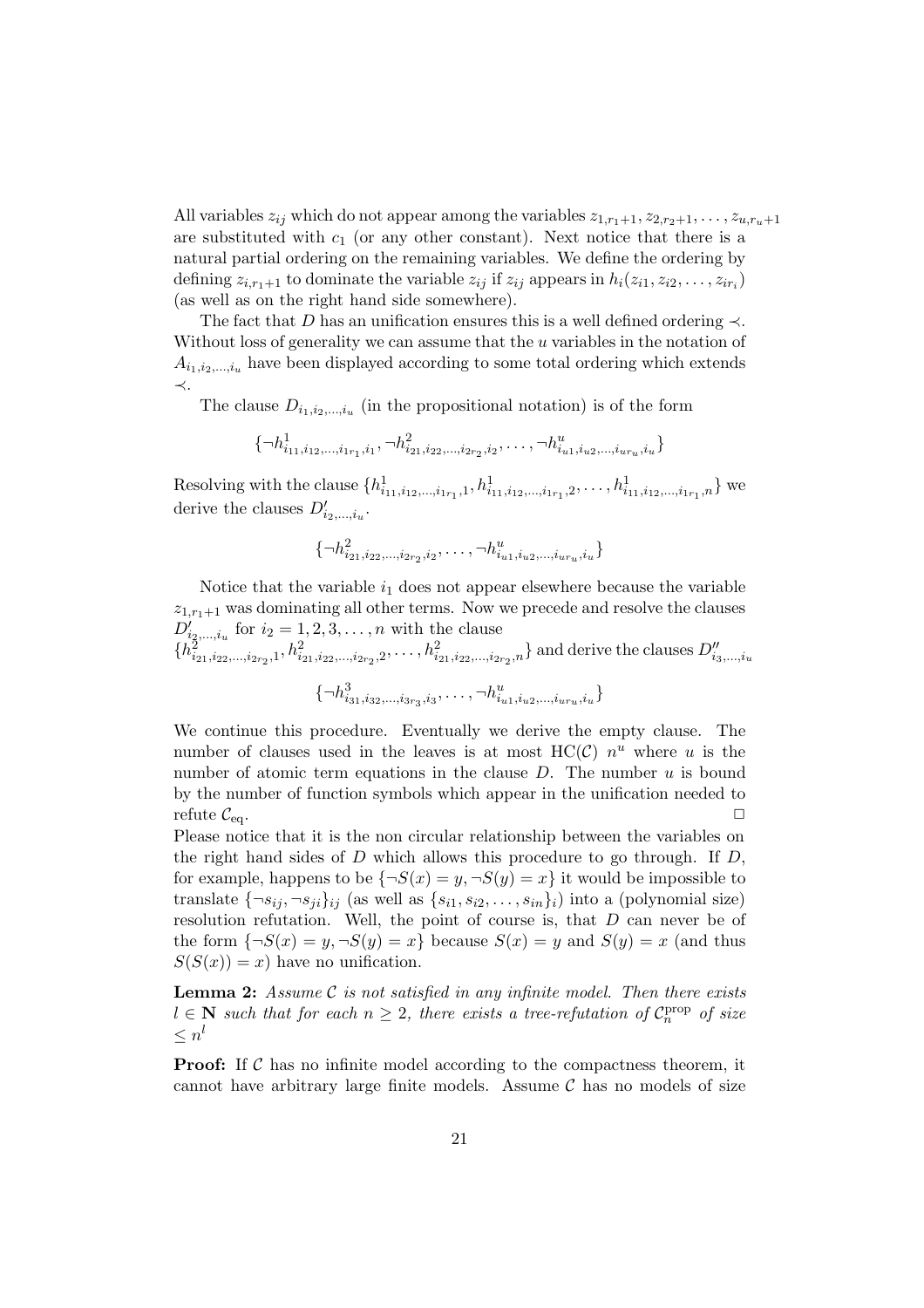$\geq n_0$ . Introduce constants  $c_1, c_2, \ldots, c_{n_0}$  together with axioms  $\{\neg c_i = c_j\}$  for  $i \neq j$ . It is clear that the system  $\mathcal{C}_{n_0}^{\text{prop}}$  is unsatisfiable. Now consider a general  $n \geq n_0$ . According to Lemma 1 (with the obvious treatment of the constants  $c_1, c_2, \ldots, c_{n_0}$ ) there exists a tree-refutation of  $C_n^{\text{prop}}$  of size  $\leq n^l$  $\Box$ 

**Corollary:** *In theorem 1, (1) implies (3) and (2) implies (3).*

#### **6 The exponential size lower bounds**

For the lower bound it is convenient to view a tree-resolution refutation as a decision tree. This is essentially done by turning the refutation tree on its head (see for example [20]). On an input (i.e. a truth assignment) the decision tree outputs an unsatisfied clause. To illustrate the idea consider for example the tree-refutation:

$$
\frac{\{p,r\} \quad \{\bar{p},s\}}{\{s\}} \quad \{\bar{r},s\}} \quad \{\bar{s}\}
$$

The refutation shows that  $\{\{\bar{s}\},\{p,r\},\{\bar{p},s\},\{\bar{r},s\}\}\$ is unsatisfiable. If we turn the refutation on its head we get the binary decision tree.



Decision tree refuting  $\{\{s'\},\{r',\,s\},\{p\,,\,s\},\{p\ ,\,r\}\}$ 

For any truth assignment of the variables  $(s, p \text{ and } r)$  the decision tree uniquely determines a clause which is unsatisfiable.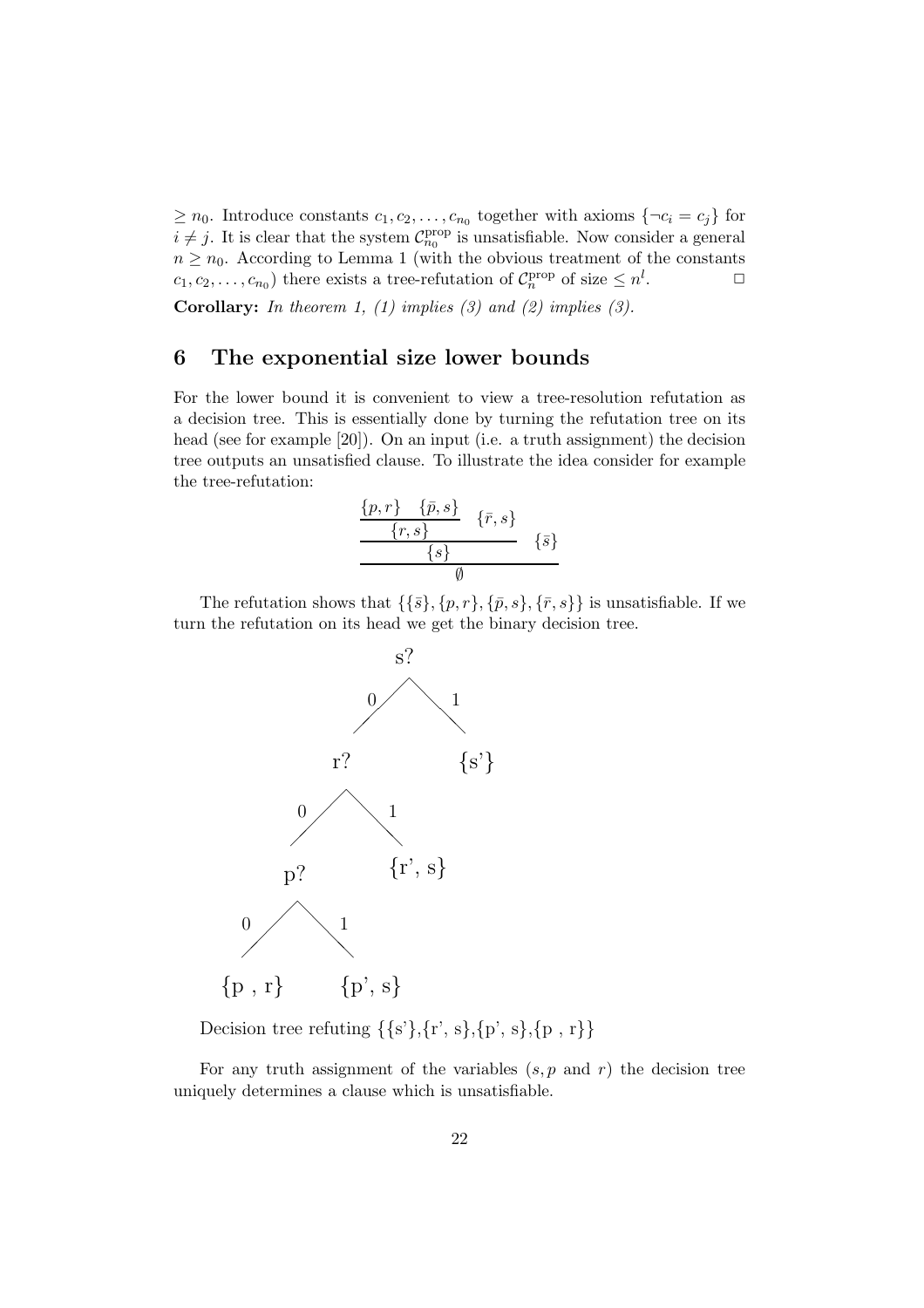We want to give a lower bound on the number of clauses needed to refute  $\mathcal{C}_n^{\text{prop}}$  in a tree-refutation. This is equivalent of giving a lower bound of the number of nodes required by a decision tree which output an unsatisfied clause.

Now the variables in the clauses in  $C_n^{\text{prop}}$  are basic atomic sentences where the variables are substituted by concrete constants chosen from  $\{c_1, c_2, \ldots, c_n\}$ . Thus, we can view the decision tree as a decision tree which as input takes a model M of the language of  $\mathcal{C}_{eq}$  extended by the constants  $\{c_1, c_2, \ldots, c_n\}$ . The decision tree outputs a clause which is unsatisfied by  $M$ .

If we restrict the inputs to models  $M$  which satisfy the clauses in  $C$ , the decision tree never needs to output the clauses appearing from  $C_{eq}$ . Only clauses expressing  $\leq n$ -ness and  $\geq n$ -ness are needed because all other clauses are automatically satisfied. If we further restrict the input to only include such models M for which the constants  $c_1, c_2, \ldots, c_n$  are interpreted as different elements, the decision tree only needs to output clauses expressing  $\leq n$ -ness. These are clauses of the form  $\{f(a_1, a_2,..., a_r) = c_1,..., f(a_1, a_2,..., a_r) =$  $c_n$ .

All output nodes which do not output a clause expressing  $\leq n$ -ness can be cancelled and the decision tree can be simplified until it is a binary decision tree T where all leaves have been assigned an axiom of  $\leq n$ -ness.

Now we approach the key idea for the lower bound. We restrict the inputs further. We only consider inputs which are models M which have size  $\geq$  $n'(n' > n)$ , which satisfy the clauses in C, and which have the constants  $c_1, c_2, \ldots, c_n, c_{n+1}, \ldots$  interpreted as different elements. Also we require that each element in M has a name  $c_i$  for some j. This extra requirement is permitted because if there is a model of  $C$  which has size  $n'$  then there is also such a model for which each of the constants  $c_1, c_2, \dots$  denotes its elements (skolem-lowenheims theorem is needed if we only want to consider at most countable many constants  $c_{\alpha}, \ \alpha \in I$ ).

This restriction on the inputs allows us to simplify the decision tree  $T$ further. All nodes which correspond to outputs which can never be achieved can be removed. This leads to a decision tree  $T'$ .

Now the lower bound is almost trivial. Suppose that  $\mathcal C$  has a model of size  $\geq n'$ . The model might be finite or infinite. We want to see what impact this has on the size of tree-resolution refutations of  $C_n^{\text{prop}}$ .

The key observation is that each constant  $c_1, c_2, \ldots, c_n$  must appear along each computational path through  $T'$ .

**Lemma 3:** Assume there are models M of C which have size  $> n$ . Then each *computational path through*  $T'$  *must involves each of the constants*  $c_1, c_2, \ldots, c_n$ .

**Proof:** Assume some branch does not involve the constant  $c' \in \{c_1, c_2, \ldots, c_n\}$ . The branch leads to a leaf l which has been assigned a clause on the form  ${f(c_{i_1}, c_{i_2}, \ldots, c_{i_r}) = c_1, f(c_{i_1}, c_{i_2}, \ldots, c_{i_r}) = c_2, \ldots, f(c_{i_1}, c_{i_2}, \ldots, c_{i_r}) = c_n}.$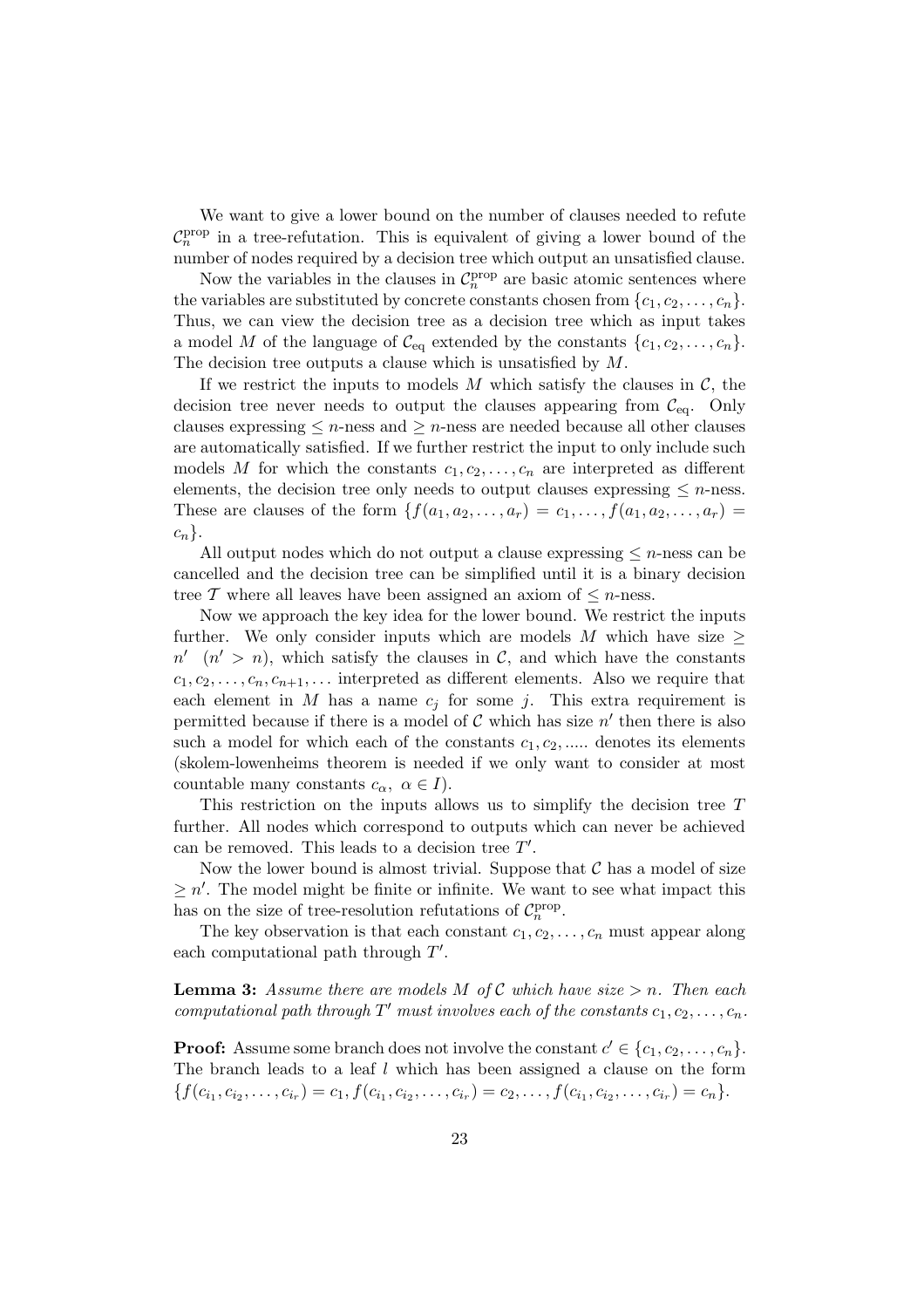None of the inputs M which lead to the leaf l will have  $f(c_{i_1}, c_{i_2}, \ldots, c_{i_r}) =$ c'. The decision tree T' does not involve any of the constants  $c_{n+1}, c_{n+2}, \ldots, c_n$ ( or  $c_{n+1}, c_{n+2}, \ldots$  if  $n' = \infty$ ) so none of the inputs M which lead to the leaf l will have  $f(c_{i_1}, c_{i_2},...,c_{i_r}) = c_j$  for some  $j = n + 1, n + 2,...,n'$  (if this was the case, we get a contradiction by replacing the input M with a model  $M'$  in which the interpretation of c' and  $c_j$  is interchanged). But then all models M which lead to the leaf l fail to satisfy  $f(c_{i_1}, c_{i_2}, \ldots, c_{i_r}) = c$  for any constant  $c$ . Now we only considered inputs being models  $M$  for which each element has a name. Thus each model  $M$  which leads to the leaf  $l$  must have  $\forall x \ \neg f(c_i, c_{i_2}, \ldots, c_{i_r}) = x$ . This sentence is a logical contradiction. This is a contradiction to the fact that  $T'$  was constructed in such a way that there actually was some permissible input M leading to l.  $\Box$ 

From this we get:

**Lemma 4:** *Assume* n *is given, and that there is a model of* C *which has size*  $n'$  for some  $n' > n$ . Here  $n' = \infty$  if C has an infinite model. Then there is no *tree-refutation of*  $C_n^{\text{prop}}$  *which has size*  $\lt 2^{n/\max(k_C^{\text{rel}}, 1+k_C^{\text{fun}})}$ .

Thus (3) implies (1) and (2) in Theorem 1. This, in conjunction with the upper bounds, complete the proof of the first part of Theorem 1. The remaining part follows from the fact that the set of finite satisfiability problem  $\mathcal C$  (for predicate logic) which is satisfiable in an infinite model is non-recursive. Actually the complement - the set of finite satisfiability problems  $\mathcal C$  which has no infinite model - is r.e. complete.

Finally - to complete the proof of the Gap Theorem - we have to show that there is no total recursive function which given input C, outputs  $u \in N$  such that  $n^u > S_C(n)$  whenever (1),(2) or (3) fails. If such total recursive function existed, we could use property (2) to provide a bound on smallest  $n_0$  with  $C_p^{\text{prop}}$  unsatisfiable for each  $n \geq n_0$ . This would give us a decision procedure to  $d_{\text{noise}}$  to  $C_p$  because infinite model. It is well linear that the eviatings of decide whether  $C$  has an infinite model. It is well known that the existence of such a decision procedure leads to a contradiction. This completes the proof of the Gap Theorem.

#### **7 Further perspectives**

Up to this point we have considered uniform sequences  $\mathcal{C}_n^{\text{prop}}$  of unsatisfiability problems. Notice however that our polynomial upper bound was achieved by highly uniform families of tree-refutations. This raises a crucial question. Given a propositional proof system  $P$ . When does  $P$  have the property that uniform generated (i.e.  $S_n$ -generated) sequences of tautologies which have short P-proofs have short uniformly (here used in an informal sense) generated P-proofs? In this paper we have seen that tree-resolution has this property.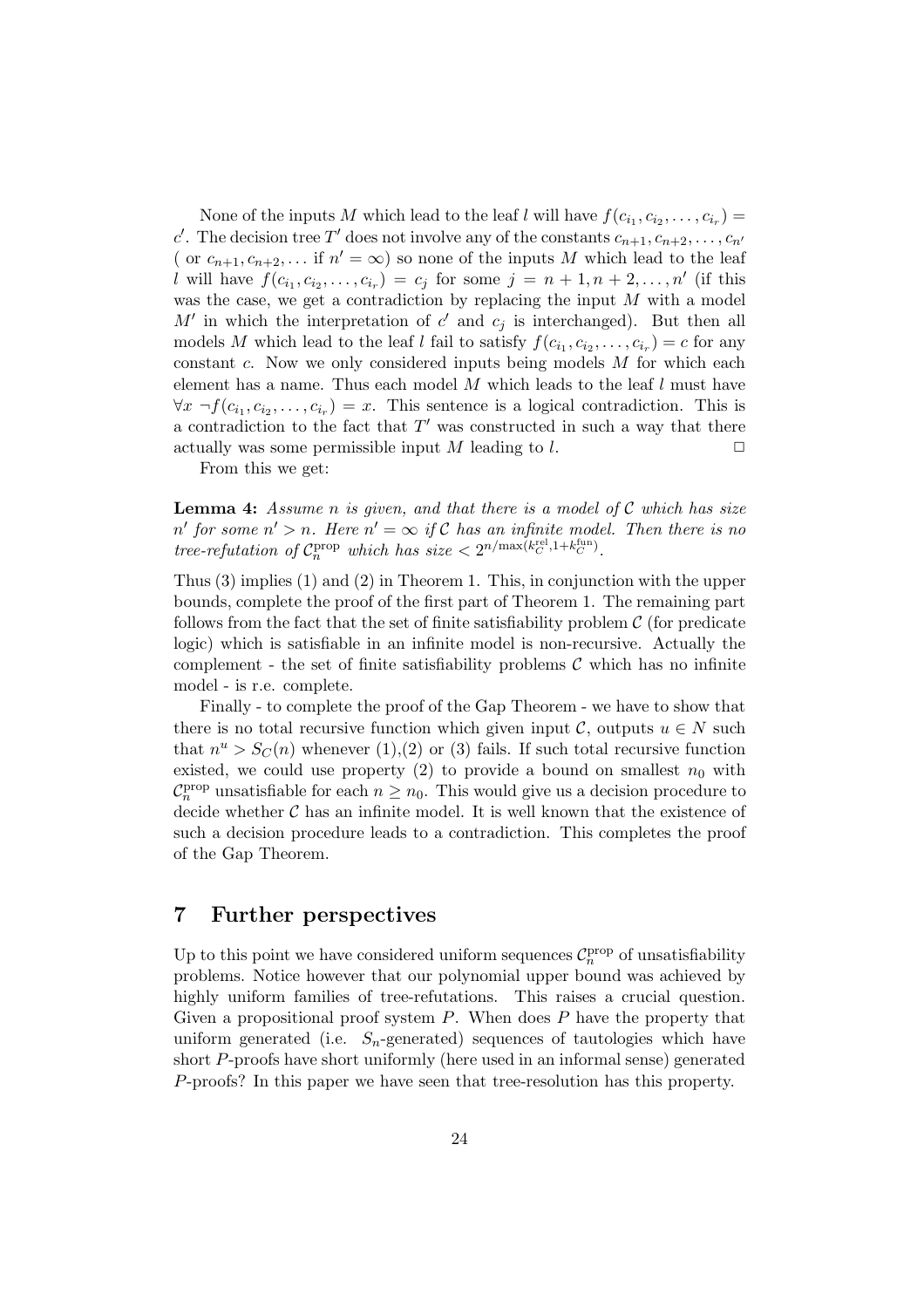Let  $T_{total}$  denote the mathematical theory which is axiomatised by all existential sentences  $\psi$  which are valid in all finite models (the sentences are written in an infinite language with an arbitrary number of function and relation symbols of each arity). This theory consists of the class of first order formulas which hold in all finite models. Notice that  $T_{total}$  is a well-defined theory because the property of being valid in all finite models is closed under logical deduction. The list of sentences in  $T<sub>total</sub>$  forms a complete co-recursively enumerable set. Thus  $T_{total}$  is not recursively axiomatisable.

Given a propositional proof system P. In general we let  $T_P \subseteq T_{total}$  denote the collection of existential sentences  $\psi \in T_{\text{total}}$  for which the sequence  $\psi_n$  has polynomial size (or for example  $n^{\log(n)^{o(1)}}$ -size) P-proofs.

Let  $\psi$  be a sentence (formula) in predicate logic. Assume for example  $\psi := \forall x \exists y \forall z R(x, y, z)$ . The sentence (formula)  $\psi' := \exists y R(c, y, f(y))$  is a *skolemisation* of  $\psi$ . Clearly  $\psi$  implies  $\psi'$  while  $\psi'$  does not implies  $\psi$  in general. In our context, things are very nice because we consider validity in a class of models (rather than validity in a single model). Notice that  $\psi$  holds in the class of all finite models if and only if  $\psi'$  holds in the class of all finite models. Often a sentence has more than one skolemisation. Using [4] it is possible to show that there exists a sequence of sentences  $\psi_u$  (in predicate logic) as well as two sequences  $\psi'_u$  and  $\psi''_u$  such that  $\psi'_u$  and  $\psi''_u$  both are skolemisations of  $\psi_u$ and such that the term-complexity as well as the Herbrand complexity of  $\psi_u''$  is  $2<sub>u</sub>$ -times larger than the term complexity as well as the Herbrand complexity of  $\psi'_u$  (here  $2_{l+1} := 2^{2_l}$  and  $2_0 = 1$ ). The function  $2_u$  has a non-elementary growth rate.

**Theorem 4:** *For any reasonable (see proof for details) propositional system* P*,* T<sup>p</sup> *is a well defined mathematical theory closed under logical deduction. More specifically*  $T_p$  *is closed under logical deduction in the following sense:* Let  $\psi$  be an arbitrary sentence (not necessarily an existential sentence) which *is a logical consequence of*  $T_p$ *. Then for any skolemisation of*  $\psi$  *turning it into an equivalent existential sentence*  $\psi'$ , the sequence  $\psi'_n$  have polynomial *size* P-proofs (*i.e.*  $\psi' \in T_p$ ). If  $\psi''$  *is another skolemisation there are examples which show that the polynomial tree-resolution refutation complexity of*  $(\psi'')_n$  *might have a degree which is non-elementarily larger than the degree of the tree-resolution refutation complexity of*  $(\psi')_n$ . Thus the polynomial com*plexity of the sequence tautologies arising from different skolemisations can vary grossly. Still the translation procedure leads to robust complexity results: Either all translations produce sequences which all have polynomial size treeresolution refutations or none of the translations produce sequences which have polynomial size tree-resolution refutations.*

**Proof:**(outline) The property of having polynomial size propositional proofs is closed under logical deduction. We showed this for tree-resolution, but for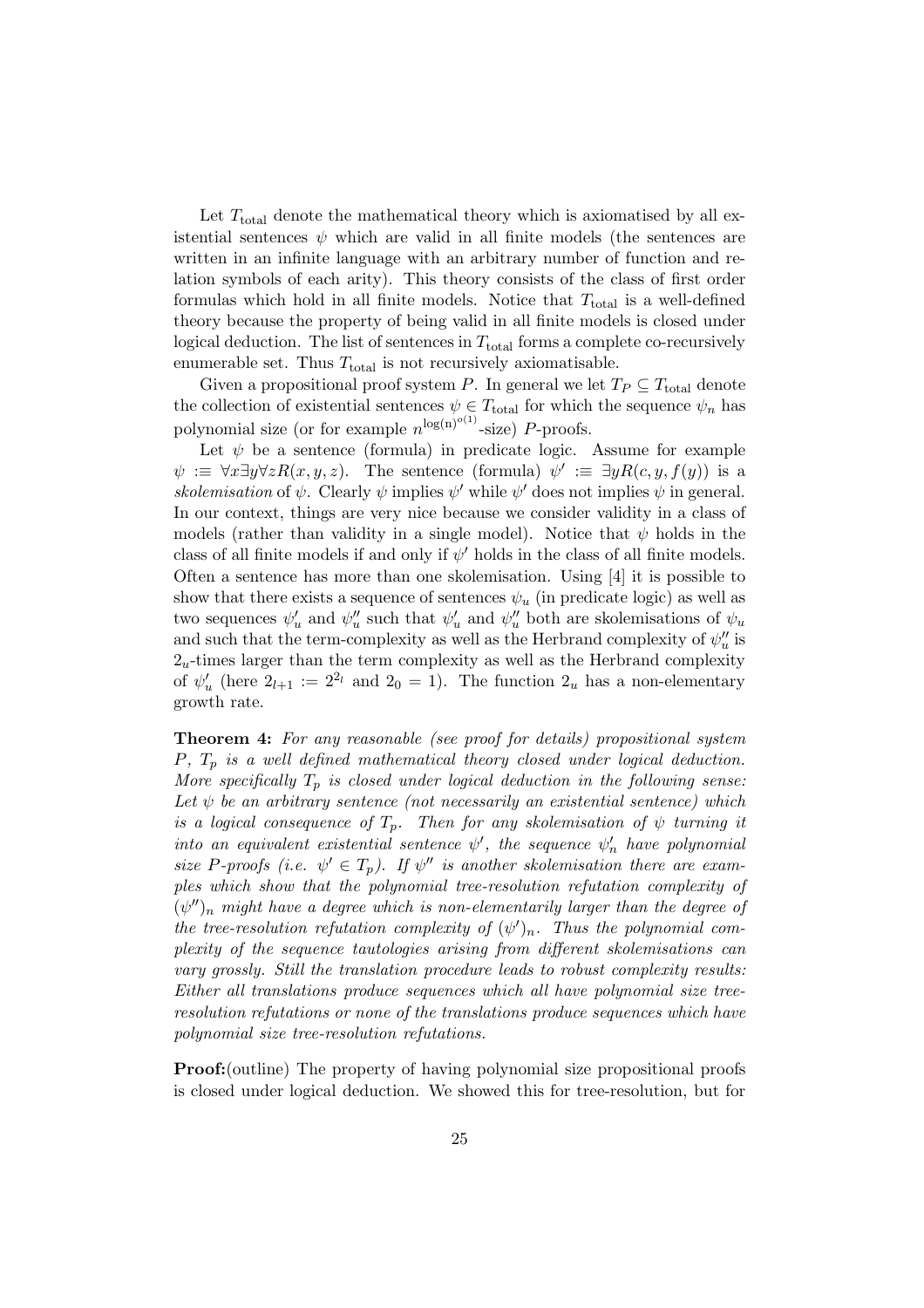stronger systems (which polynomially simulate tree-resolution) this property follows as a corollary. More specifically the skolemisation  $\psi'$  is a logical consequence of  $\psi$ , and  $\psi$  is by assumption a logical consequence of  $T_P$ . Thus there exists a finite collection of axioms  $\theta_1, \theta_2, \ldots, \theta_u \in T_P$  such that  $\eta$ , a skolemisation of  $(\theta_1 \wedge \theta_2 \wedge \ldots \wedge \theta_u \rightarrow \psi')$ , is a logical tautology as well as an appropriate existential sentence of the form we consider.

Our polynomial upper bound ensures that the sequence  $\eta_n$  has polynomial size P-proofs. By assumption, the sequences  $(\theta_1)_n$ ,  $(\theta_2)_n$ ... $(\theta_k)_n$  each have polynomial size P-proofs. The intuition tells us that in a reasonable propositional proof system this implies  $(\eta)_n \equiv (\theta_1)_n \wedge (\theta_2)_n \wedge \ldots \wedge (\theta_k)_n \rightarrow (\psi')_n$  and thus the sequence  $\psi'_n$  has polynomial size P-proofs.

Some care is however needed at this stage, and we need to extend our upper bound result slightly. Let us assume that  $P$  is a refutation system which is at least as efficient as tree-resolution. The situation can then be described as follows: By assumption we have polynomial size refutations of the translation of the clauses

 $\{\{l_{111}, l_{112},\ldots,l_{11k}\}, \{l_{121}, l_{122},\ldots,l_{12k}\},\ldots, \{l_{1k1}, l_{1k2},\ldots,l_{1kk}\}\}\$  (the refutations of  $(\neg \theta_1)_n$ . Here each literal  $l_{ijm}$  denotes a basic atomic sentence or the negation of a basic atomic sentence. To simplify the notation we have assumed (and we can clearly do this without loss of generality) that all index run between 1 and  $k$ . We also assume we have polynomial size  $P$ -refutations of the clauses  $\{\{l_{i11}, l_{i12}, \ldots, l_{i1k}\}, \{l_{i21}, l_{i22}, \ldots, l_{i2k}\}, \ldots, \{l_{ik1}, l_{ik2}, \ldots, l_{ikk}\}\}\$ when  $i = 2, 3, \ldots, k$  (refutations of  $(\neg \theta_i)_n$  where  $i = 2, 3, \ldots, k$ ). By assumption we can refute the CNF formula

 $\theta := \wedge_{j=1}^k \wedge_{\pi \in S_k} \{\neg l_{j1\pi(1)}, \neg l_{j2\pi(2)}, \dots, \neg l_{jk\pi(k)}\} \wedge \wedge_{i=1}^k \{m_{i1}, m_{i2}, \dots, m_{ik}\}$  ( $\theta$  is a CNF sentence (in predicate logic) which is logically equivalent to  $\neg \eta$ ). According to our main result (the upper bound) there exists polynomial size tree-refutations of the propositional translations of  $\theta$ . We want to show we can obtain polynomial size P-refutations of the CNF  $\wedge_{i=1}^k \{m_{i1}, m_{i2}, \ldots, m_{ik}\}$ <br>(i.e., a refutation of  $\neg(x')$ ). To show this we need to assume P satisfies the (i.e. a refutation of  $\neg(\psi')_n$ ). To show this we need to assume P satisfies the following natural condition:

*Assumption* (slightly informal): If  $A_1 \wedge A_2 \dots A_k \rightarrow B$  has a derivation of size s, then the CNF of  $A_1 \wedge A_2 \dots A_{k-1} \rightarrow (B \vee \neg A_k)$  has a derivation of size  $s^{O(1)}$ .

This assumption suffices (we leave the rather tedious details to the reader) and ensures that it is possible to construct polynomial size P-refutation proofs of the propositional translations of  $\wedge_{i=1}^{k} \{m_{i1}, m_{i2}, \ldots, m_{ik}\}\.$  This construc-<br>tion is very similar to the construction in our polynomial upper bound. We tion is very similar to the construction in our polynomial upper bound. We call a propositional system P as *reasonable* if it satisfies the polynomial upper bound for translations of tautologies (this happens, in particular, for all propositional proof systems which are stronger than tree-resolution) and satisfies the assumption above. This concludes the proof that  $T_P$  is a well defined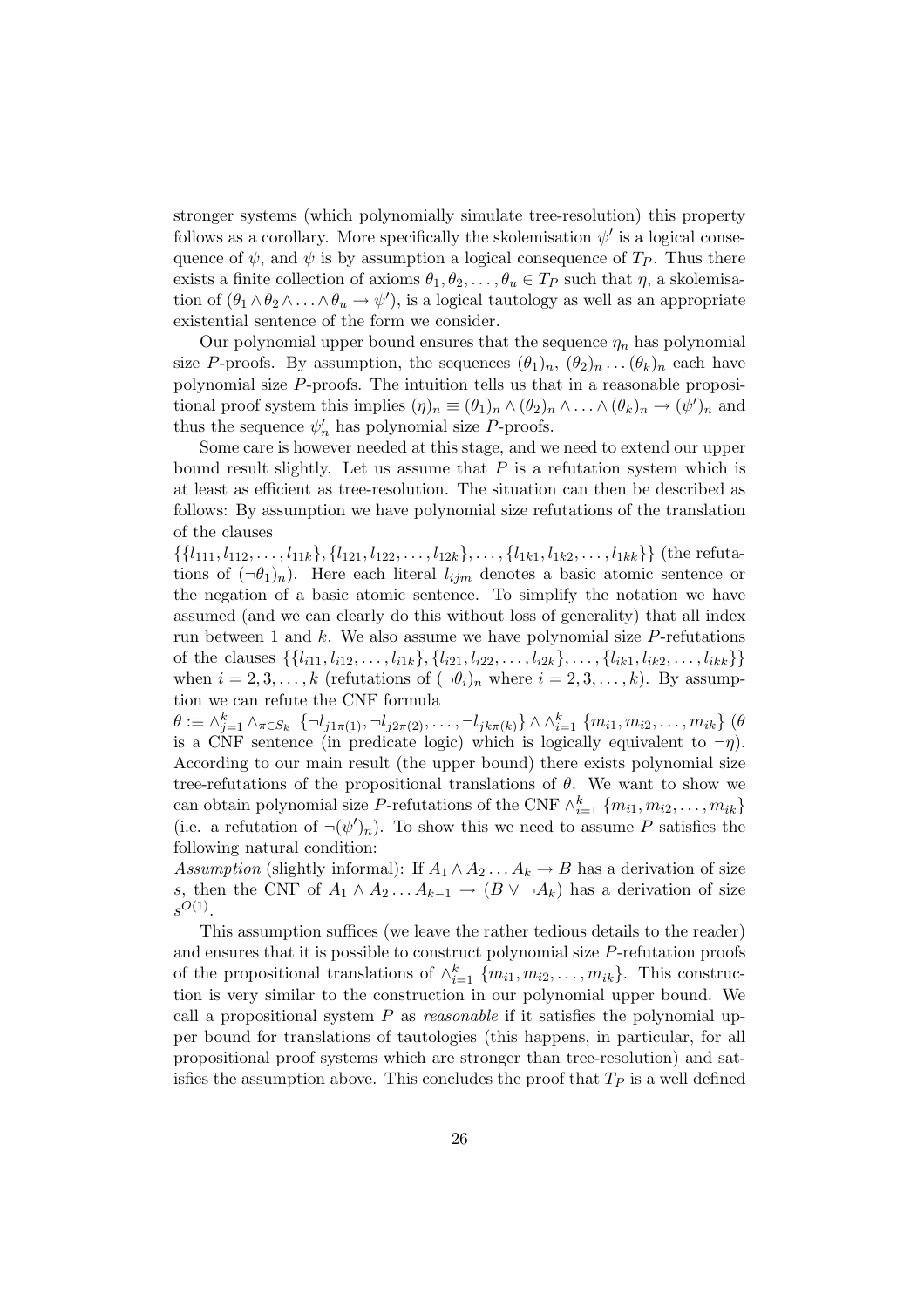and a well-behaved theory.

There exists a sequences of sentences  $\psi$  which have skolemisations  $\psi'$  and  $\psi''$  which leads to unsatisfiability problems  $\mathcal{C}_{\psi'}$  and  $\mathcal{C}_{\psi''}$  (of predicate logic) such that the Herbrand Complexity of the two systems differ with a nonelementary function (see [4] for details). Also the term complexity might differ by a non-elementary function. The canonical translation (we used for our upper bound) thus leads to tree-resolution refutations in which the degree in the polynomial complexity differs by a non-elementary function.

The final part of the theorem follows from the extension of our upper bound we already discussed.

Notice that the assumption that P is a *reasonable* propositional system is a harmless assumption. Only reasonable propositional proof systems are relevant for complexity theory. An unreasonable propositional system can always be strengthened (by adding a few extra deduction rules) such that it becomes reasonable. All standard propositional systems are reasonable.

To show a super-polynomial lower bound for the propositional system P it suffices to show that  $T_P \neq T_{total}$ . In this paper we showed that when P is tree-resolution then  $T_P$  is the minimal theory i.e. just predicate logic. For tree-resolution  $T_P$  is recursively axiomatisable (axiomatised by the empty set (!) of axioms over predicate logic). In general for stronger propositional proof systems  $T_P$  need not be recursively axiomatisable. It is a mistake to equate  $T_P$ with  $I\Delta_0(\alpha)$  (resp.  $V_1^1$  or  $U_1^1$ ) when P is polynomial size bounded depth Frege<br>proofs (resp. polynomial size extended Frege proofs or  $n^{\log(n)^o(1)}$  size Frege proofs (resp. polynomial size extended Frege proofs or  $n^{\log(n)^{o}(1)}$ -size Frege proofs) [remark: for readers who are not familiar with the theories  $I\Delta_0(\alpha)$ ,  $V_1^1$  or  $U_1^1$  it suffices to know that these are all recursively axiomatisable by<br>universal axioms (see [17])]. The theory  $T_2$  is axiomatised by purely existential universal axioms (see [17])]. The theory  $T_P$  is axiomatised by purely existential axioms and thus it behaves different from the theories  $(I\Delta_0(\alpha), V_1^1$  or  $U_1^1$ ) which not are axiomatisable by purely existential axioms.

It is possible to formulate various interesting conjectures [27] concerning general properties of the axiomatisations of  $T_P$ . Here we only state the most general of these conjectures:

#### **Conjecture:** For any propositional proof system  $T_P \neq T_{total}$ .

Using Cook's and Reckhow's reformulation of the NP  $\neq$  co-NP question [13] we get:

**Proposition:** *The conjecture implies*  $NP \neq co-NP$ *.* 

The main aim in this section was to define the theory  $T_P$  (where P is an arbitrary propositional proof system). Our main result can now be stated as follows:

**Theorem 5:** Let P denote tree-resolution and let  $T_P(f) \subseteq T_{total}$  denote the *theory of principles*  $\psi \in T_{total}$  *which have*  $f(n)$ *-size tree proofs (refutations).*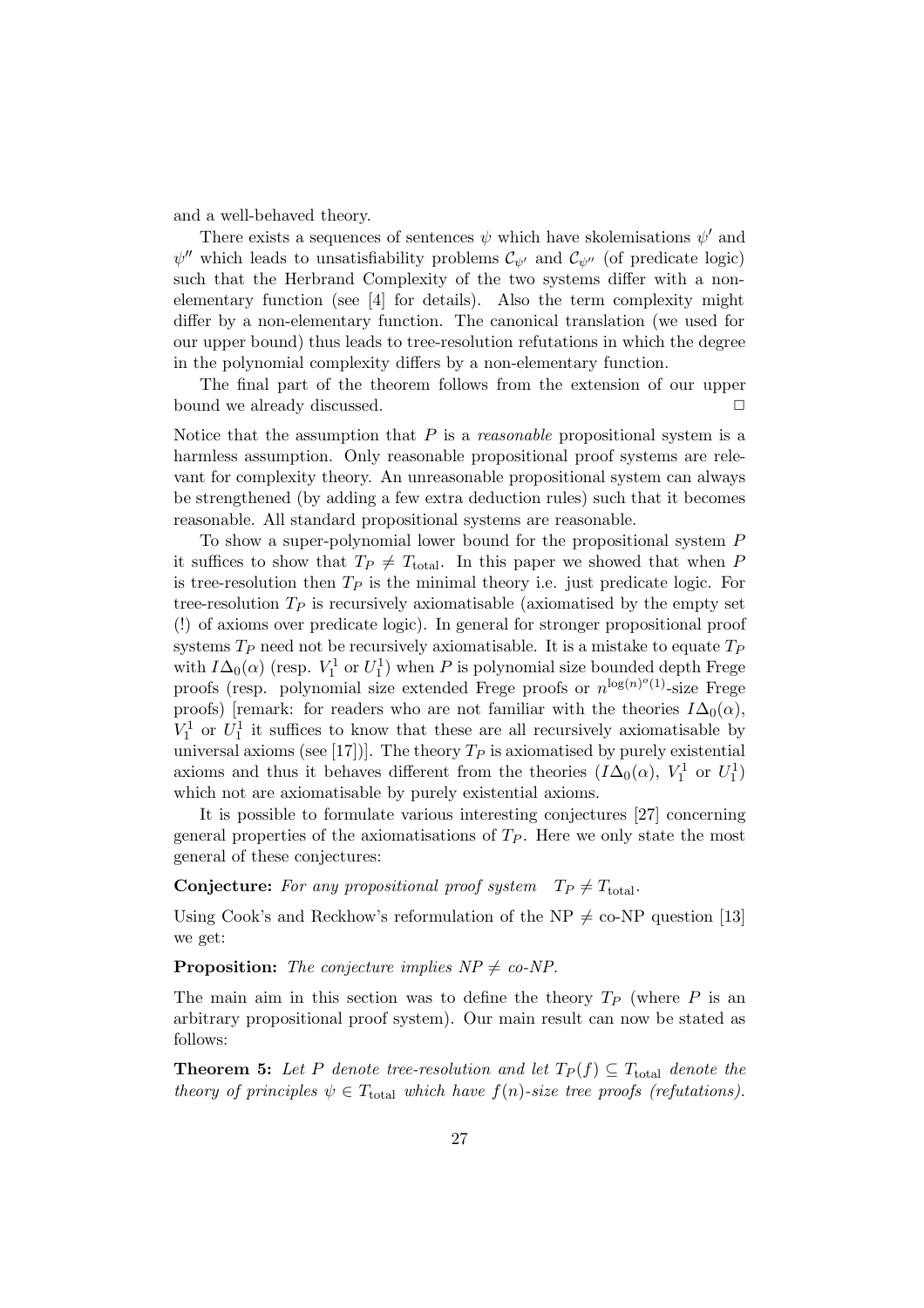The theory  $T_P(f)$  is well-defined as well as well-behaved *(Theorem 4)*. Fur*thermore*  $T_P(f)$  *is the same theory (namely predicate logic) for any superpolynomial but sub-exponential function* f(n)*.*

#### **8 General considerations**

Consider the theory  $T_P(f)$  defined in the previous section. When the growth rate of f changes the theory  $T_P(f)$  might of course also change. The question is whether this change happens in a continuous manner or - as we have shown for tree-resolution - happens in jumps.

This touches a fundamental question in complexity theory. It is an empirical fact that only a relative small number of complexities appears in practice (e.g.  $\theta(1), \ \theta(\sqrt{\log(n)/\log\log(n)})$ ,  $\theta(\log(n)/\log\log(n))$ ,  $\theta(n), \ \theta(nlogn)$ ,  $\theta(n^2)$ ,  $2^{n^{\theta(1)}}$ ). This phenomena is folklore, but to my knowledge there is at present no heuristic explanations of this.

Theoretically, virtually any complexity is possible, so why do so few complexities appear in practice? One feature of real world computational problems is that they in some sense involve the *same* general computational problem. It would, for example, be highly unnatural to consider a computational problem where certain lists have to be sorted for some values of  $n$  while certain bin-packing problems have to be solved for other values of  $n$ . Uniformity is clearly a feature of real world problems as we meet them in theoretical computer science. I hope the reader will forgive me these pure speculations, but perhaps *uniformly* (here used informally) given computational problems always have worst case complexities belonging to a finite list (including e.g.  $\theta(1), \, \theta(\sqrt{\log(n)/\!\log\!\log(n)}) , \, \theta(\log(n)/\!\log\!\log(n)) , \, \theta(n), \, \theta(nlogn), \, \theta(n^2), \, 2^{n^{\theta(1)}})$ of possibilities? Perhaps the fact that so few complexities appear in complexity theory are the shadows of a master theorem - a theorem which states that uniform complexity questions only can have certain possible answers (among finitely many possibilities). Or does this phenomena only reflect our limitations in showing matching upper and lower bounds? In the setting of propositional logic perhaps  $T_P(f)$  always makes at most finitely many jumps. Clearly (using Cook's and Reckhow's result [13]) if there is a complexity gap for any propositional system P we must have  $NP \neq co-NP$ .

It is, of course, also possible that our gap-theorem is a rather singular phenomena which only occur for weak propositional proof systems (like treeresolution) where certain versions of the so-called weak pigeon-hole principle fails.

Let me point out that it is possible to extend the complexity gap theorem to a wider class of tautologies. In the present paper we solely focused on the propositional versions of *the first finitisation principle* [23]. This was mainly done to keep the proofs as simple as possible. It is possible to achieve a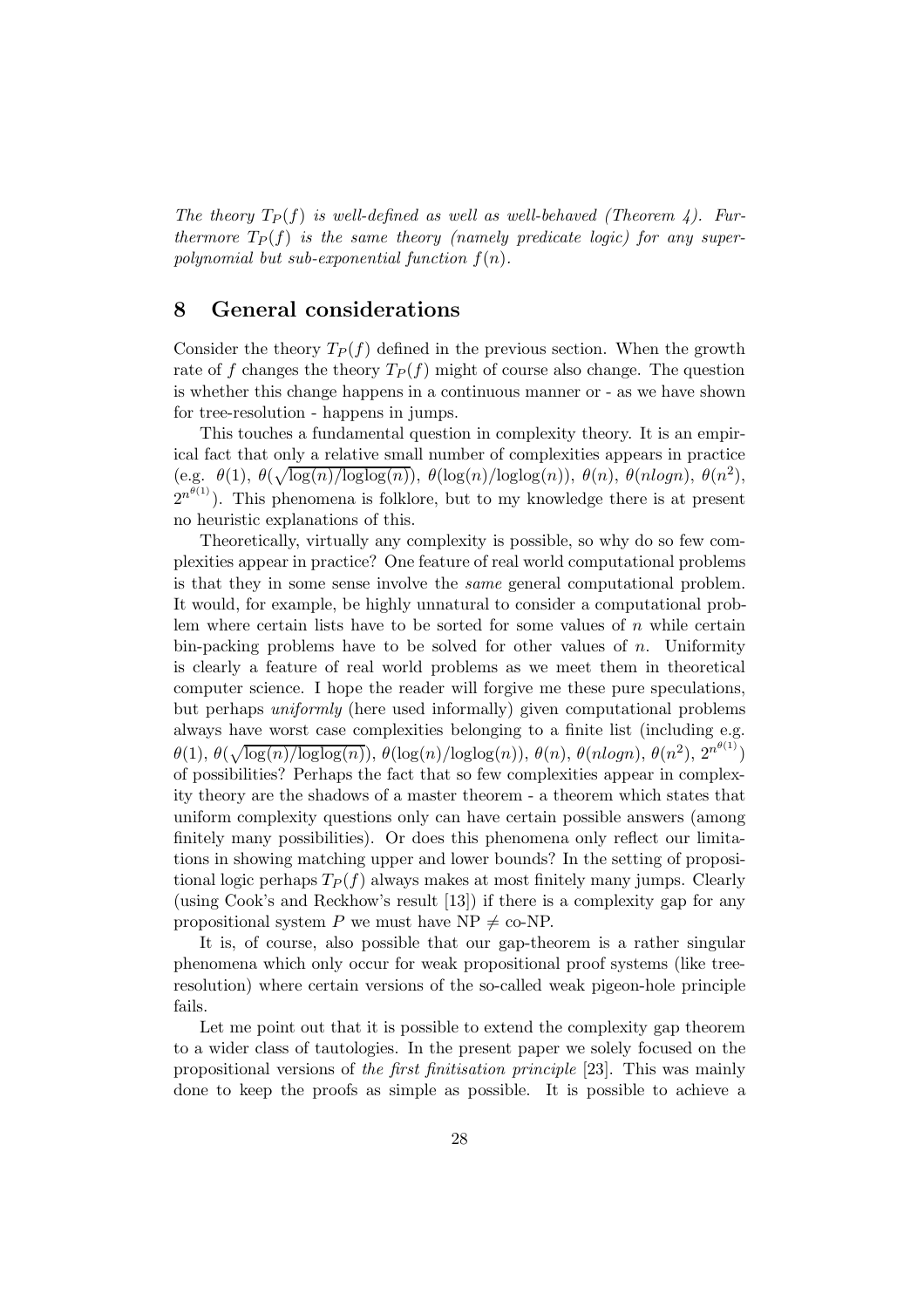polynomial  $\leftrightarrow$  exponential complexity gap related to the propositional version of *the second finitisation principle* [23]. In order to keep the application of mathematical logic to a pleasant minimum we will not discuss this extension in the present paper.

Let me point out that there also is a complexity gap for the so-called Nullstellensatz proof system as well as for the Polynomial calculus. The exact size of this gap is still not completely settled. From [18] and [29] it is however clear that we essentially have a complexity jump from polynomial size NSproof (PS-proof) to at least  $n^{\log(n)}$ . We suggest that the actual jump is from polynomial size to size  $2^{o(n)}$ . This was claimed (with incomplete proof) in [30].

A very interesting question is to classify the collection of propositions Ψ which have polynomial size refutations for different propositional proof systems (or equivalently to characterise the theory  $T_P$ ). Consider for example the NS-proof system (over fields of characteristic 0). This is a very interesting propositional proof system which has been studied intensively in the recent years. The system was first introduced in [5] and has many nice features [12]. We finish the paper by showing that the Nullstellensatz proof system proves the following version of the pigeon-hole principle.

For fixed  $n \in \mathbb{N}$  consider the class Poly<sub>n</sub> of polynomials in the variables  $x_{ij}$ where  $i \in \{0, 1, 2, \ldots, n\}$  and  $j \in \{1, 2, \ldots, n\}$ .

Consider the following polynomial equations:

$$
\left(\sum_{j=1,j\neq i}^{n} x_{ij}\right) + x_{ii} - 1 = 0 \text{ for } i = 1, 2, \dots, n, \quad \left(\sum_{j=1}^{n} x_{0j}\right) - 1 = 0.
$$
\n
$$
\left(\sum_{j=1,j\neq i}^{n} x_{ji}\right) + x_{ii} + x_{0i} - 1 = 0 \text{ for } i = 1, 2, \dots, n.
$$

These equations have no  $0/1$ -solution as such a solution would define a bijection from  $\{0, 1, \ldots, n\}$  onto  $\{1, 2, \ldots, n\}$ . Actually we show:

**Proposition:** *The equations do not have any solutions over any ring.*

**Proof:** Notice that

$$
\sum_{i=1}^{n} \left( \left( \sum_{j=1, j \neq i}^{n} x_{ij} \right) + x_{ii} + x_{0i} - 1 \right) - \sum_{i=1}^{n} \left( \left( \sum_{j=1, j \neq i}^{n} x_{ji} \right) + x_{ii} - 1 \right) - \left( \sum_{j=1}^{n} x_{0j} \right) - 1 = 1
$$

and that 1 thus can be written as a linear combination of the polynomials which appear in the polynomial equations.  $\Box$ 

The tautologies for the usual pigeonhole principle is an extension of the above equations. Besides the equations above, they include:

$$
x_{ij}^2 - x_{ij} = 0
$$
, where  $i \in \{0, 1, 2, ..., n\}$  and  $j \in \{1, 2, ..., n\}$ .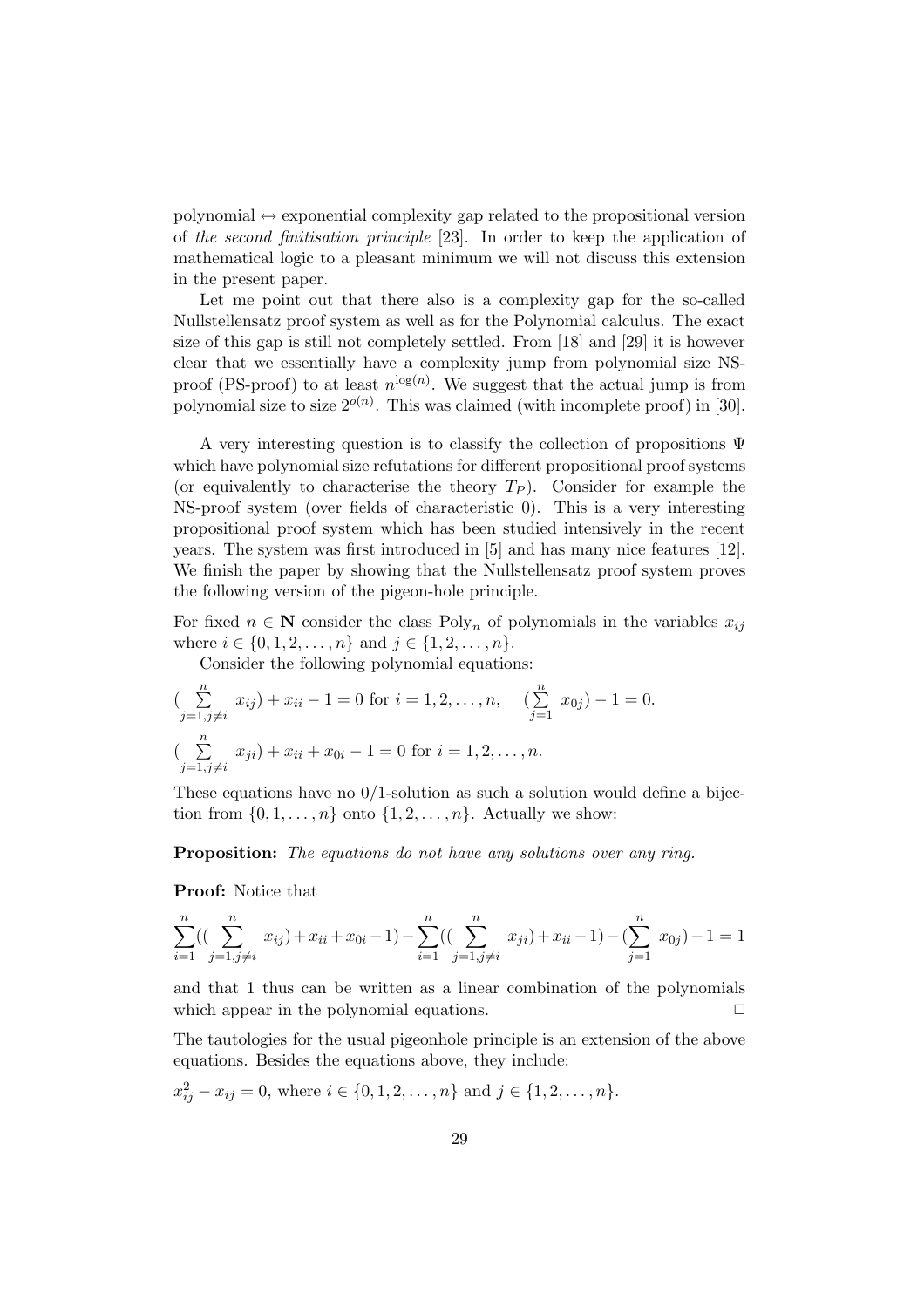$x_{ii}x_{ik} = 0$  for  $i \in \{0, 1, 2, ..., n\}$  and  $j, k \in \{1, 2, ..., n\}$  with  $j \neq k$ .

 $x_{ji}x_{ki} = 0$  for  $i \in \{1, 2, ..., n\}$  and  $j, k \in \{0, 1, 2, ..., n\}$  with  $j \neq k$ .

It is well known that the bijective pigeon-hole principle requires exponential size bounded depth Frege proofs [7]. Thus we have:

**Theorem 6:** *There exists a sequence of tautologies which has linear size Nullstellensatz proofs, but require exponential size bounded depth Frege Proofs.*

This shows that the strength of the NS-proof system is incompatible to Bounded Depth Frege. It also shows that the complexity gap for the NS-proof system does not take place at the same place as for tree-resolution (i.e.  $T_{TR} \subset T_{NS}$ with  $T_{TR} \neq T_{NS}$ . An exact characterisation of  $T_{NS}$ , i.e. an exact characterisation of the class of  $C_n$ 's which have polynomial size NS-proofs, is open. Is the theory  $T_{\text{NS}}$  recursively axiomatisable? Also the size of the complexity jump for the NS-proof system is open although some special cases has been settled [29]. The same questions for bounded depth Frege are open, and any answer has to involve ideas beyond current techniques. Does the cutting plane propositional proof system have a complexity gap? Does unrestricted resolution? Does the unrestricted resolution system have a gap-theorem similar to that for tree-resolution?

To end I would like to thank Peter Bro Miltersen and Ulrich Kohlenbach for their useful comments related to this paper.

#### **References**

- [1] Ajtai, M.: The complexity of the pigeonhole principle. In 29th Annual Symposium on Foundations of Computer Science, IEEE (1988) pp. 346- 355.
- [2] Ajtai, M.: The complexity of the pigeonhole principle. Combinatorica, 14(4) (1994) pp. 417-433.
- [3] Ajtai, M.: The independence of the modulo p counting principles. In Proceedings of the 26th ACM STOC, (1994) 402-411
- [4] Baaz, M.,Leitsch, A.: On Slolemization and proof complexity. Fund. Inform. 20 no. 4 (1994) 353-379
- [5] Beame, P., Impagliazzo, R., Krajicek, J., Pitassi, T., Pudlak, P.: Lower bounds on Hilbert's Nullstellensatz and propositional proofs. Proceedings of the London Mathematical Society **73(3)** 1-26 (1996)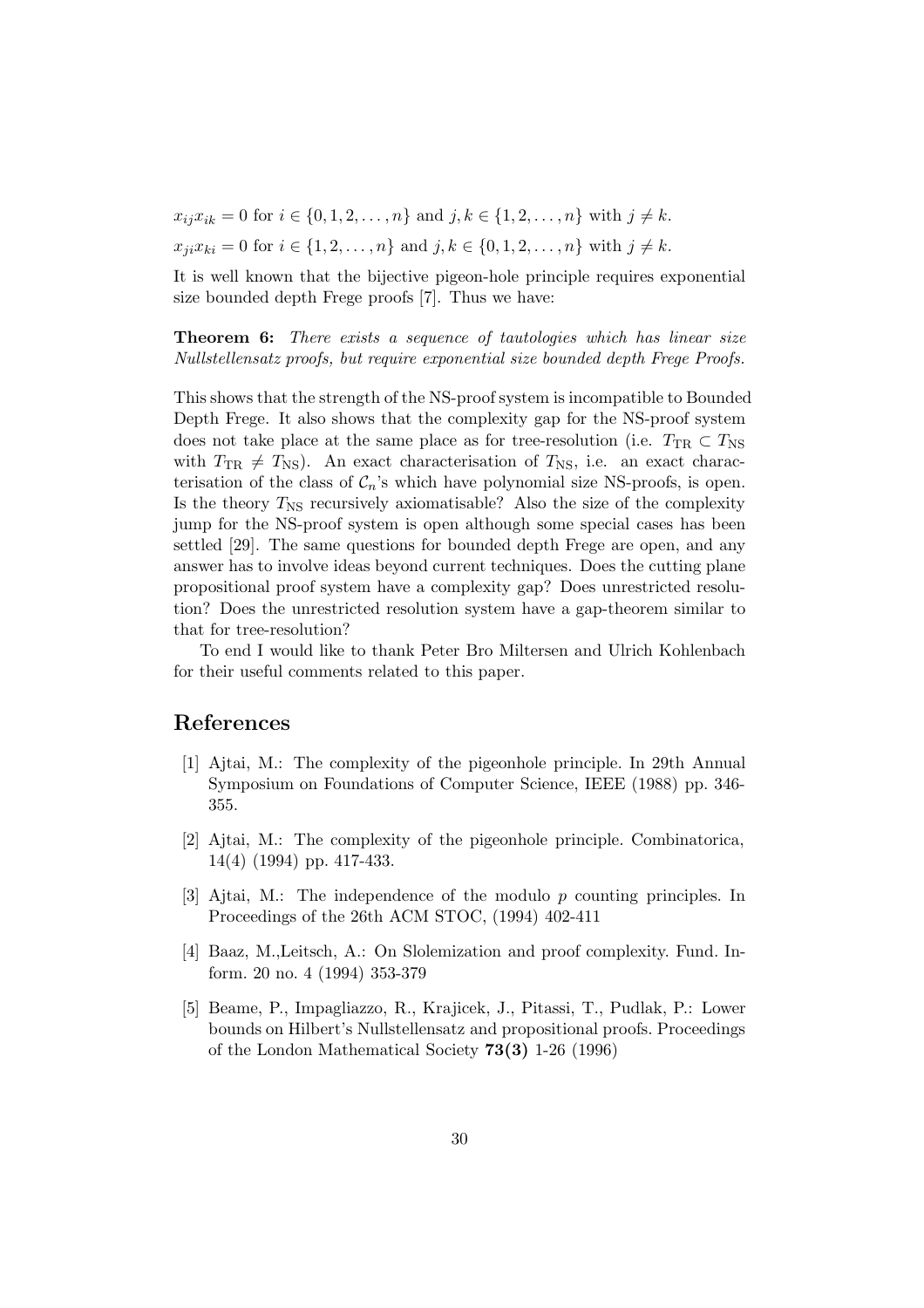- [6] Beame, P.,Karp R., Pitassi T., Saks M.: On the complexity of Unsatisfiability Proofs for Random k-CNF Formulas. STOC 98. The 30th ACM STOC, (1998)
- [7] Beame, P.,Impagliazzo, R.,Krajicek, J., Pitassi,T.,Pudlak,P., Woods,A.: Exponential lower bounds for the pigeonhole principle, In the proceedings of the 24th ACM STOC 200-221 (1992)
- [8] Beame, P., Riis, S.: More on the relative strength of counting principles. In: Proceedings of the DIMACS workshop on Feasible Arithmetic and Complexity of Proofs, (1996)
- [9] Buss, S.: The propositional pigeonhole principle has polynomial size Frege proofs, J. of Symbolic Logic, 52 (1987) 916-927
- [10] Buss, S.: Propositional consistency proofs, Annals of Pure and Applied Logic 52 (1991) 3-29
- [11] Buss, S., Pitassi, T.: Resolution and the weak Pigeonhole Principle (notes).
- [12] Buss, S., Krajicek, j,. Pitassi, T., Razborov, A., Sergal, J.: Polynomial bound on Nullstellensatz for counting principles. To appear in Computational Complexity (1997)
- [13] Cook, S., Reckhow, R.: The relative efficiency of propositional proof systems, Journal of Symbolic Logic, 44 (1979) 36-50.
- [14] Galil, Z.: On the complexity of regular resolution and the Davis-Putnam procedure. Theoretical Computer Science, 4 (1977) 23-46
- [15] Kearns, Vazirani: An Introduction to Computational Learning Theory, MIT Press, (1994)
- [16] Haken, A.: The intractability of resolution, Theoretical Computer Science, 39 (1985), 297-308.
- [17] Krajicek, J.:Bounded Arithmetic, propositional logic, and complexity theory, Encyclopedia of Mathematics and Its Applications, Vol. 60, Cambridge University Press (1995)
- [18] Krajicek, J.: On the degree of ideal membership proofs from uniform families of polynomials over a finite field (manuscript)
- [19] Leitsch, A.: The resolution Calculus. Book in the series of Texts in Theoretical Computer Science, Ed. Brauer, W., Rozenberg, G., Salomaa, A. Springer / Heidelberg (1996)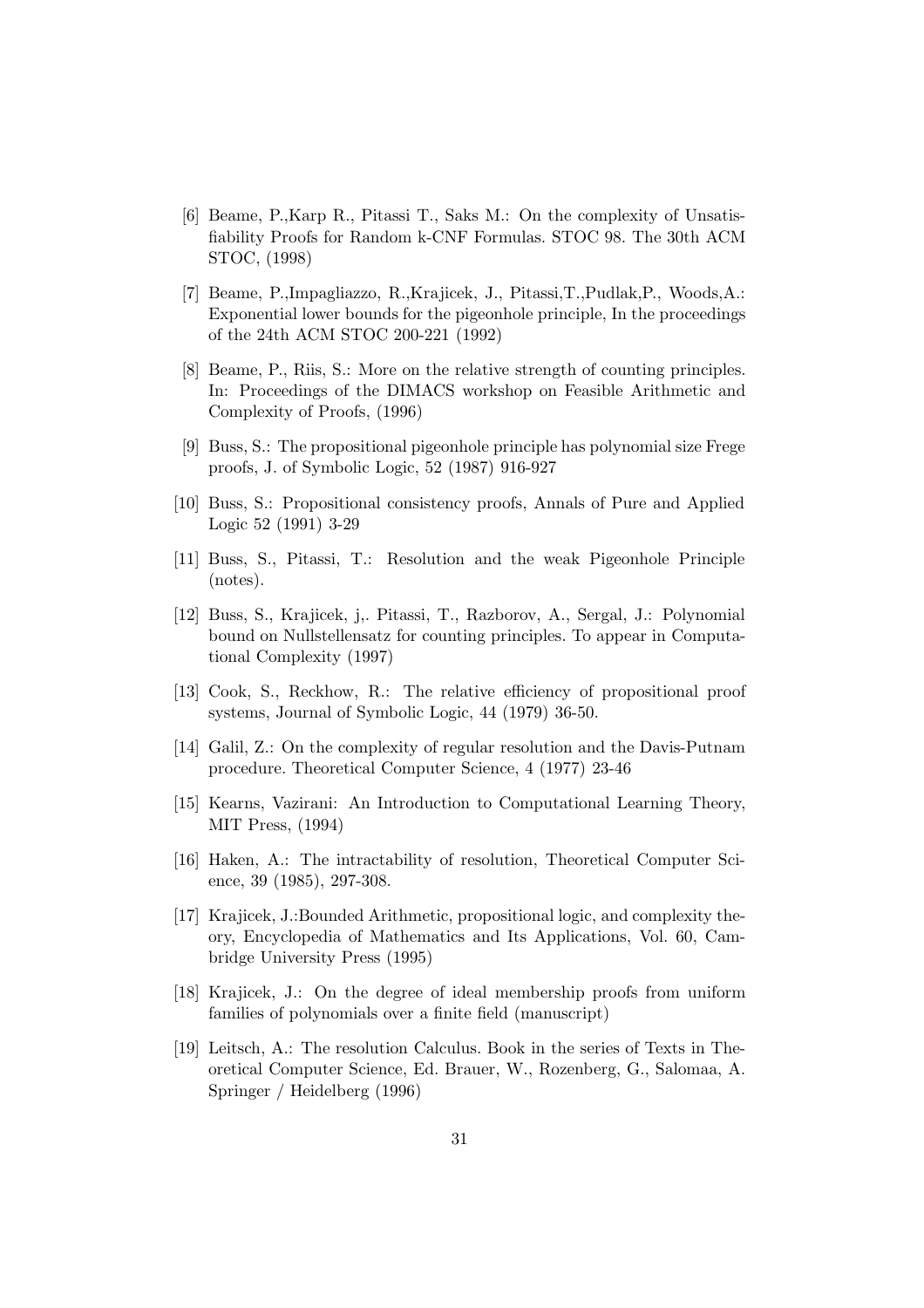- [20] Lovasz, L. Naor,M., Newman,I.,Wigderson,A. Search problems in the decision tree model. In Proceedings of the 32th ACM STOC, (1991) 576-585
- [21] Pudlak, P.: On the length of proofs of finitistic consistency statements in first order theories, in: J.B. Paris et al., eds, Logic Colloquium '84 North-Holland, Amsterdam (1986) 165-196
- [22] Pudlak, P.: Improved bounds to the lengths of proofs of finitistic consistency statements, in: Logic and combinatorics, Contemporary Math. 65 (Amer. Math. Soc., Providence, RI (1987) 309-331.
- [23] Riis, S.: Making infinite structures finite in models of Second Order Bounded Arithmetic. In: Arithmetic, proof theory and computorial complexity, 289-319, Oxford: Oxford University Press 1993
- [24] Riis, S.: Independence in Bounded Arithmetic. DPhil dissertation, Oxford University (1993)
- [25] Riis, S.: Count(q) does not imply Count(p) Annals of Pure and Applied Logic, 90(1-3) (1997) 1-56
- [26] Riis, S.: Count(q) versus the pigeon-hole principle. Archive for Mathematical Logic **36** (1997) 157-188
- [27] Riis, S.: (manuscript in preparation)
- [28] Riis, S., Sitharam, M: Generating hard tautologies using logic and the symmetric group. BRICS RS-98-19.
- [29] Riis, S., Sitharam, M: Uniformly Generated Submodules of Permutation Modules. BRICS RS-98-20.
- [30] Riis, S., Sitharam, M: (manuscript in preparation). Incomplete version appear as: Non-constant Degree Lower Bounds imply Linear Degree Lower Bounds, Technical report TR97-048 of the *Electronic Colloquium on Computational Complexity,* http://www.eccc.uni-trier.de/pub/eccc (1997)
- [31] Simpson,S.: Unprovable theorem and fast growing functions. Contempora Mathematics Vol 65 (1987) 359-394
- [32] Tseitin, G.S.: On the complexity of derivations in the propositional Calculus. In A.O. Slisenko, editor, Studies in Constructive Mathematics and Mathematical Logic, Part II (1968)
- [33] Urquhart, A.: Hard examples for resolution. Journal of the ACM, 34(1) (1987) 209-219.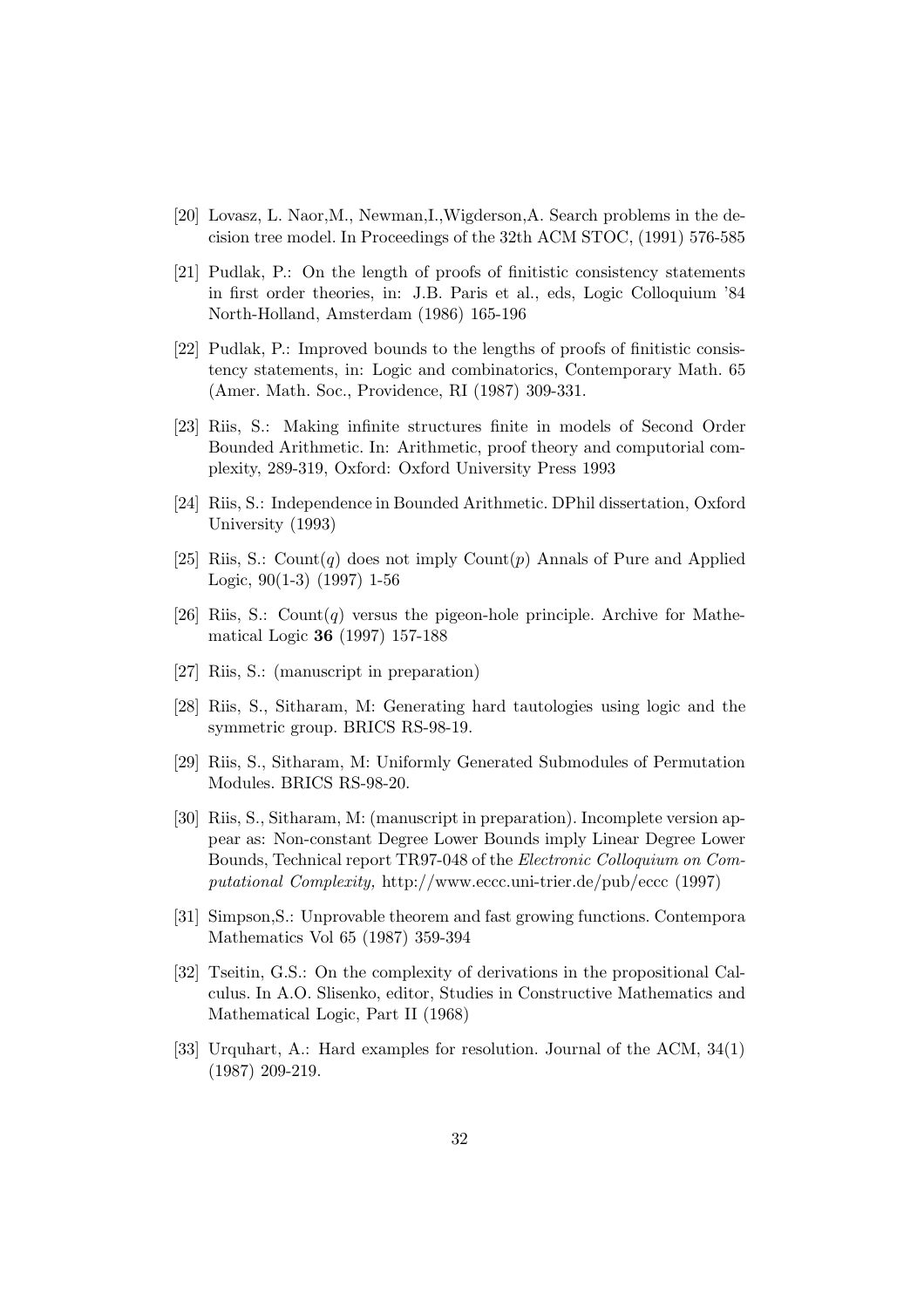[34] Urquhart, A.: The Complexity of Propositional Proofs. The Bulletin of Symbolic Logic, 1 (1995) 425-467